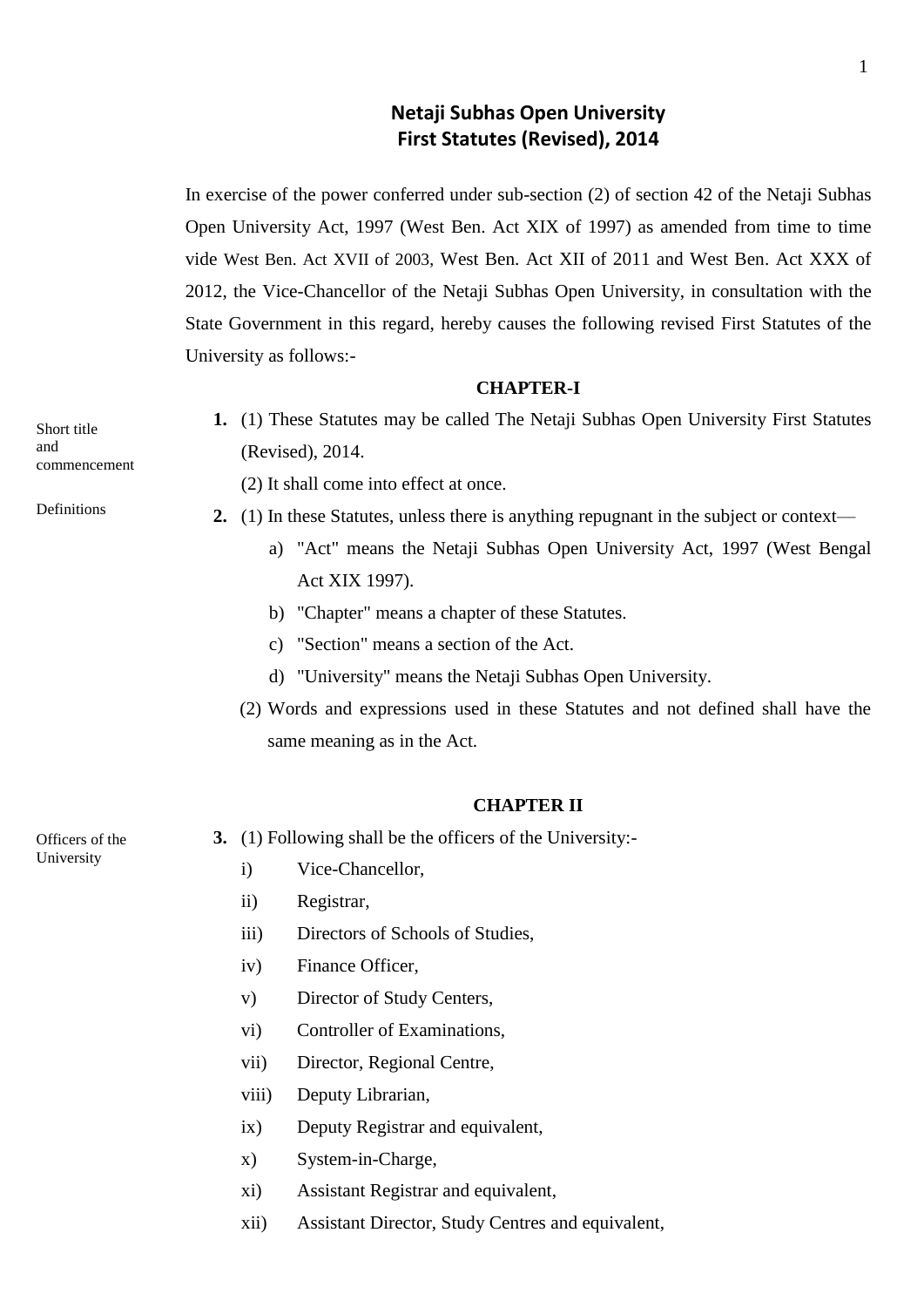- xiii) Assistant Controller of Examinations and equivalent,
- xiv) Assistant Librarian,
- xv) Information Technology Officer,
- xvi) Executive Secretary to the Vice Chancellor,
- xvii) Co-ordinator, B.Ed.,
- xviii) Accounts Officer and
- xix) Persons appointed to such other posts of officers as may be created by the University, with the concurrence of the State Government.

(2) The officers referred under sub-clause (vii) to (xviii) shall work under the direct supervision of the concerned head of the department and shall also perform such other functions as may be assigned to them from time to time by the Vice Chancellor.

Powers and duties of Vice-Chancellor

- **4.** Save as otherwise provided in the Act, the Vice-Chancellor shall exercise the following powers and perform the following duties, namely:—
	- (a) it shall be the duty and the responsibility of the Vice-Chancellor to see that the academic standards of the University including the Regional Centers and Study Centers are maintained in accordance with the provisions of the Act, the Statutes, the Ordinance and the Regulations;
	- (b) in order to carry out the duty and the responsibility prescribed in clause (a) the Vice- Chancellor shall have the right to inspect or visit or cause to be inspected any department of teaching in the University and other institutions maintained or managed by or affiliated to the University and any Regional Centre and Study Centre under the University and submit or cause to be submitted a report to the competent authority/authorities of the University and/ or the State Government and/ or Statutory bodies for appropriate action;
	- (c) the Vice-Chancellor shall ensure the efficient maintenance and management of all properties, endowments and equipments of the University and proper use of the available space of the University, and shall issue such instructions for the purpose from time to time, as he may deem necessary;
	- (d) the Vice-Chancellor shall have the power to suggest to the Executive Council changes in the infrastructure of administration of the University including abolition, re-designation and/or creation of new posts of officers and employees of the University;
	- (e) the spheres of administrative authorities of officers of the University referred to in Clause (d) above and the assignment of their functions and responsibilities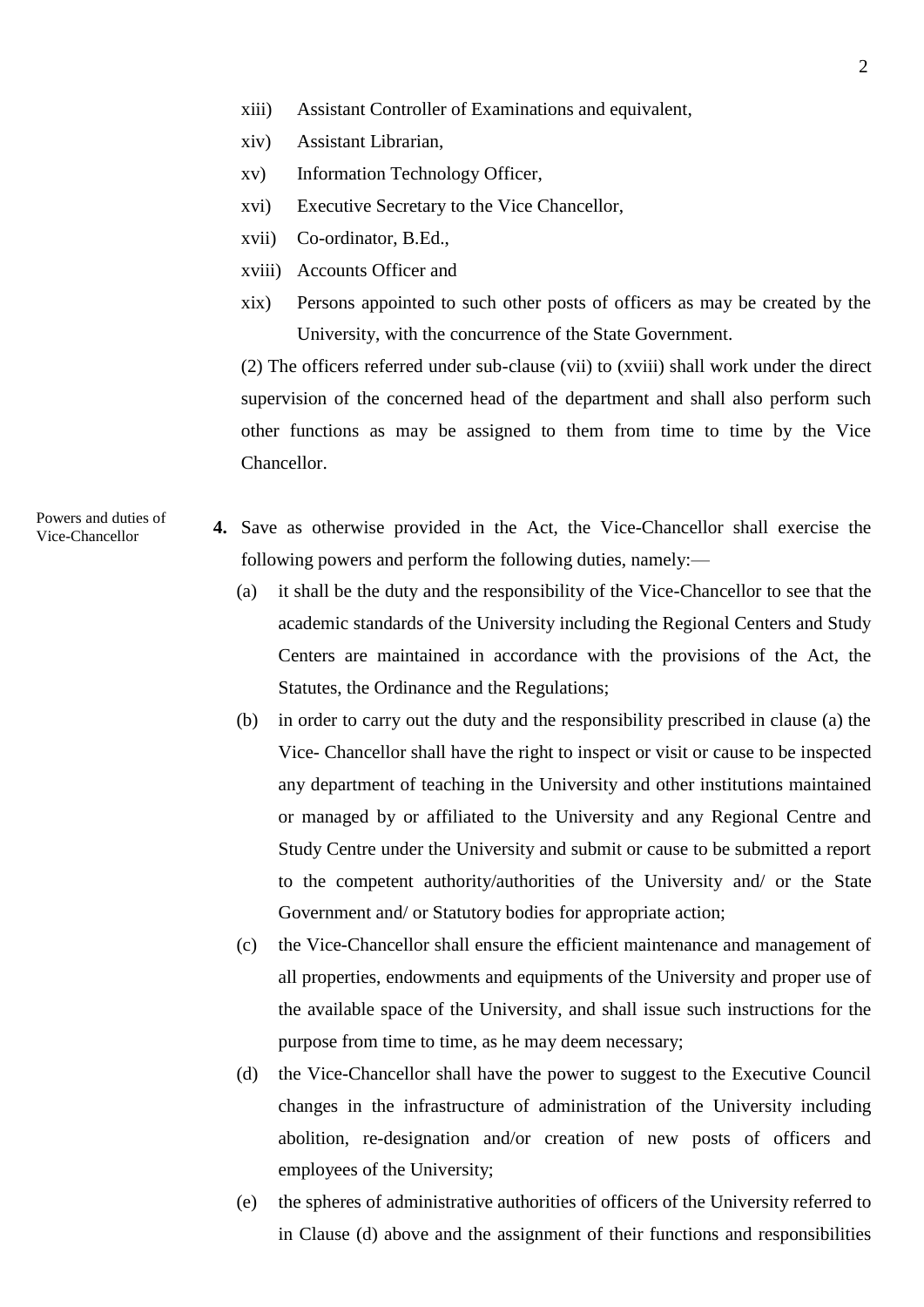The Registrar, his appointment, powers and functions

- **5.** (1) The Registrar shall be a whole-time officer of the University under the direct control of the Vice-Chancellor and through him to the Executive Council.
	- (2) The Registrar shall be appointed by the Executive Council on the recommendation of a selection committee constituted in the following manner :
		- (a) Vice-Chancellor Chairperson;
		- (b) a nominee of the Chancellor;
		- (c) a nominee of the State Government in its Higher Education Department;
		- (d) a member of the Executive Council nominated by it; and
		- (e) two experts in administration out of a list of persons recommended by the Vice-Chancellor and approved by the Executive Council.
	- (3) The prescribed qualifications for the post of Registrar shall be as follows.
		- (a) Essential Qualification:-
			- (i) uniformly good academic record with a Master's Degree with minimum 55% marks or its equivalent grade in the point scale wherever a grading system is followed.
			- (ii) at least 15 years' of experience as Sr. Lecturer/ Reader/ Assistant Professor in the AGP of Rs. 7000/- and above or
			- (iii) with 8 years of service in the AGP of RS. 8000/- and above including as Associate Professor along with experience in educational administration in Academic Institutions like University, or
			- (iv) comparable experience in research establishments and other institutions of higher learning, or 15 (Fifteen) years' administrative experience, of which 8 years shall be as Deputy Registrar or equivalent post; and
			- (v) age not less than 40 years, relaxable in the case of exceptionally qualified candidate.
			- (b) Desirable Qualification:-
				- (i) a Doctorate Degree;
				- (ii) High level of administrative and/ or managerial experience in a University or Government or a Statutory Body in a senior position;
				- (iii) Familiarity with distance education and open university system;
			- (c) Emoluments :-

The Registrar shall be allowed emolument as will be determined by the Executive Council with the approval of the State Government.

(4) Discharge of Registrar's function in his temporary absence:-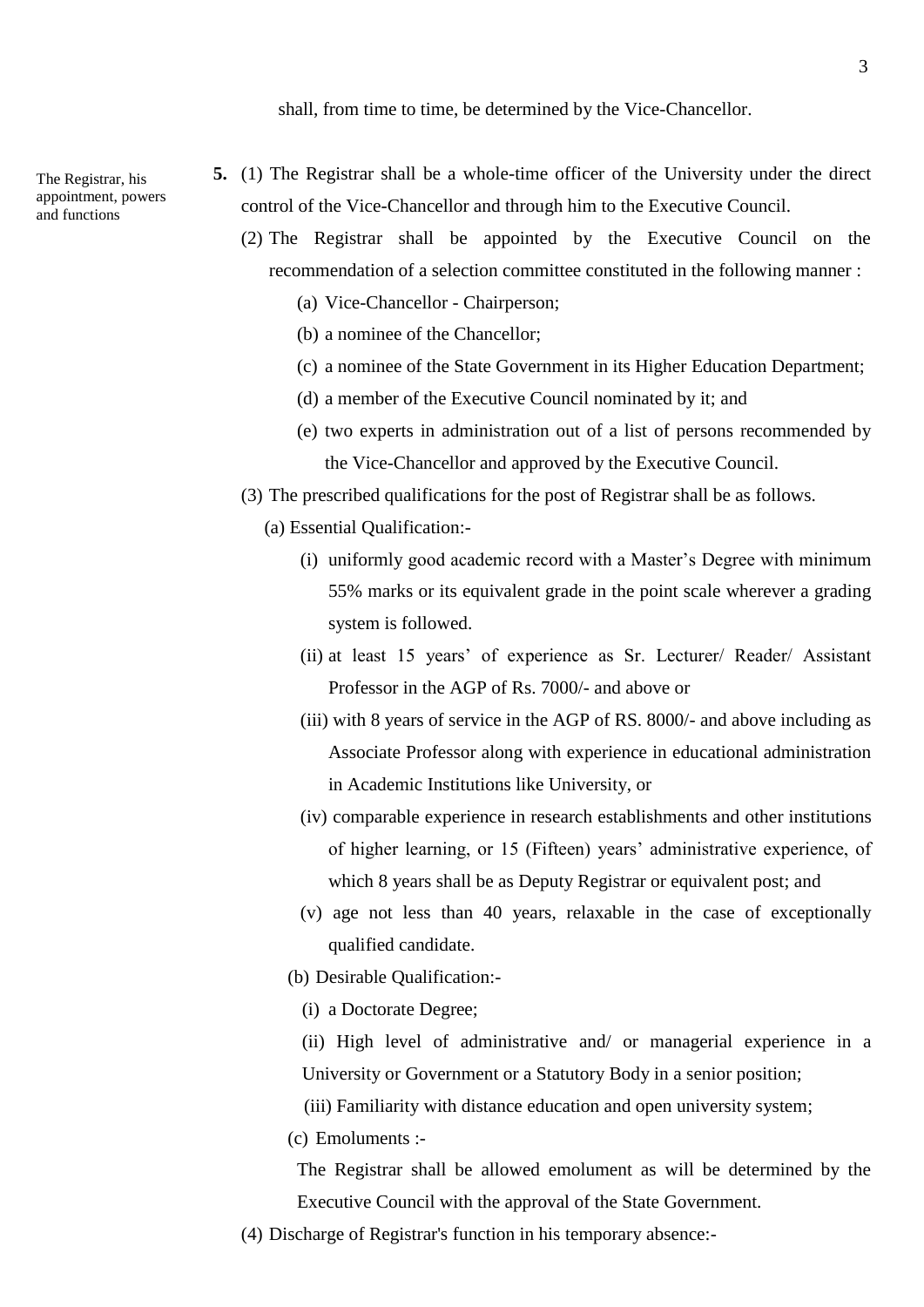If the Registrar is for any reason, temporarily unable to exercise the powers or perform the duties of his office, the Vice-Chancellor may appoint an officer or a teacher preferably not below the rank of Associate Professor or equivalent, of the University temporarily for a total period of not exceeding six months, to exercise the powers and perform the duties of the Registrar and will report to the Executive Council in its next meeting.

- (5) The Registrar may resign his office by writing under his hand addressed to the Vice-Chancellor.
- (6) Powers and Functions of the Registrar shall be as follows :-
	- (a) subject to the Provisions of the Act, the Registrar shall be the Secretary to the Executive Council, Academic Council, and such other authorities or committees of the University as may be prescribed by the Statutes and the Ordinances;
	- (b) he shall also be the Member-Secretary of any committee constituted by the Executive Council, the Academic Council and any other authority of the University except otherwise specifically provided;
	- (c) he shall convene the meetings of the authorities or committees of the University to which he is the Secretary or the Member-Secretary and keep the minutes of such meetings;
	- (d) the Registrar shall be the custodian of records and common seal of the University. Nobody shall use the common seal of the University without prior permission in writing from him. He shall have the power to refuse access to the University records by any person except in cases specifically authorised by the Vice-Chancellor;
	- (e) the Registrar shall conduct official correspondences on behalf of the University and the Executive Council, the Academic Council and such other authorities or committees of the University or as may be directed by the Vice-Chancellor;
	- (f) the Registrar shall be responsible for keeping and updating service records of all categories of University employees including the teachers and take necessary steps for appointment and promotion of all categories of employees in accordance with the provisions laid down in the Statutes for the purposes;
	- (g) all letters of appointment of employees of the University shall be issued under signature of the Registrar who shall also have the authority to sanction all service benefits to which the employees will be entitled under the rules;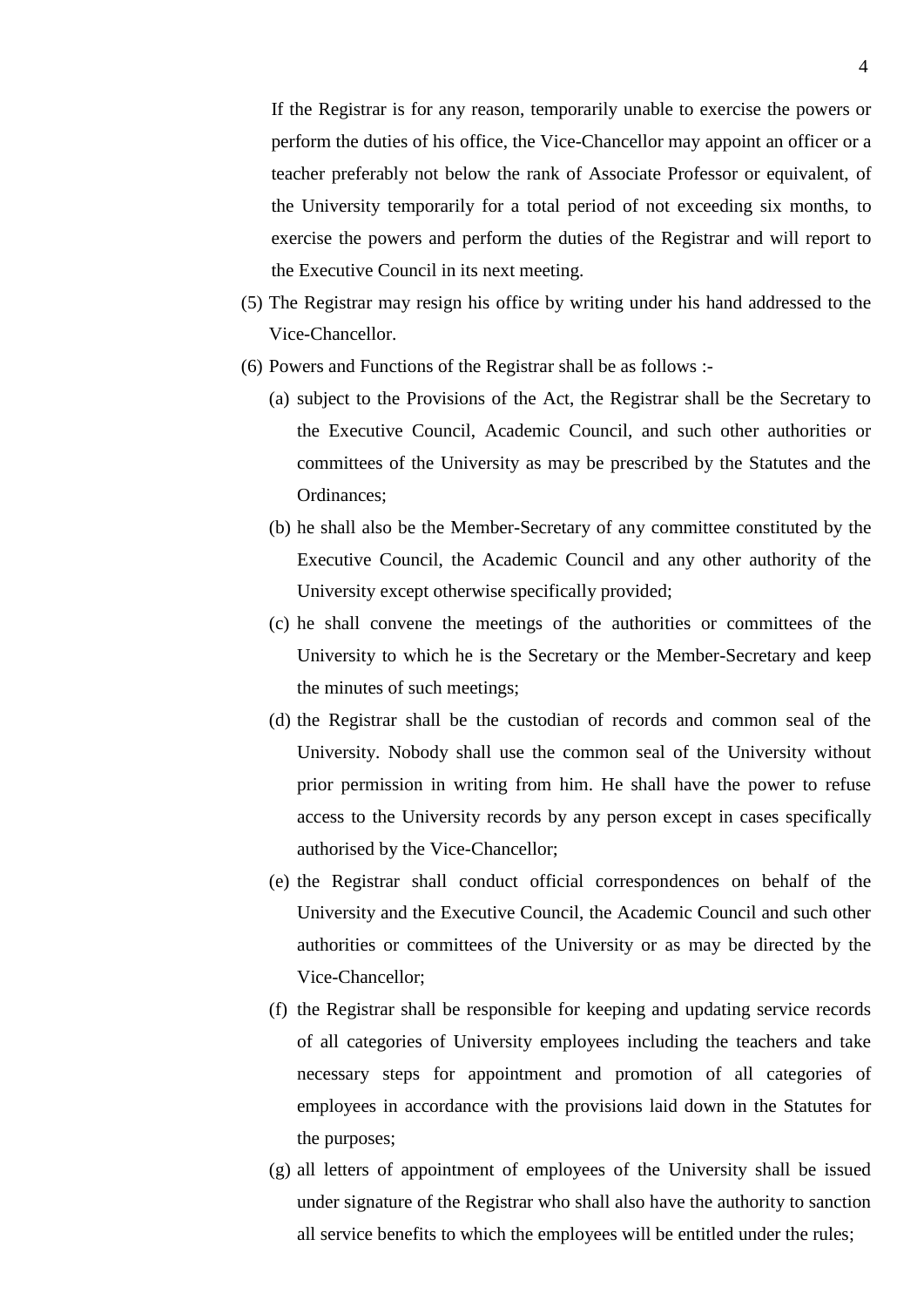- (h) subject to the direction of the Vice-Chancellor and the Executive Council, the Registrar shall take all steps as may be necessary for planning and development of the University and shall be responsible for its proper execution;
- (i) the Registrar shall represent the University in all legal proceedings for or against the University and sign all papers pertaining thereto on behalf of the University;
- (j) the Registrar shall sign all Agreements. Memorandum of Understanding. Contracts etc. on behalf of the University, except otherwise provided elsewhere in the Statute;
- (k) the Registrar shall be responsible for maintenance of University buildings and property and allocation of space for accommodation with the concurrence of the Vice-Chancellor;
- (l) the Registrar shall exercise general control and supervision over employees of the University such as may be prescribed for in the Statutes. He shall deal generally with all matters relating to the conditions of service of the employees of the University subject to exercise of such powers by the Vice-Chancellor in respect of teachers and officers;
- (m)The Registrar shall perform such other functions as may be specified in the Statutes, the Ordinances and the Regulations or as may be required so to do by the Vice- Chancellor and the Executive Council of the University under the Act.
- **6.** (1) The Director shall be the academic head of each School of Studies set up by the University and shall function under the control of the Vice-Chancellor and the Executive Council.

(2) Appointment:-

- (i) The Director of a School shall be appointed from among the Professors of the School by the Vice-Chancellor and will be reported in the next meeting of the Executive Council.
- (ii) The Director of a School shall hold office for a period of three years and that the post of Director of a School shall be rotational as and when more than one Professor has been appointed to a School of Studies.
- (iii) If there exists no Professor holding substantive post in a School or his service is not available for any reason whatsoever, the Vice Chancellor may temporarily appoint an 'Officer-in-Charge' from among the teachers or

Directors of Schools of Studies, their appointment, powers and functions.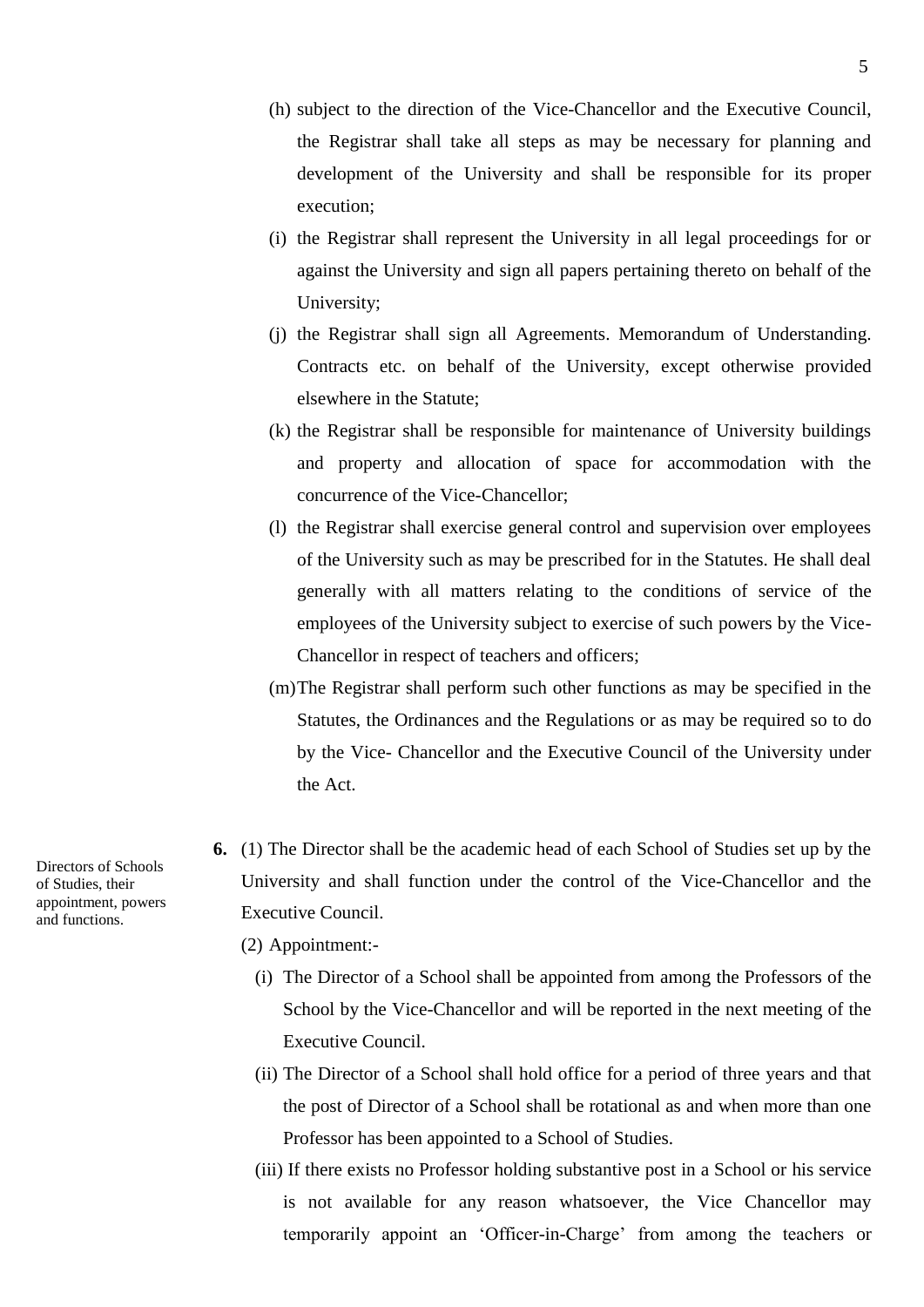officers not below the rank of an Assistant Professor or equivalent to perform the duties of the Director and will report it in the next meeting of the Executive Council.

- (iv) The person appointed as Director / Officer-in-Charge shall continue to get the same emoluments as that of a Professor or an Associate Professor or an Assistant Professor or equivalent, as the case may be.
- (3) Powers and Functions of the Director of Schools:-
	- (a) As Vice-Chairperson of the School such Director shall preside over the meetings of the school in the absence of the Vice-Chancellor;
	- (b) The Director shall be the ex-officio member of all the Boards of Studies of a School;
	- (c) The senior most Professor of the discipline concerned will be the Chairperson of the Board of Studies;
	- (d) In case there is no Professor holding substantive post in that discipline, the Director of the School will act as the Chairperson;
	- (e) Subject to the relevant provisions in the Act, Statutes, Ordinances and Regulations, the Director shall be responsible for overall supervision in regard to the drawing up of the courses of study, framing of the syllabi of different subjects falling within the jurisdiction of the School and processing of study materials;
	- (f) The Director shall be responsible for the maintenance of high standard of teaching in the relevant subjects under the School and co-operate with the Directors of other Schools of Studies in the matter of inter-disciplinary teaching arrangements, syllabi of subjects and courses of study;
	- (g) The Director shall have the power to forward and record leave applications of all employees attached to the school in accordance with the relevant provisions in the Statutes;
	- (h) The Director shall be responsible for the faithful observance of all Statutes. Ordinances, Regulations. Rules and Resolutions of the Executive Council and the School relating to academic matters applicable to the concerned school;
	- (i) The Director shall have such other powers and duties as may be conferred on him by the Executive Council or the Vice-Chancellor under the Act.
- **7.** (1) The Finance Officer shall be a whole time officer of the University and shall remain under the direct control of the Vice-Chancellor and through him to the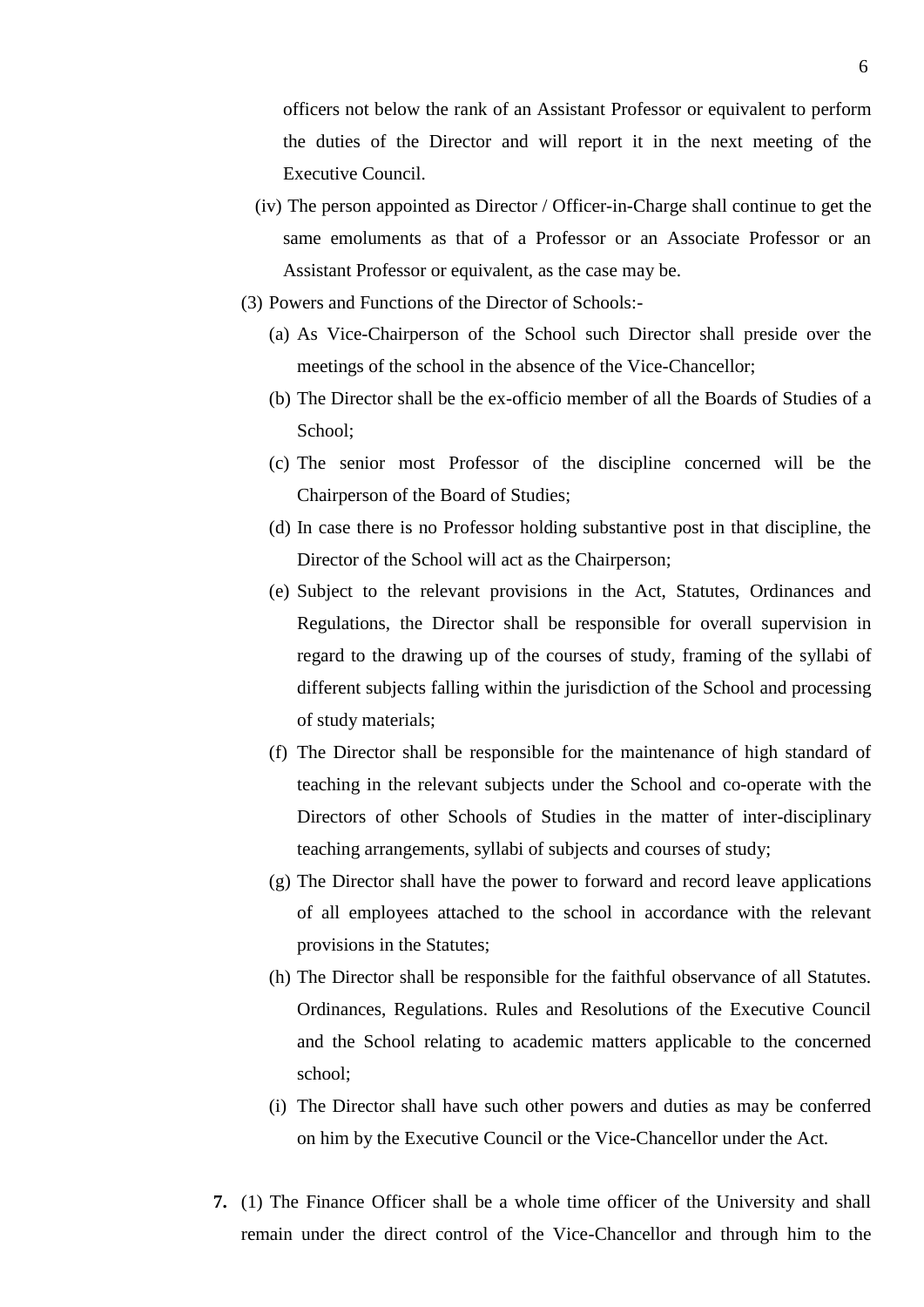Executive Council.

The Finance Officer, his appointment and functions.

- (2) Appointment:-
	- (a)The Finance Officer shall be appointed by the Executive Council on the recommendation of a selection committee consisting of the Vice-Chancellor as Chairperson, two nominees of the Executive Council of whom one shall be an expert in financial administration, a nominee of the Chancellor and a nominee of the State Government.
	- (b) Essential qualifications:-
		- (i) Uniformly good academic record with a Master's Degree in Commerce/ Finance with minimum 55% marks or its equivalent grade in the point scale wherever a grading system is followed.
		- (ii) Chartered Accountant or Cost Accountant or equivalent professional qualification.
		- (iii) 15 (fifteen) years of working experience in management of finance in a Government/University or Institute of Higher Learning/Commercial Establishment in the AGP of Rs. 7,000/- and above or of equivalent rank and pay, of which 5 years must be in higher administrative post involving supervision, control, planning and administration in the AGP of Rs.8,000/- and above or of equivalent rank and pay.
		- (iv) Familiarity with distance education and Open University system is desirable.
	- (c)Age limit: Age not less than 40 years, relaxable in case of exceptionally qualified candidate.
	- (d) Emoluments:-

Emolument shall be such as the Executive Council may from time to time determine in accordance with the qualifications and salaries prescribed by the University Grants Commission and/or State Government.

- (3) Functions of the Finance Officer:-
	- (a) Subject to the supervision, direction and general control of the Vice-Chancellor and the Executive Council, the Finance Officer shall be in charge of the administration and management of the funds and finances of the University and of all trusts and endowments.
	- (b) In addition to those specified in the Act, the Finance Officer shall have the following powers and duties:-

(i) the Finance Officer shall advise the Vice-Chancellor on financial affairs of the University;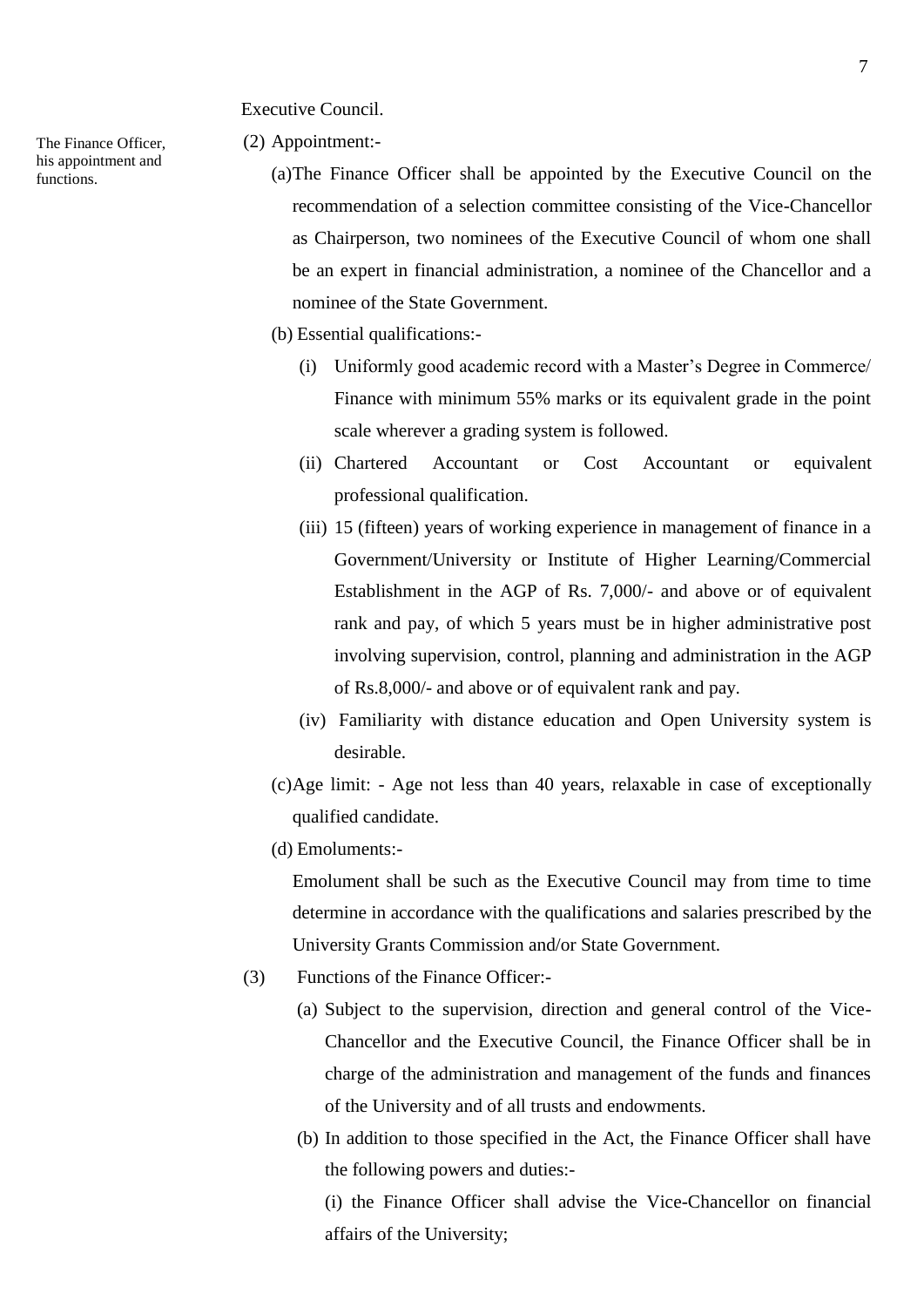(ii) the Finance Officer shall be responsible for the management of the invested funds of the University;

(iii) the Finance Officer shall be responsible for preparation and presentation of the Annual Budget Estimates and Annual Audited Accounts of the University to the Finance Committee;

(iv) the Finance Officer shall take steps for prompt realization and proper disbursement of grants, allotments, fees, scholarship, stipends, charges etc.

(v) the Finance Officer shall ensure that all moneys are expended for the purpose for which they have been granted or allotted;

(vi) the Finance Officer shall arrange for continuous internal audit and day to day maintenance of the University Accounts;

(vii) the Finance Officer shall generally supervise and control and be responsible for the working of the following sections of the University office:

(a)Accounts,

(b) Cash,

(c) Purchase, and

(d) General Stores (excepting those related to Study Materials and

Examinations Department);

(viii) the Finance Officer shall draw all bills receivable by the University and give proper discharge therefor on behalf of the University;

(ix) the Finance Officer shall be responsible for the purchase of stationery goods, laboratory equipments and apparatus and such of the articles with the concurrence of the Vice-Chancellor or of the Finance Committee;

(x) the Finance Officer will conduct all routine correspondence relating to Accounts, Cash, Purchase and General Stores, except the correspondence relating to import license and correspondence with the State Government, Central Government, University Grants Commission and other public authorities with regard to all matters connected with the implementation of schemes;

(xi) the Finance Officer shall exercise general control and supervision over the ministerial and subordinate staff of the sections mentioned in clause (vii) above. He shall report to the Registrar on their services etc. and with regard to their confidential character rolls which will be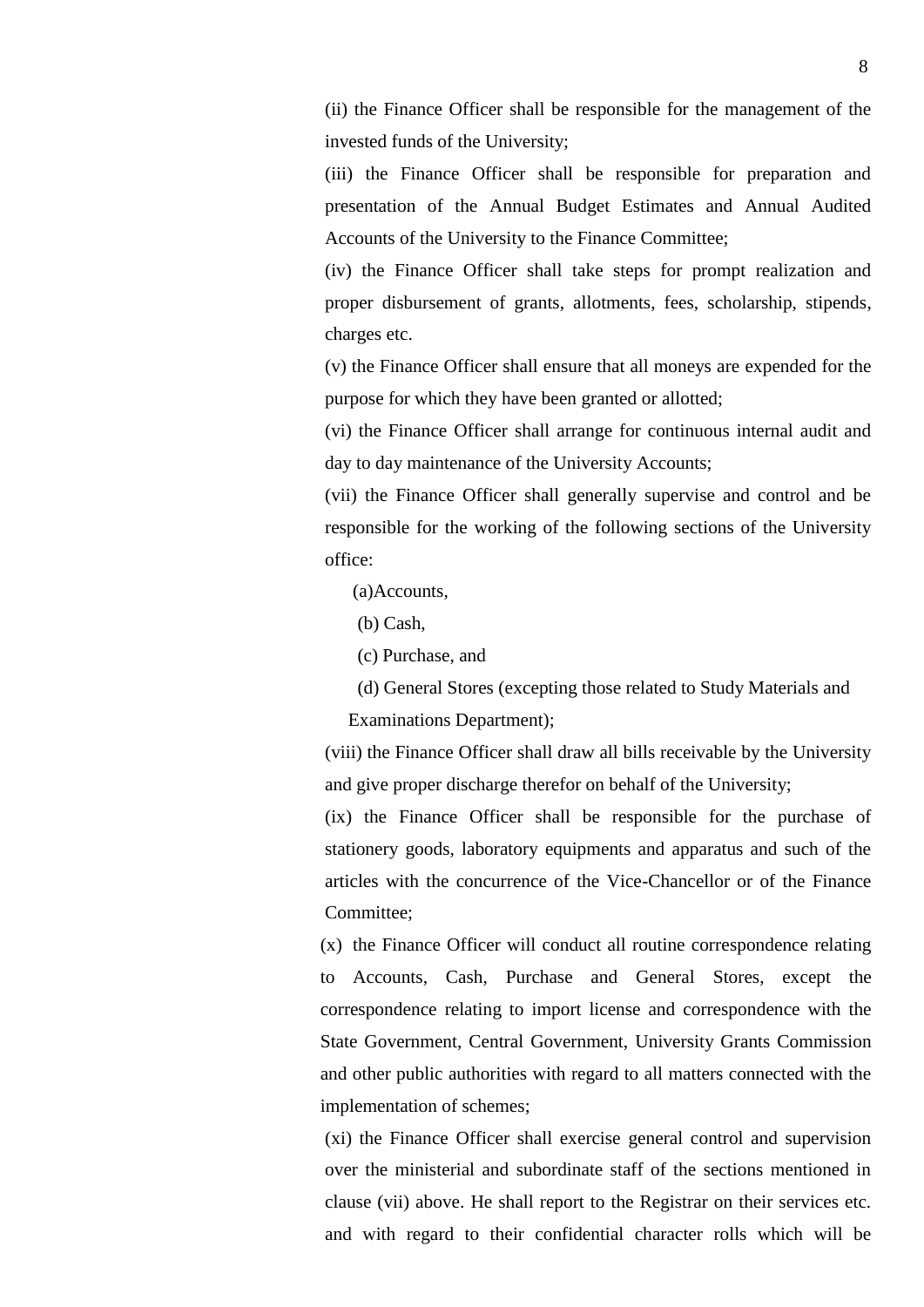maintained by the Registrar who will exercise power and control over such staff;

(xii) the Finance Officer may delegate any of his duties to any officer under his general control subject to the prior approval in writing by the Vice-Chancellor;

(xiii) the Finance Officer shall have power of accepting rates and quotations other than building tenders which are to be accepted by the Vice-Chancellor within his competencies;

(xiv) the Finance Officer shall advise the Vice-Chancellor and the Registrar on any proposal having financial implication before any final decision is taken by the Vice-Chancellor/Registrar and

(xv) the Finance Officer shall perform such other duties as may be provided for in the Statutes and as may be assigned to him by the Executive Council or the Vice-Chancellor under the Act.

- **8.** (1) There shall be a Director of Study Centers, who shall be a whole-time officer directly accountable to the Vice-Chancellor and through him to the Executive Council.
	- (2) Appointment:-

The Director shall be appointed by direct recruitment on the recommendation of the Standing Committee for Selection of officers.

- (3) Qualifications for the post shall be as follows:—
	- (a) Essential:-
		- (i) uniformly good academic record with a B+ Masters degree,
		- (ii) Ph.D. or equivalent Degree,
		- (iii) at least 15 years' of experience as Sr. Lecturer/ Reader/ Assistant Professor in the AGP of Rs. 7000/- and above in institutions of higher learning of which 5 years must be in the position of Associate Professor,
		- (iv) Age not less than 40 years, relaxable in the case of exceptionally qualified candidate.
		- (v) Adequate knowledge of higher education system in West Bengal.
	- (b) Desirable:-
		- (vi) Experience in dealing with the affairs directly linked with the students support services in distance education system.
- (4) Functions:-

Subject to general control and supervision of the Vice–Chancellor the Director

Director of Study Centers, his appointment and functions.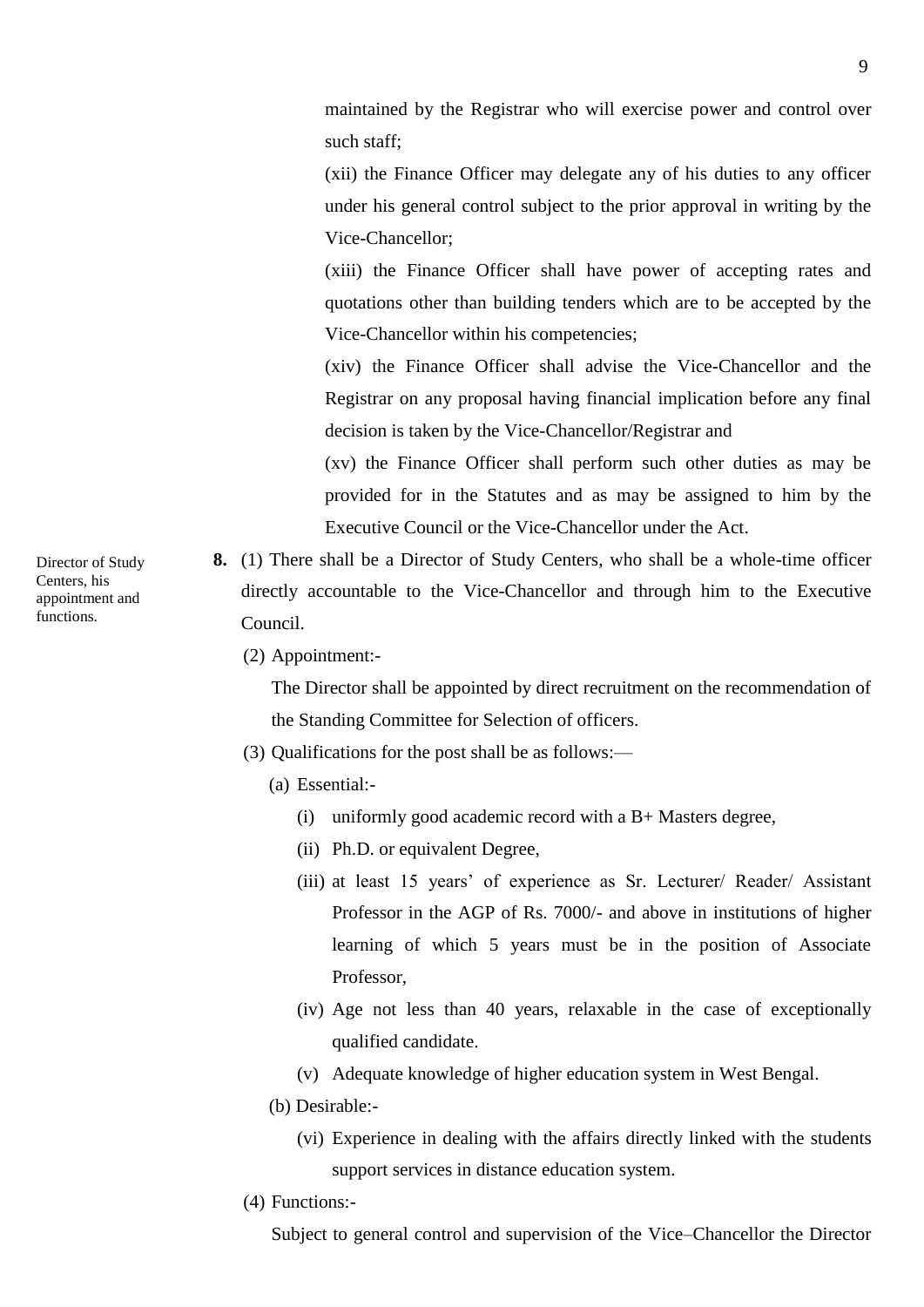of Study Centres shall perform the following functions:-

- (i) the Director shall be responsible for overall supervision over the administrative, academic and financial affairs of all Regional Centres as well as all Study Centers set up by or recognized by the University;
- (ii) he shall, on behalf of the University, sign Memorandum of Understanding with the host institutions;
- (iii) he shall convene all meetings pertaining to the Study Centers;
- (iv) he shall convey necessary instructions to the Co-coordinators of study centers for providing student support services including admission, distribution of study materials and periodic counseling;
- (v) Director, Study Centres, shall be the Head of the Department of the Study Centres and all the staff and officials up to the ranks of Deputy Directors or Deputy Registrars, as may be allotted to the Department, are to report to him on all official /administrative matters:
- (vi) he shall receive and examine all reports of activities, financial statements, complaints and suggestions from the Coordinators and/or Host Head of the Study Centers, as the case may be and take necessary steps;
- (vii) he shall disburse/ allocate to each study centre necessary grants/ assistance, the nature and modalities of which will be guided by the Regulations and/or any other guidelines as may be issued by the appropriate authority of the University from time to time;
- (viii) he shall arrange for conducting regular inspection of the Regional Centres and Study Centres. Inspections may also be arranged jointly with the nominees of the State Government in case of specific reasons as considered necessary by the appropriate authority;
- (ix) he shall submit to the Vice Chancellor recommendations for improvement in the functioning of the Regional Centers and Study Centers;
- (x) he shall assume full charge of production, distribution and related matters of study materials in print, audiovisual and in any other form recommended by the Schools of Studies;
- (xi) he shall act in close collaboration with the Controller of Examinations so as to ensure student evaluation. preparation of assignments and holding of examinations according to prescribed schedule;
- (xii) he shall cooperate with the Controller of Examinations in fixing the date of commencement and the holding and conducting of University Examinations and publication of results thereof;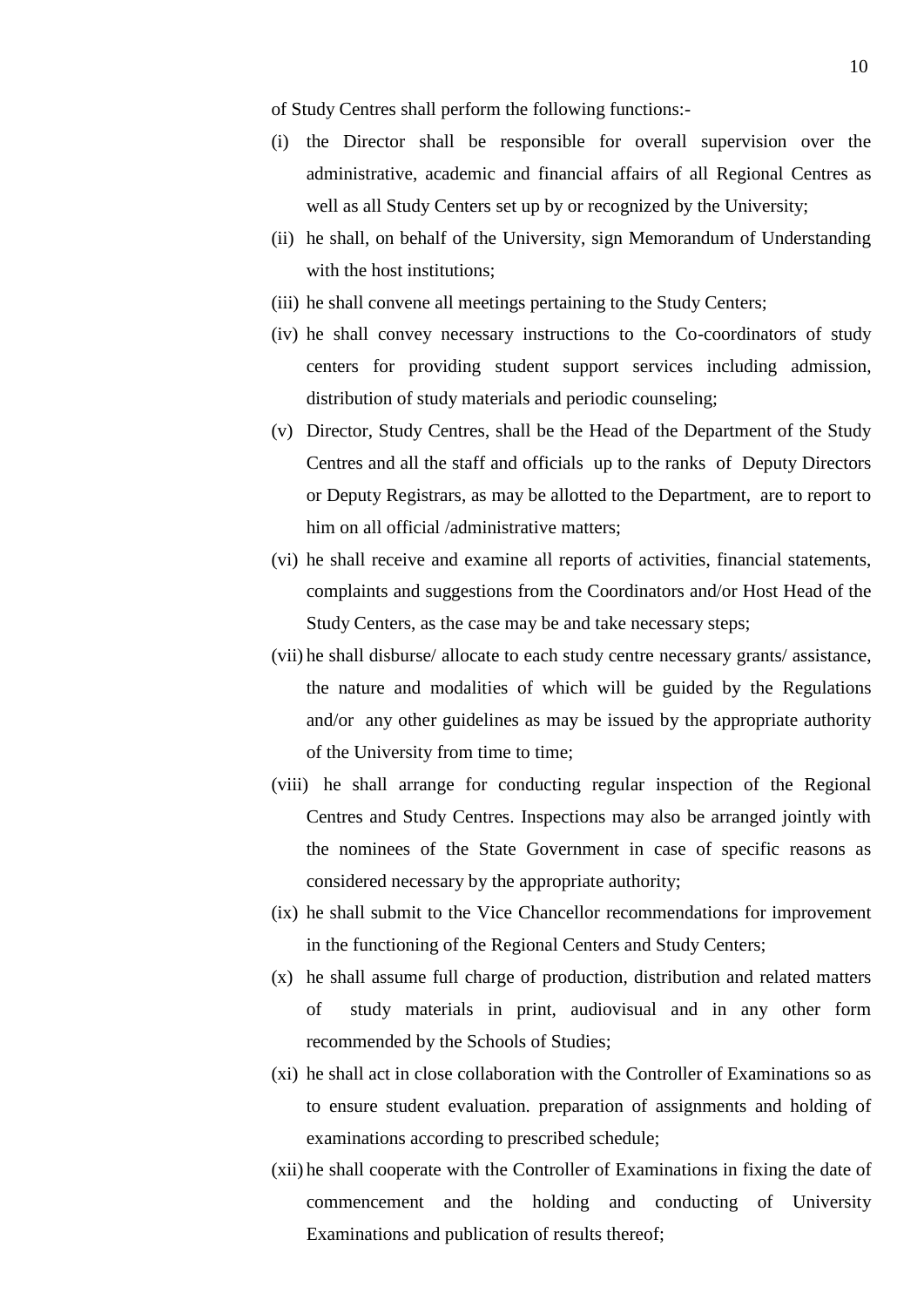Controller of Examinations, his appointment, powers and functions

- **9.** (1) There shall be a Controller of Examinations to discharge the overall responsibility relating to the conduct and supervision of all matters related to examinations held by the University, and publications of the results thereof. The Controller of Examinations shall be a whole-time officer under the control of the Vice-Chancellor and through him to the Executive Council.
	- (2) Appointment:-

The Controller of Examinations shall be appointed by direct recruitment on the recommendation of the Standing Committee for selection of Officers.

- (3) The qualifications necessary for appointment to the post of Controller of Examinations shall be as follows:—
	- (a) Essential Qualification:-

(i) uniformly good academic record with a Master's Degree with minimum 55% marks or its equivalent grade in the point scale wherever a grading system is followed;

(ii) at least 15 years of experience as Sr. Lecturer / Assistant Professor/ Reader in the Academic Grade Pay of Rs. 7000/- and above with at least 5 years experience in educational administration in University/ institute of higher learning/ research establishment or, 8 years of service in the Academic Grade Pay of Rs. 8000/- and above including as Associate Professor with at least 5 years experience in educational administration in University / institute of higher learning/ research establishment OR

15 (Fifteen) years administrative experience, of which 8 years shall be as Deputy Registrar with Academic Grade Pay / Grade Pay of Rs. 8,000/- and above or equivalent post in University/ institute of higher learning/ research establishment;

(iii) **E**xperience in conduction of examinations either in institutions of higher learning/ research establishment or in Service Commissions.

(b) Desirable Qualification:-

(i) A Doctorate or equivalent degree.

- (ii) High level of administrative experience in a Government or Quasi Government organization or a good background in administration and management in senior position.
- (iii) Familiarity with Open Distance mode of education.
- (c) Age not less than 40 years, relaxable in the case of exceptionally qualified candidate.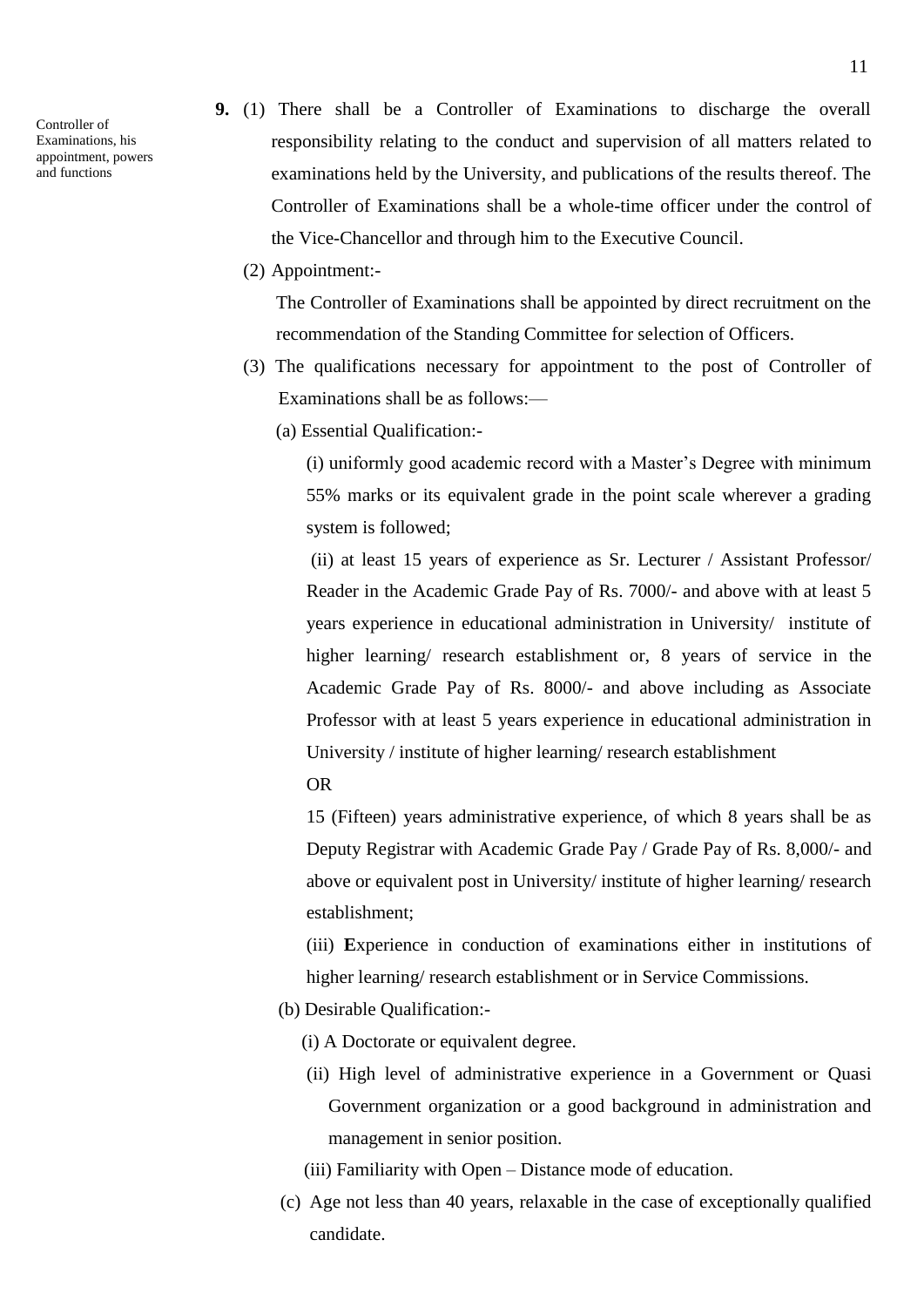(4) Powers and Functions:-

The Controller of Examinations shall have the following powers and functions and shall in the exercise of his powers and functions as indicated below, take whenever necessary the advice of a committee consisting of (i) Director of Study Centers, (ii) Registrar and (iii) himself as convener:

- (i) preparation of descriptive rolls of all registered students who intend to appear in an examination through formal application;
- (ii) notification of all examinations to be held from time to time;
- (iii) ensuring smooth holding of examinations and making necessary administrative arrangements to that end;
- (iv) preparation of a panel of Examiners, Paper setters. Evaluators of assignments. Head Examiners, Tabulators and Moderators in different subjects of studies as well as Examination Observers, getting the panel approved by the School of Studies concerned and making arrangements for printing of all confidential papers ensuring secrecy regarding the setting and printing of question papers and examination records till publication of examination results;
- (v) issue of appointment letters relating to confidential work of all kinds and engagement of officers-in-charge of all examination centers subject to the approval of the Vice- Chancellor;
- (vi) dispatch, collection and safe-keeping of all examination-related documents including periodic assignments;
- (vii) issue of progress report of students after every term-end examination;
- (viii) preparation and issue of mark sheets on the basis of final tabulation of marks;
- (ix) authentication of final tabulation sheet in all subjects of examinations with the approval of the Vice Chancellor;
- (x) preparation of Certificates, Diploma, Degree, Awards etc. on the basis of published results of each examination and getting the same signed by the Vice-Chancellor;
- (xi) the Controller of Examinations shall have the power to initiate appropriate disciplinary action in case of any malpractice or contravention of the rules of examination such as may have been reported to him;
- (xii) in the interest of smooth conduct of examination the Controller shall have power to send visiting team to any centre of examination;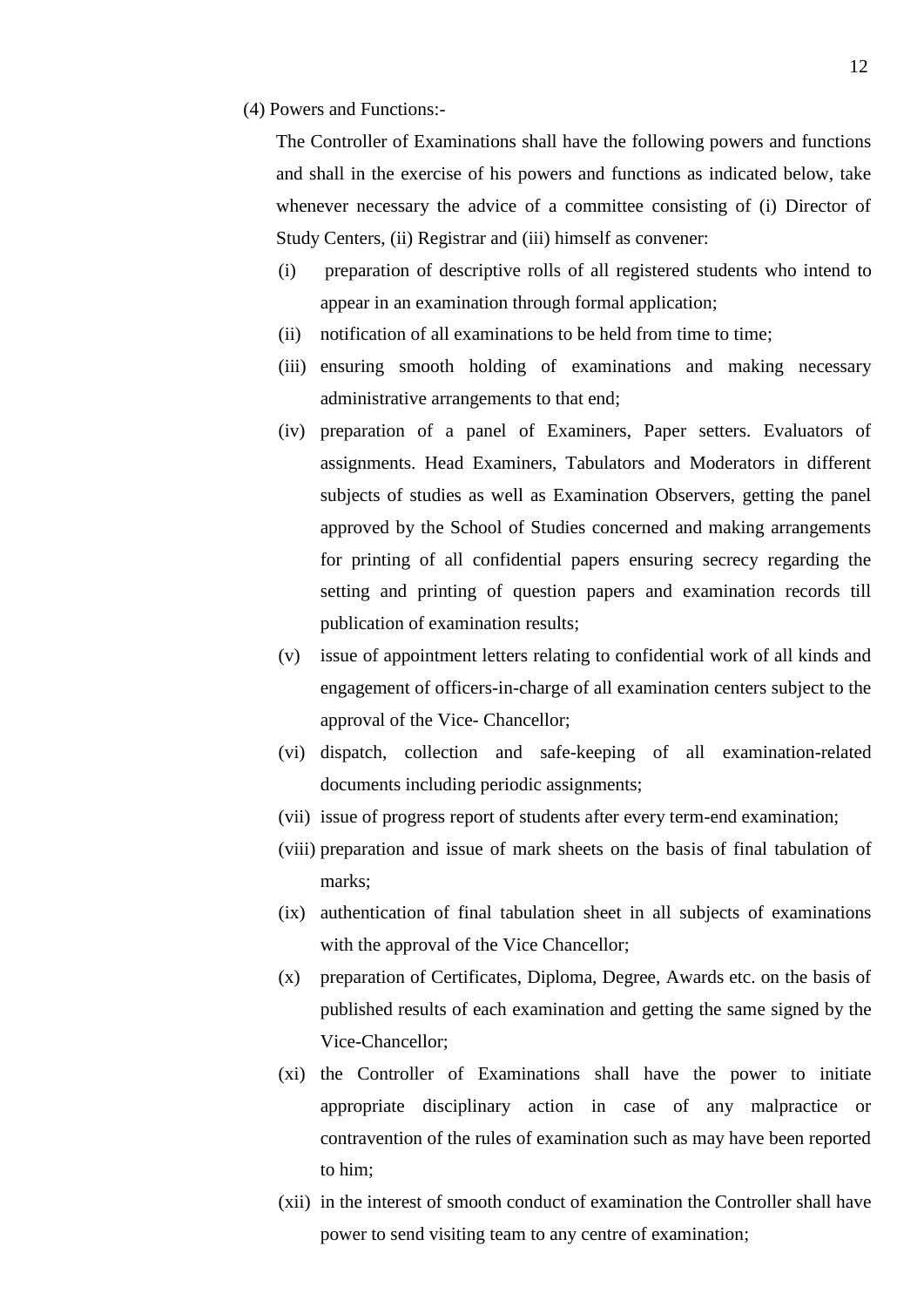Qualification and emoluments of other officers

Appointment on Deputation or on **Contract** 

- (xiii) he shall have the authority to requisition with the concurrence of the Vice-Chancellor services of the teaching and non-teaching staff of the University working in any other Department;
- (xiv) the Controller of Examinations shall formulate Rules and Regulations for the conduct of Examinations and place the same to the Vice-Chancellor for obtaining approval of the Executive Council.
- **10.** (1) The qualifications and salaries of other officers of the University shall be such as the Executive Council may from time to time, determine, in accordance with the qualifications and salaries prescribed by the University Grants Commission and/or the State Government.
	- (2) The qualifications, emoluments and age for appointment of such officers shall be such as may be prescribed by the University Grants Commission and/or the State Government from time to time.
- **11.** (1) The University may, if proposed by the Vice-Chancellor appoint any person in any of the posts enumerated under Statute No. 5, 7, 8, 9 and 10 on deputation from the Central Government or the State Government or any University or deemed University on such terms and conditions as may be agreed to by the University and the lending authority. However, for the post enumerated under Statute No. 6, if there exists no Professor holding substantive post in a School or his service is not available for any reason whatsoever, the Vice Chancellor may temporarily appoint an Officer-in-Charge / Director on deputation and in compliance with Clause No. 6 (2) (iii).

(2) The University may if proposed by the Vice-Chancellor, appoint any person in any of the above posts on contract or any retired person generally not above the age of 65 years on terms and conditions to be decided by the Executive Council keeping in view of the order issued by the State Government on this behalf.

# **CHAPTER III**

**12.** Following shall be the authorities/bodies of the University:-

- a) the Executive Council,
- b) the Academic Council,
- c) the Schools of Studies,
- d) the Finance Committee,
- e) Building Committee,
- f) Purchase & Tender Committee,
- g) Research Advisory Committee,

Authorities/bodies of the University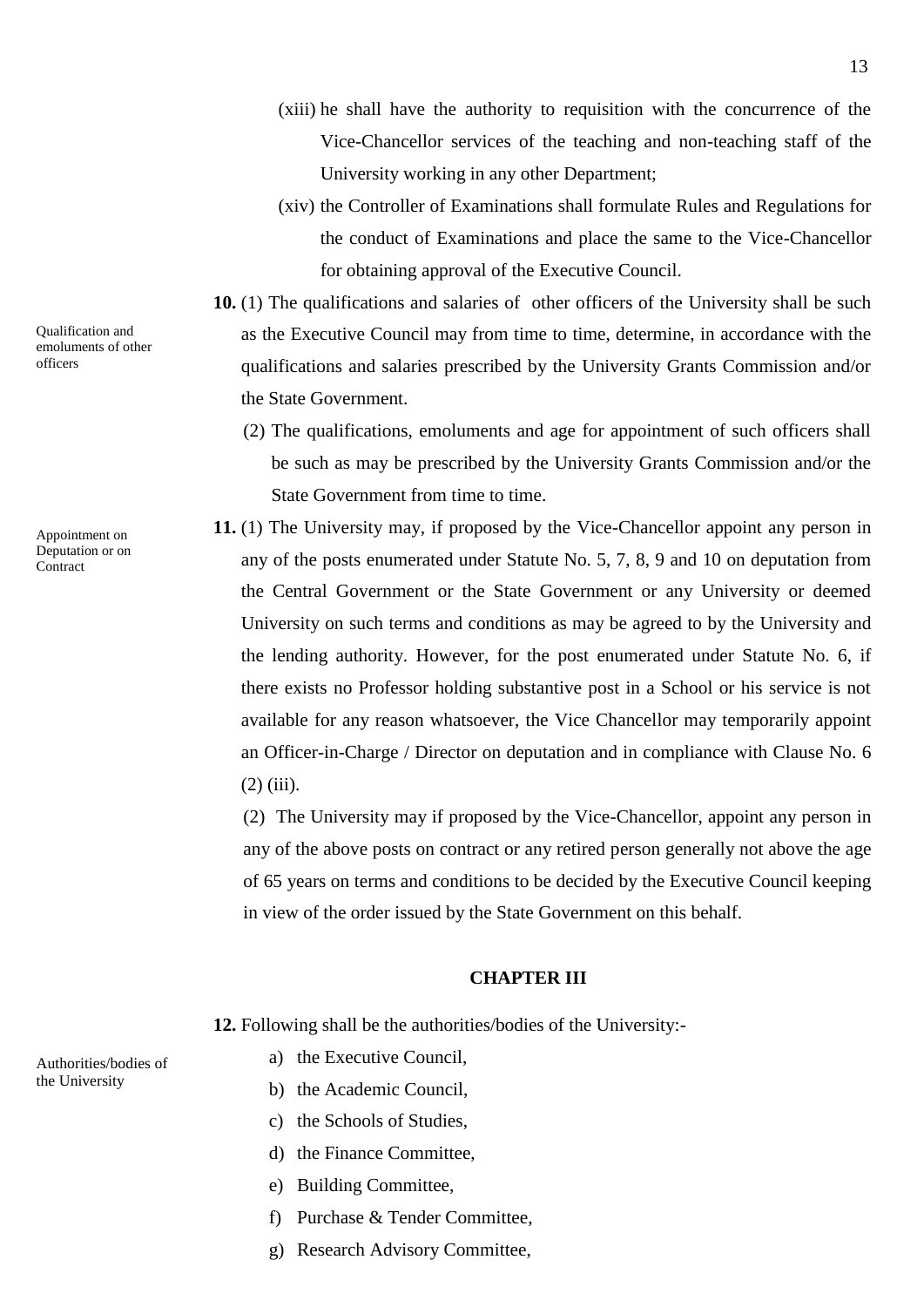- h) Admission Committee,
- i) Library Committee,
- j) Selection Committee for Teaching posts,
- k) Standing Committee for selection of Officers & Non-teaching Employees,
- l) Such other authorities or bodies as may be prescribed by the Ordinance or Regulations.
- **13.** (1) The Executive Council shall be the principal executive body of the University and shall consist of the following members:—
	- (a) Ex-officio members—

Executive Council, its powers and functions

(i) the Chancellor;

(ii) the Vice-Chancellor;

(iii) the Secretary, Higher Education Department, Government of West Bengal or his nominee not below the rank of Joint Secretary to the Government of West Bengal;

(iv) the Secretary, Finance Department, Government of West Bengal or his nominee not below the rank of Joint Secretary to the Government of West Bengal;

(v) the Chairman, West Bengal State Council of Higher Education or his nominee;

(vi) the President, West Bengal Council of Higher Secondary Education;

(vii) the President, West Bengal Madrasah Education Board;

(viii) the President, West Bengal Board of Secondary Education;

(ix) the Director of Public Instruction, West Bengal or his nominee not below the rank of Additional Director of Public Instruction, West Bengal;

(x) a nominee of the Chairman of National Council for Teachers' Education;

(xi) a nominee of the Chairman of University Grants Commission;

- (xii) a nominee of the Chairman of Distance Education Council;
- (b) Representatives of Departments—

(xiii) Directors of the University;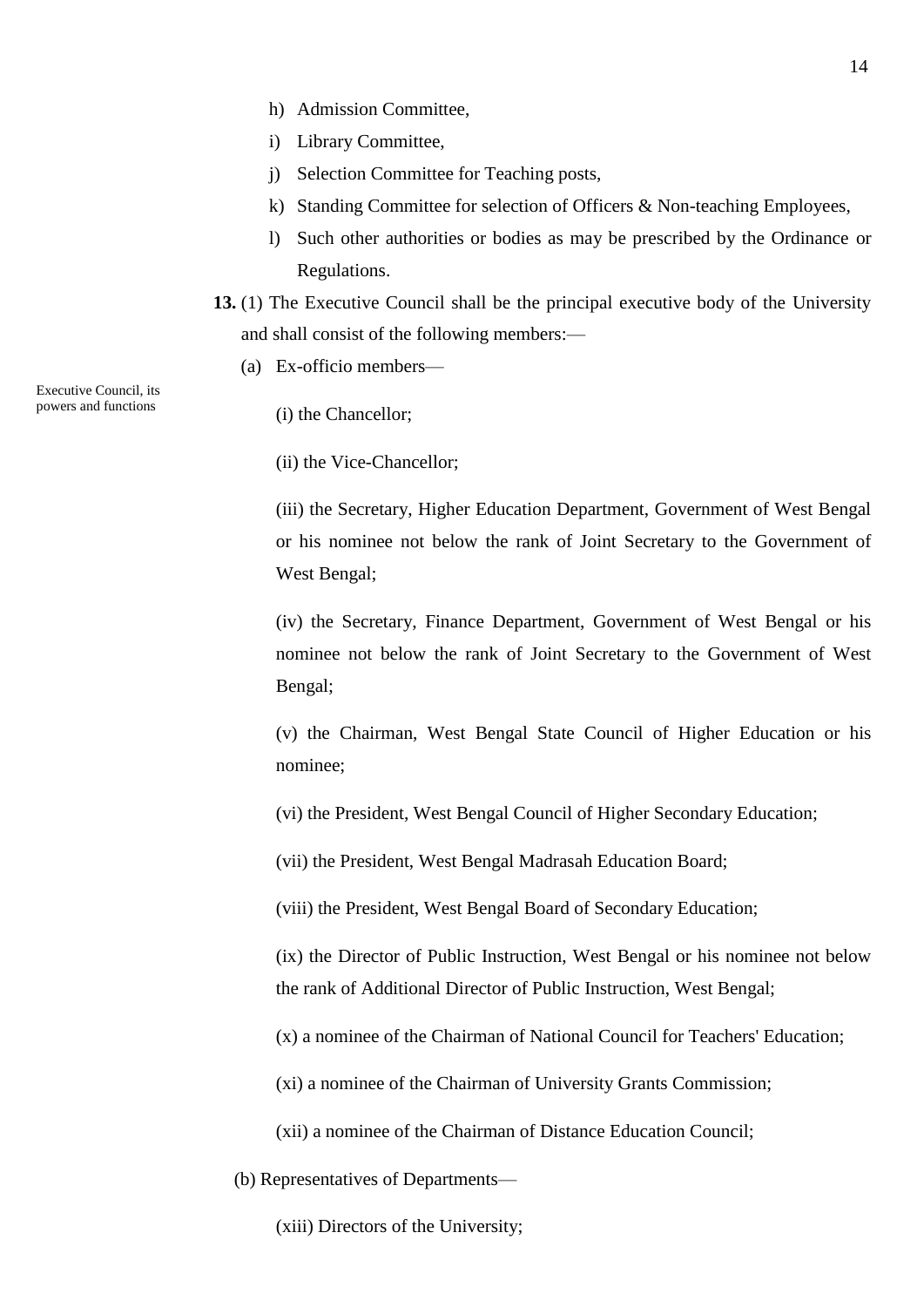- (xiv)five teachers, of whom at least two shall be Professors, elected by the teachers of the Academic Council from amongst themselves;
- (xv) five teachers, of whom at least two shall be Professors, elected by the teachers of the School of Studies from amongst themselves;
- (xvi)one representative of officers of the University, elected from amongst themselves in the manner;
- (xvii)one representative of non-teaching employees elected from amongst themselves in the manner;
- (c) Nominated Members—

(xviii) not more than five persons to be nominated by the Chancellor from amongst the persons interested in University education: Provided that no employee of the University or Institution affiliated with the University or recognized by it shall be eligible to be a member;

(d) Special Invitee—

(xix) any official or expert in any field or eminent educationist, whom the University may require for advice, consultation or assistance, may be invited to attend the meeting: Provided that not more than one official or expert or eminent educationist may be invited in a meeting at a time.

(2) A member of the Executive Council shall hold office for a period of four years, if not expressly provided otherwise.Any vacancy among the members of the Executive Council shall be filled up immediately by the concerned authority.

(3) No act or proceedings of the Executive Council or of anybody constituted by the Executive Council shall be invalid or called in question by reason of the existence of any vacancy, initial or subsequent, in the Executive Council or in any body constituted by the Executive Council, as the case may be.

(4) One-third of the total number of members plus one shall form a quorum at a meeting of the Executive Council.

(5) Powers and functions:-

(a) The Executive Council shall be the principal executive body of the University and shall have the powers to formulate policies for management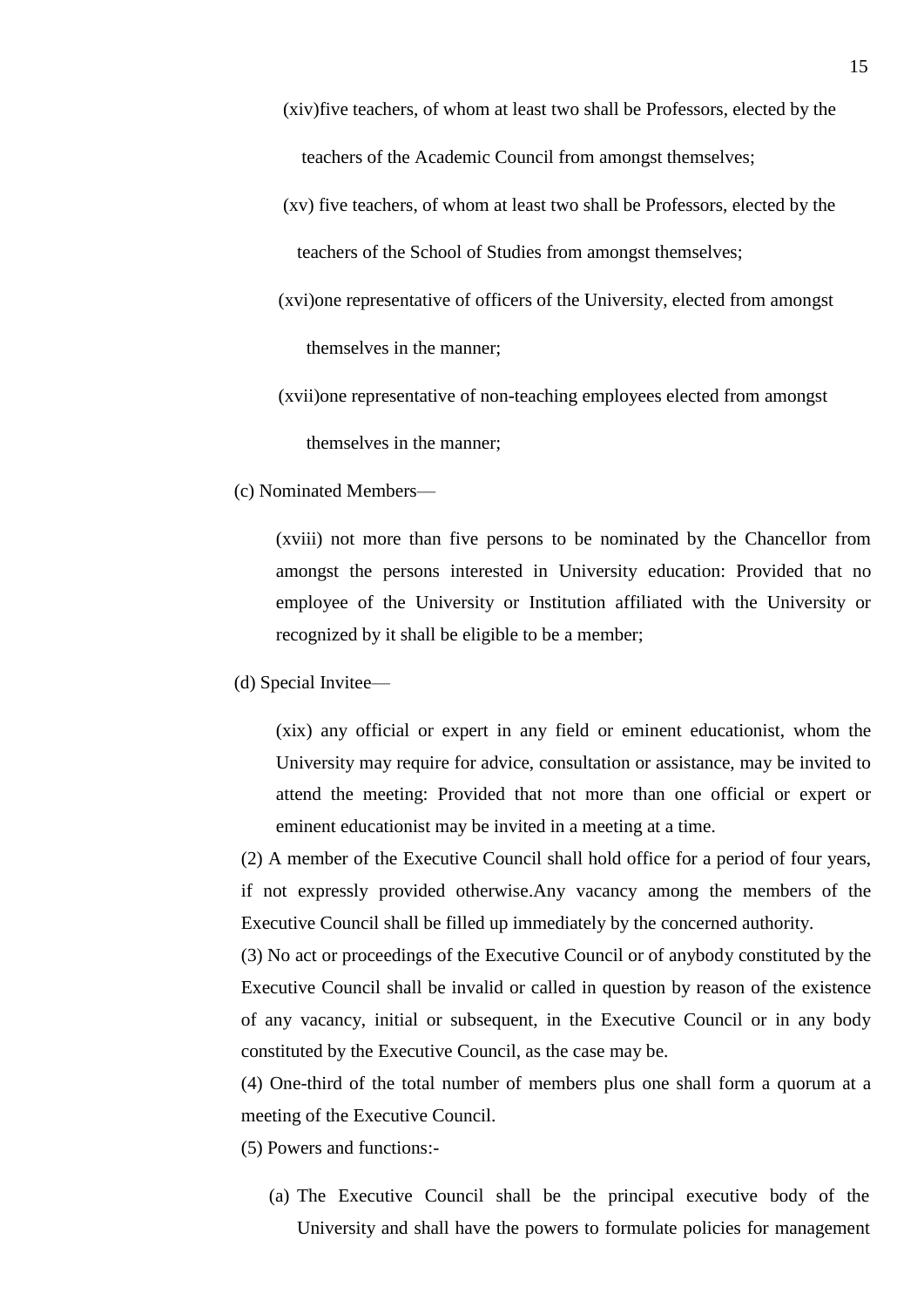and administration of the University;

- (b) the Council shall also be responsible for administration of funds, property and conduct of all administrative affairs of the University unless otherwise specifically provided for;
- (c) subject to the provisions of the Act, the Statutes, the Ordinance and the Regulations the Executive Council shall have the following powers namely:-
	- (i) to create with the prior concurrence of the State Government teaching and non-teaching posts and such other administrative posts as may be necessary from time to time and to prescribe their qualifications, emoluments and terms and conditions of service;
	- (ii) to consider and approve appointment of non-teaching employees and officers of the University as may be recommended by the Selection Committees constituted for the purpose and to consider and approve the confirmation of the services of all the Employees of the University;
	- (iii) to prescribe terms and conditions for appointment of visiting professors, emeritus professors, and other specialists;
	- (iv) administer and regulate finances, accounts, investments and acquire, hold, dispose of and maintain movable and immovable property of the University and seek, where necessary, recommendations of the Finance Committee;
	- (v) to enforce discipline among all sections of University employees and to prescribe disciplinary procedures as may be necessary;
	- (vi) to set up on recommendation of the Academic Council. Schools of Studies, Study Centers, Regional Centers etc;
	- (vii) to consider approval of appointment of Course Writers, Counselors, and such other persons as may be required for production of study materials including multi-media instructional aides and conduct of examinations and to determine their remuneration and other allowances etc. – as may decided from time to time by the Academic Council &/or Finance Committee ;
	- (viii) to institute degrees, diplomas, certificates, medals and prizes as may be necessary from time to time and to confer or award such degrees, diploma, certificates, medals and prizes;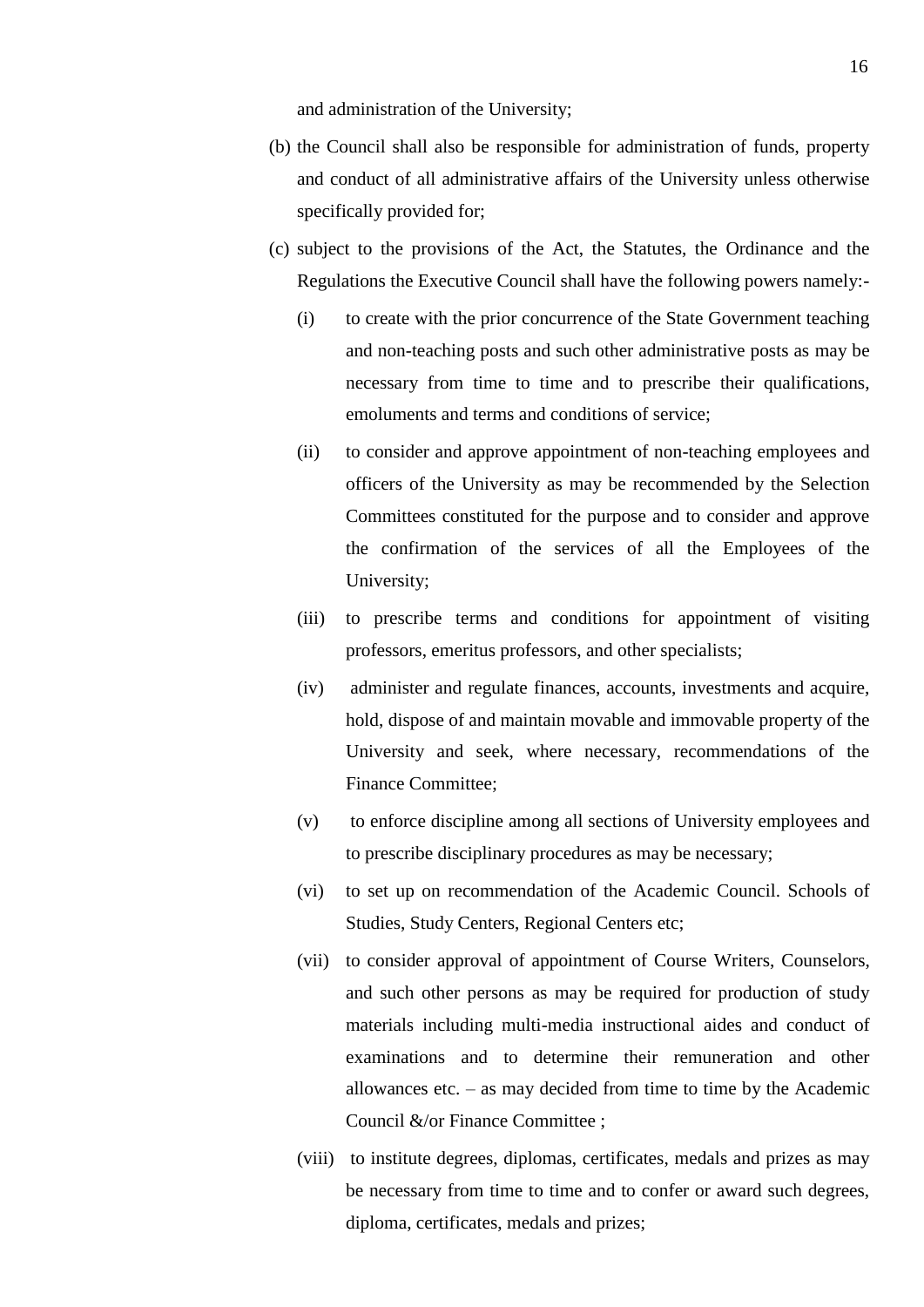- (ix) to institute scholarships, studentships, stipends subject to availability of fund from the State Government and/or other sponsoring authority/ agency;
- (x) to accept grant, gifts and donation from industry, individual persons and from other agencies - Indian or Foreign - in order to mobilize financial resources for the University and to administer and manage them;
- (xi) to borrow, with the approval of the State Government, funds necessary for the purposes of the University;
- (xii) to introduce different courses of study at all levels as well as interdisciplinary courses of study on the recommendation of the Academic Council;
- (xiii) to initiate proposals for the making of Statutes, and Ordinances, including proposals for amendment or repeal thereof in the manner as provided by the Act;
- (xiv) to prescribe fees or charges for admission to different courses of studies and for holding examinations for the award of degrees, diplomas and certificates of the University;
- (xv) to make regulations relating to courses of studies and the conduct of examinations and to prescribe conditions of eligibility for admission of students to different courses of study and conferment of degrees, titles, diploma, certificate etc to eligible persons on the advice of the Academic Council;
- (xvi) to make regulations regarding all other matters which may be or are required to be prescribed;
- (xvii) to delegate such of its powers as may be deemed fit to the Vice-Chancellor, the Registrar, the Directors of Schools and other officers of the University for its smooth functioning;
- (xviii)to delegate such of its powers as may be necessary to the Committees appointed by the Executive Council from time to time;
- (xix) to enter into agreement with the State government or with the approval of the State Government with any Government, body or authority for taking over by the University of the management of any institution, including its assets and liabilities, or for any other purpose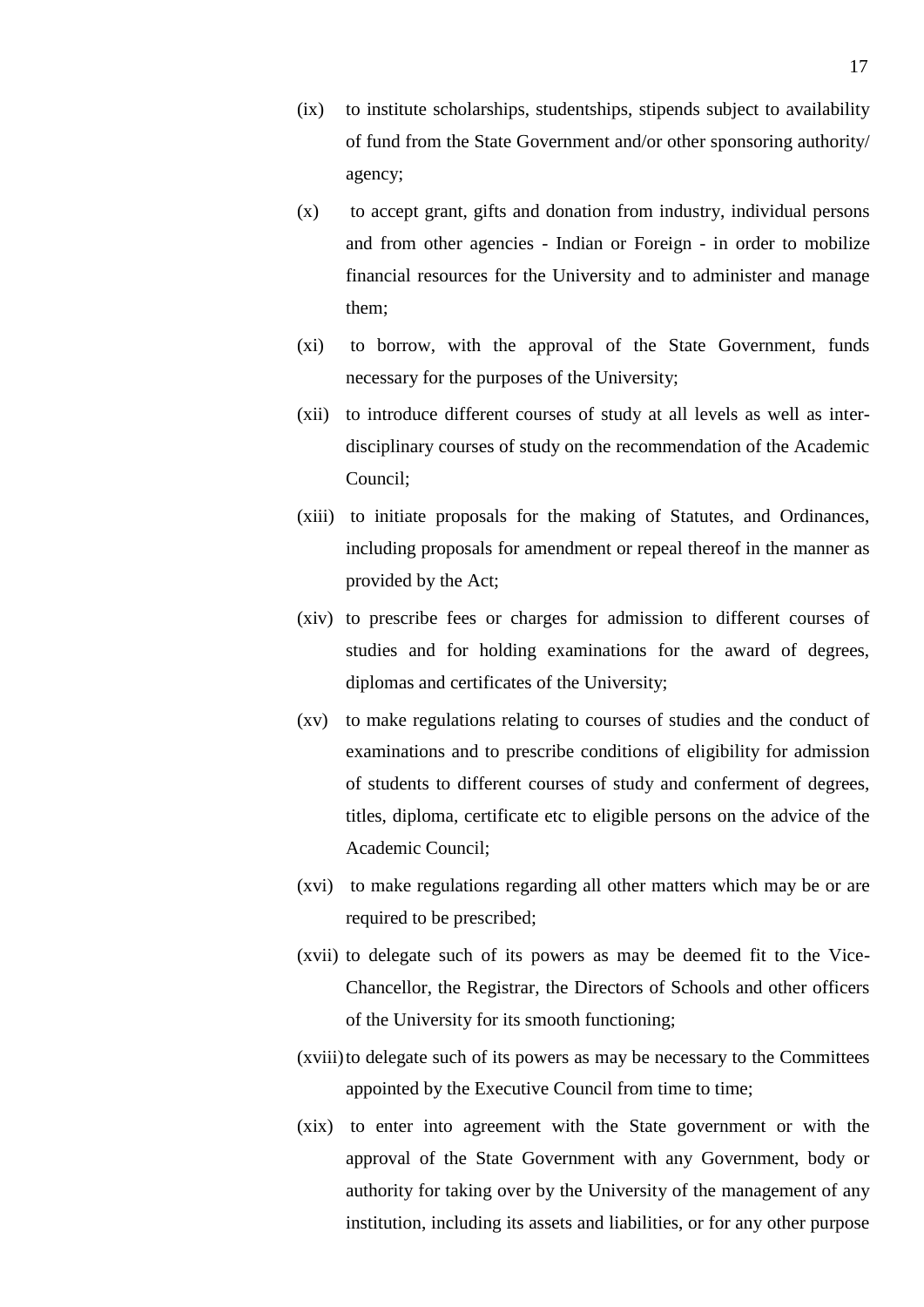not repugnant to the provisions of this Act;

- (xx) to approve the Annual Statement of Accounts, the Audit Report in respect of the Annual Statement of Accounts, the internal audit report and the annual budget of the University;
- (xxi) to make regulations for transaction of its own business;
- (xxii) to exercise all other powers and perform all other functions conferred on and entrusted to the Executive Council by or under the Act, Statute, Regulations and Rules to be framed under the provisions of the Act, Statute, Ordinances, Regulations.
- **14.** (1) Composition:- The Academic Council shall consist of the following members:
	- (a) the Vice-Chancellor, Chairperson (Ex-officio);
	- (b) the Directors of Schools of Studies (Ex-officio);
	- (c) the Director of Study Centres (Ex-officio);
	- (d) six Teachers of the University of whom two shall be Professors, two Associate Professors and two Assistant Professors of the University nominated by the Vice Chancellor on the basis of seniority in service in the University on rotation basis;
	- (e) one of the Directors of Regional Centres to be nominated by the Vice Chancellor.
	- (f) two persons from amongst the Co-coordinators of Study Centres participating in teaching at the Study Centres in West Bengal to be nominated by the Executive Council:

 *Provided that at the time of first constitution of the Academic Council, if the number of posts described in Clauses (d), (e) and (f) relating to composition of that Academic Council is not available at the University, the Vice-Chancellor shall have the power to recommend such persons from amongst the teachers of any of the Universities in West Bengal as he may deem fit and proper;*

- (g) not more than four members one each from the following categories of persons having special knowledge viz. (a) trade and commerce and industries, (b) professional organizations, (c) media and (d) academics of learned bodies to be nominated by the State Government;
- (h) the Regional Director, Indira Gandhi National Open University Eastern Region (Ex-officio);

The Academic Council, its powers and functions.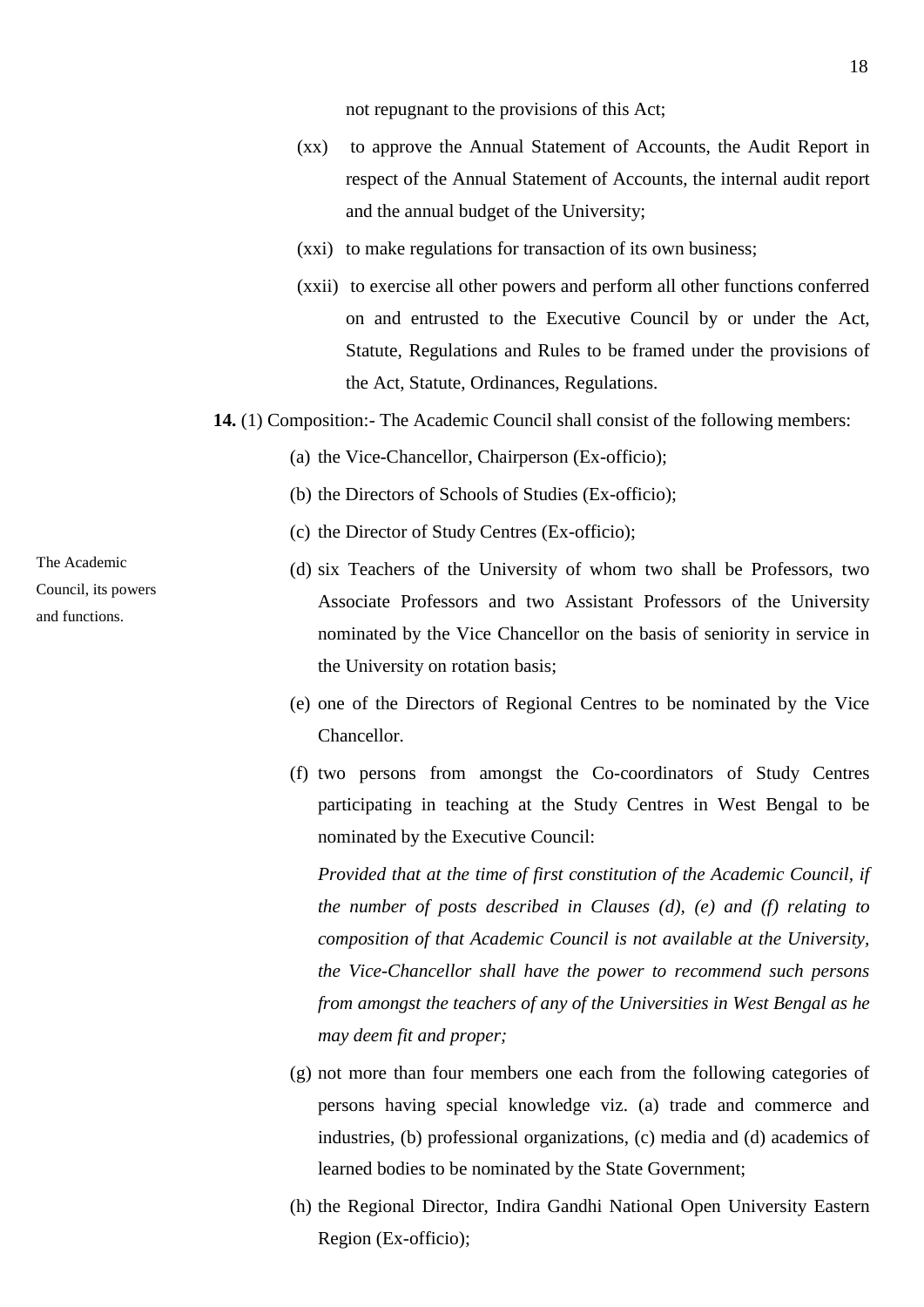- (i) Librarian of the University (Ex-officio) and;
- (j) the Registrar Member-Secretary (Ex-officio).
- (2) The members of the Academic Council shall hold office for a period of four years.
- (3) One-third of the total number of members plus one shall form a quorum.
- (4) Powers and Functions of the Academic Council:- Subject to the provisions of the Act, the Statutes, the Ordinances and the Regulations, the Academic Council shall have the following powers and functions:—
	- (a) to recommend to the Executive Council, appointment of course writers, counselors, examiners, invigilators and such other functionaries as may be necessary;
	- (b) to make proposals to the Executive Council for establishment of institutions such as Schools of Studies. Study Centres, Library, Laboratory, Museum. Audio-Video Studio etc. to be maintained by the University;
	- (c) to recommend introduction of different courses of studies at all levels on the advice of the Schools of Studies;
	- (d) to approve syllabus for different courses of studies at all stages on the advice of the Schools of Studies;
	- (e) to recommend for making regulations relating to the conduct of examinations, publication of results, course of studies and the division of subjects in regard thereto;
	- (f) to nominate members to different bodies and committees as may be required under the Statues and to have general supervision over the Schools of Studies;
	- (g) to exercise general supervision over the Study Centres to ensure uniform teaching standards and to approve steps to be suggested by the Schools of Studies on this score;
	- (h) to provide for inspection or investigation into the affairs of Study Centres and to recommend restructuring or discontinuance of the same as the situation may demand on the advice of the Schools of Studies;
	- (i) to prepare Academic Calendar of the University, and fix the norms of admission, teaching and examinations for different courses of studies in consultation with the Director of Study Centres;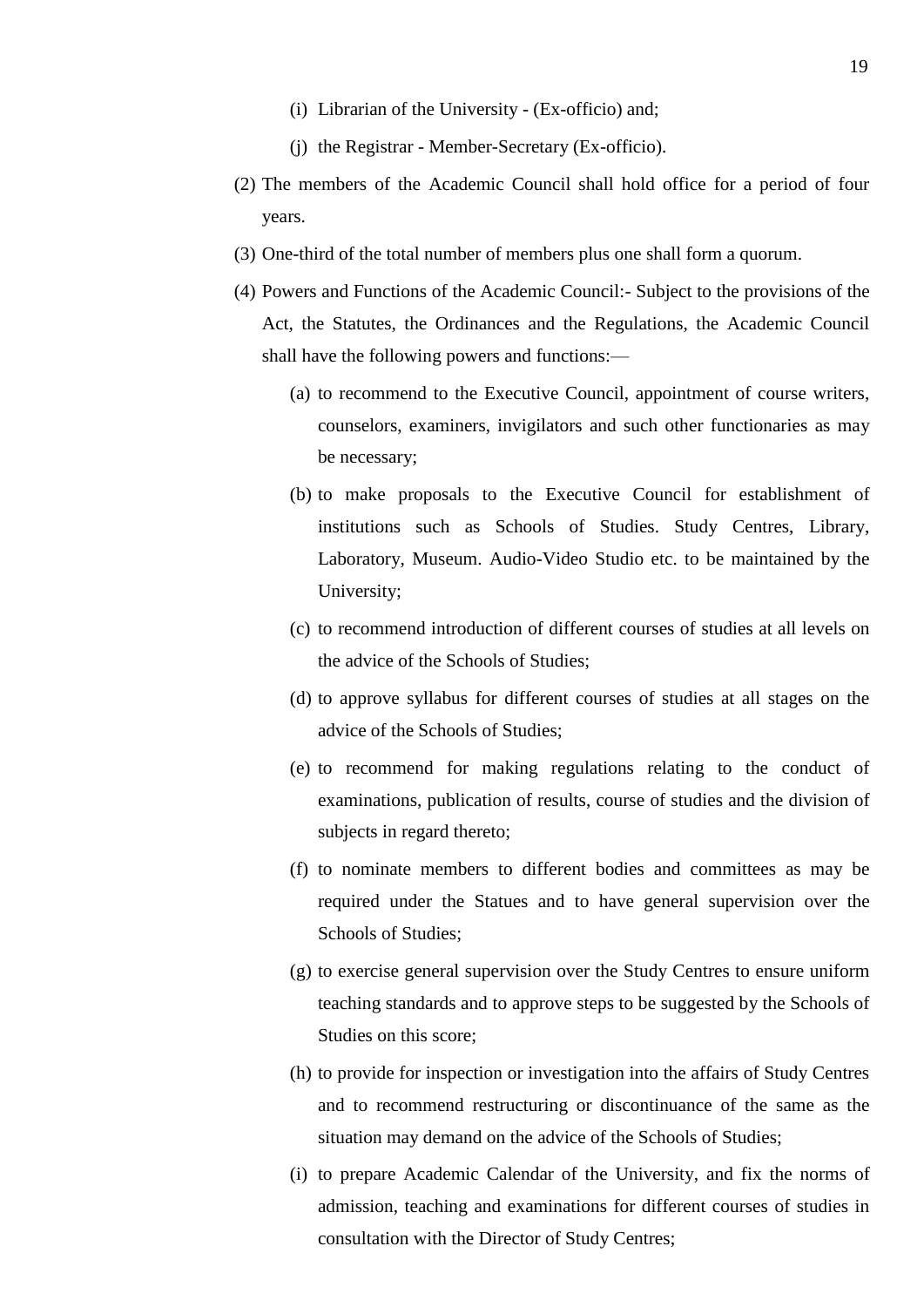- (j) to make suitable recommendations in the interest of academic development;
- (k) to delegate such of its powers as may be necessary from time to time to the Schools of Studies to ensure efficient management of academic activities of the University and
- (l) to make regulations for transaction of its own business.

#### **15.** (1) The University shall have the following Schools of Studies:-

- (i) School of Humanities,
- (ii) School of Social Sciences,
- (iii) School of Sciences,
- (iv) School of Education,
- (v) School of Vocational Studies,
- (vi) School of Technological Studies,
- (vii) School of Professional Studies,
- (viii) Any other School to be set up by the Executive Council.

(2) Composition:-

- (a) each School shall have a number of different Departments pertaining to different disciplines under the School and the Department will look after all academic matters relating to the discipline/ subject concerned;
- (b) in each Department there shall be a Head of the Department (HOD) provided there are at least two teachers holding substantive posts, including at least one not below the rank of Associate Professor. The Head of the Department, who shall be in charge of the academic affairs of the Department and shall function under overall guidance of the Director of the School. The tenure of the office of the HOD shall be for a period of two years which will rotate among the Professors and Associate Professors of the Department according to the seniority of service in this University. If there is no Professor or Associate Professor in any department, the Director of the School will act as the Head of the Department concerned;
- (c) the Head of the Department shall have the power to spend up to a certain limit to be fixed by the authorities concerned from time to time, to meet the day-to-day expenditure of Department. The Head of the Department shall have to submit the requisition of such expenses as well as the adjustments of the same to the competent authority through the Director of the School concerned. Beyond this, he shall seek the approval of the Vice Chancellor through the Director of the School concerned for allocations on various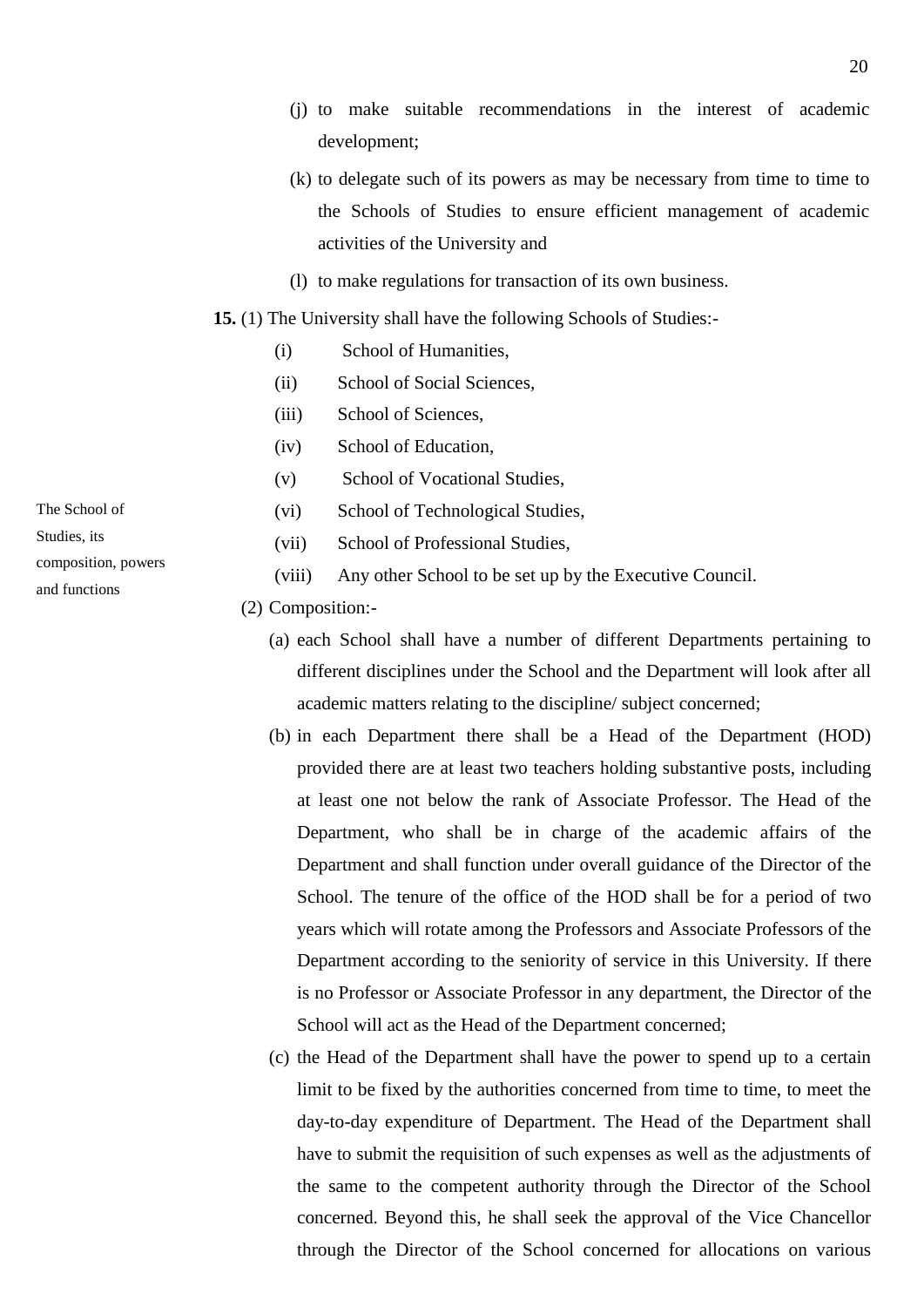heads as required from time to time;

- (d) the leave applications of the teachers and other staff posted in the Department will be forwarded by the Head of the Department concerned to the appropriate authority through the Director of the School;
- (e) it shall be the prerogative of the Director to outline the broad academic direction of the School in consultation with the Heads of Departments. He shall also review procedures to monitor and progress such plans;
- (3) School Council:- A School of Studies shall have a Council consisting of the following members, namely:-
	- (a) Vice-Chancellor- Chairperson;
	- (b) Director of the School concerned- Vice-Chairperson and Convener;
	- (c) All Professors attached to the School concerned;
	- (d) All Head of the Departments of the School concerned.
- (4) Powers and Functions of Council of a School of Study:- Every School Council shall have the following powers and functions, namely:-
	- (a) to initiate proposals for orientation programmes for teachers, counselors and course writers, course work for Doctoral programmes in collaboration with others Schools and recommend the same to the Academic Council;
	- (b) to prepare general instructions for counseling to the students at the Study Centres and chalk out programme thereof;
	- (c) to initiate proposal for Research and Development and recommend the same to the Academic Council; and
	- (d) To exercise such other powers and functions as may be conferred on it under the Act, the Statutes, the Ordinances and the Regulations.
- (5) Board of Studies:
	- (a) There shall be a Board of Study for each Post-graduate and Under-graduate courses of study with the HOD as the convener. The Head of the Department shall convene the meetings and arrange for preparation and circulation of the agenda papers as well as for preparation and maintenance of minutes of the Board meetings in consultation with the Chairperson. The tenure of each Board of Study will be two years. The composition of the Board of Studies will be determined by the Academic Council from time to time.
	- (b) Each Board of Study shall have the following powers and functions:
		- (i) to recommend to the Academic Council the course structure and syllabus of the Course concerned through the respective School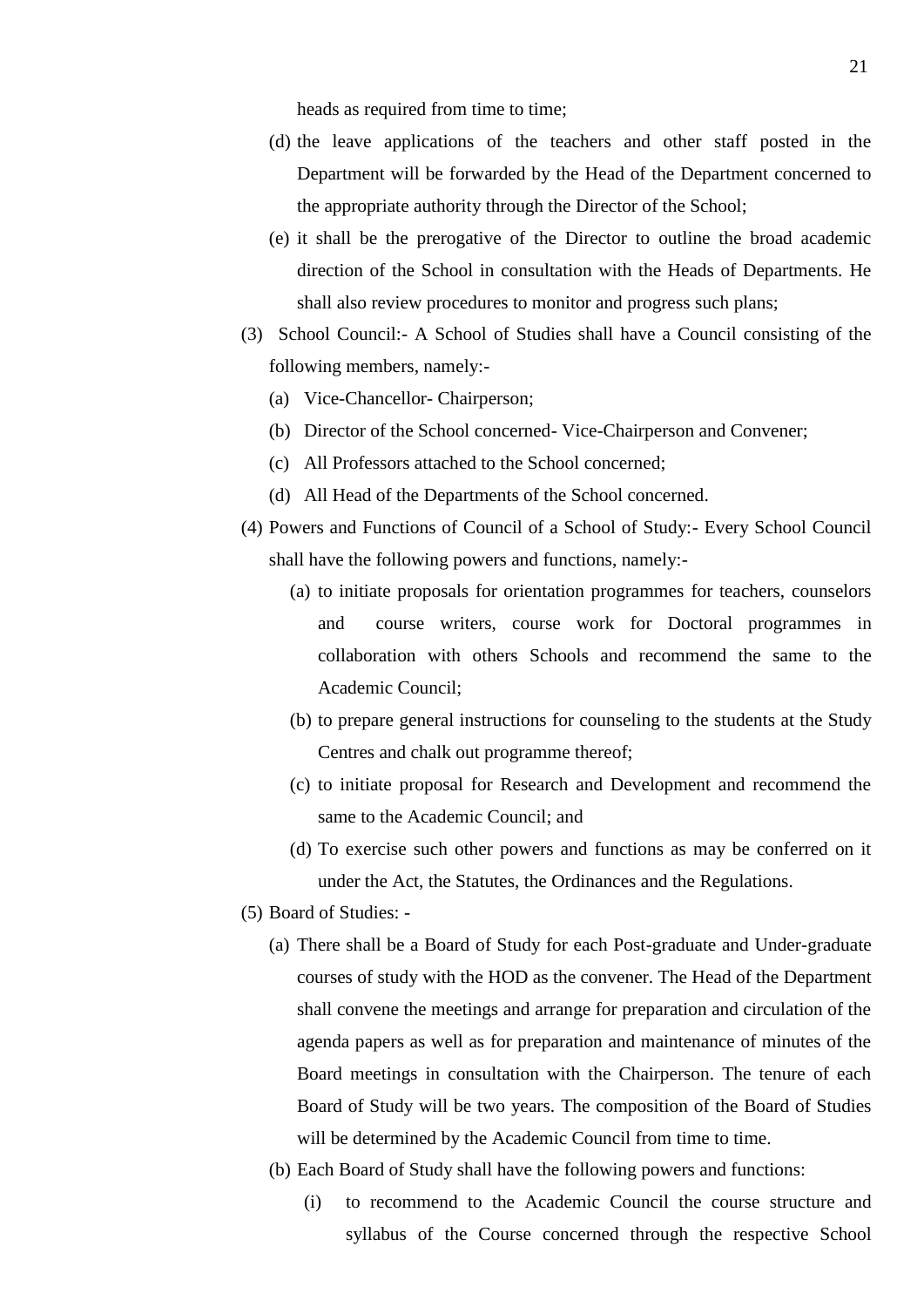Council;

- (ii) to review the existing course structure from time to time and to recommend to the Academic Council any suggestion for updating courses and curriculum of different disciplines;
- (iii) to recommend evaluation programmes, including setting of question papers and other necessary functions;
- (iv) to recommend to the Academic Council names of course writers, paper setters, examiners and moderators and such other functionaries as may be required;
- (v) to prepare under guidelines of the School Council, the study materials in whatever format appropriate to the discipline concerned;
- (vi) to take necessary steps for preparation of study materials including audio-visual packages and transmit the same regularly to the Director of Study Centres through the Director of the School concerned for production and distribution thereof;
- (vii) to organize all academic activities appropriate to the discipline under the overall supervision of the School Council.
- (6) Departmental Committees:-
	- (a) There shall be a Departmental Committee for each Subject, provided there are at least two teachers holding substantive posts including one not below the rank of Associate Professor, under different Schools of Studies of which all substantive teachers of the Department concerned shall be members and Contractual/Part Time teachers may be invitee members.
	- (b) The Head of the respective Department (HOD) shall be the Chairperson of the Departmental Committee. The meetings of the Departmental Committee will be convened by him with the intimation to the Director of the School concerned. The minutes of such meetings shall be sent to the Vice-Chancellor, through the Director of the School by the Head of the Department for approval. The Director shall have the right to participate in such meetings.
	- (c) The Departmental Committee will have the responsibility to smoothly run the day-to-day academic activities of the Department including arrangement of Personal Contact Programmes for the students, development of study materials, supervision of the practical classes for laboratory-based subjects, interaction with students, implementation and execution of the resolutions taken by the Board of Studies etc.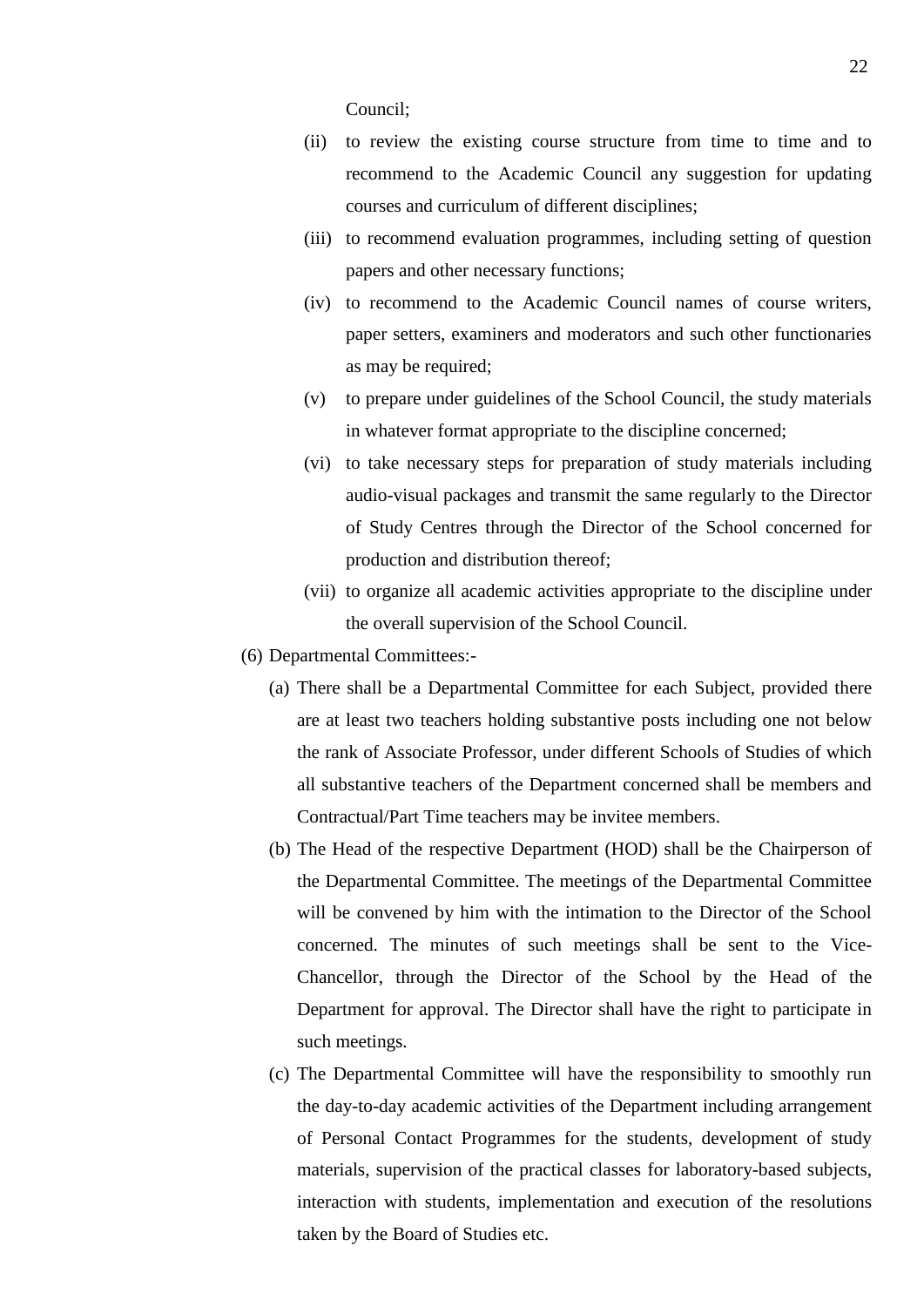#### **16.** (1) Composition of the Finance Committee:-

The Finance Committee shall consist of the following members, namely:-

- (a) the Vice-Chancellor, Chairperson;
- (b) one member of the Executive Council nominated by the Executive Council;
- (c) one external expert in financial management nominated by the Vice-Chancellor;
- (d) one person having expert knowledge in financial matters nominated by the State Government;
- (e) director of Study Centres;
- (f) Registrar; and
- (g) Finance Officer (Member-Secretary).
- (2) All members of the Finance committee except the ex-officio members shall hold office for a term of four years.
- (3) Powers and Functions of the Finance Committee:-

The Finance Committee shall have the following powers and shall discharge the following functions:—

- (i) to advise on any financial matter pertaining to the University for smooth functioning of the financial administration of the University;
- (ii) to prepare Financial and Accounts Rules and Regulations of the University and to make amendments there to. when required, with the approval of the Executive Council;
- (iii)to prepare Financial Estimates and Annual Accounts of the University and recommend the same to the Executive Council;
- (iv)to maintain constant vigilance over the progress of income and expenditure provided for in the Budget and to make allocation to different officers, authorities and committees from time to time making expenditure on the basis of actual fund position and to make such report to the Executive Council, from time to time, as it may deem fit on any matter relating to the finances of the University;
- (v) to ensure that no expenditure, not covered by the Budget provision or in excess of the Budget, is incurred;
- (vi)to determine the extent and manner in which the past service rendered by

The Finance

committee, its composition, powers

and functions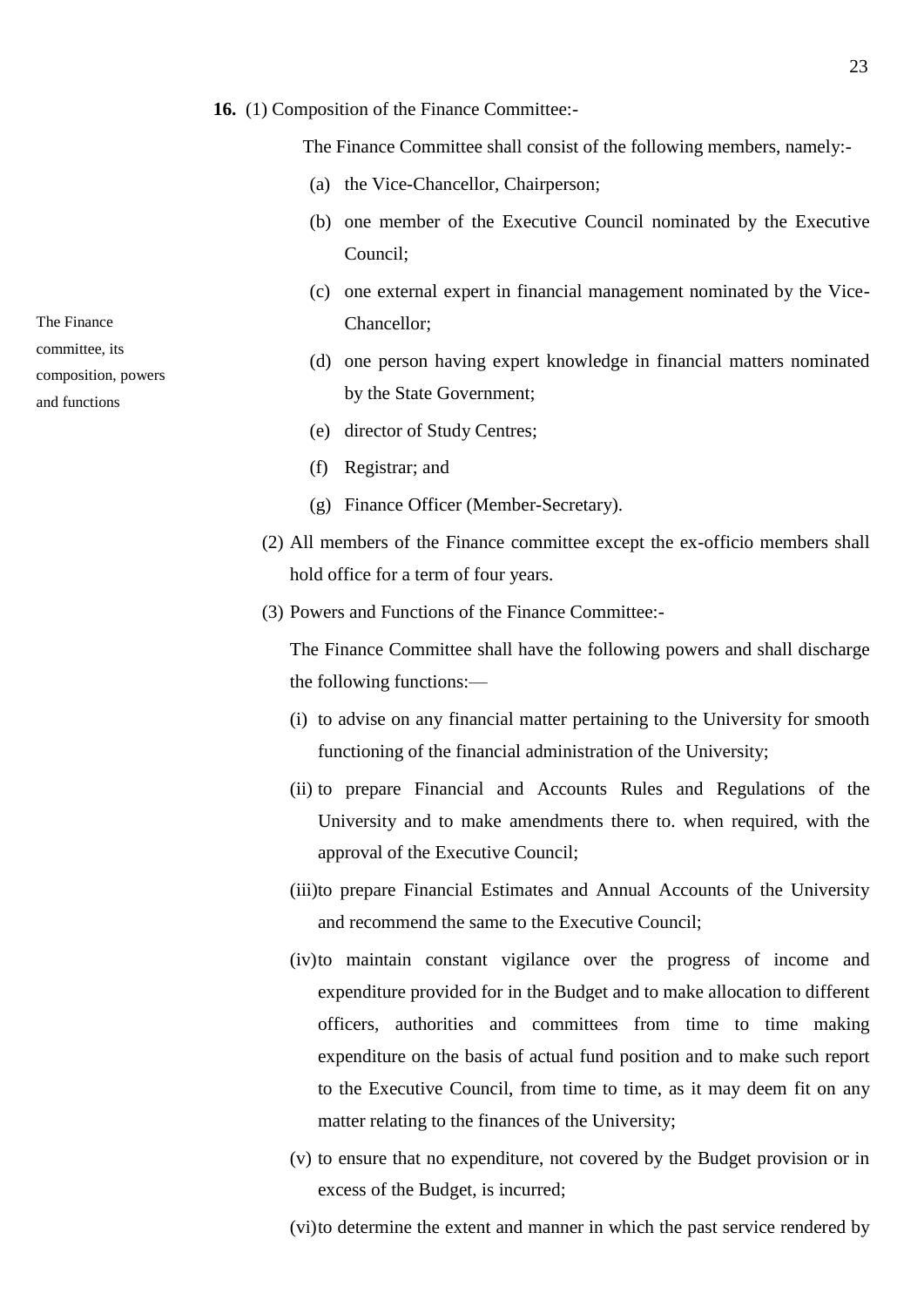an employee to any other organization, body or authorities will count toward determination of his emoluments and

- (vii) to arrange for continuous internal audit of the University Accounts.
- (4) The Committee shall meet as often as necessary.
- (5) One-third of the members plus one shall be the quorum for a meeting.
- **17.** (1) Composition:- The Building Committee shall consist of the following members namely:-

Building Committee

- a) Vice Chancellor (Chairperson);
- b) Registrar (Convener);
- c) Finance Officer;
- d) All Directors;
- e) Any other person having specialized knowledge in the concerned matter may be invited by the Vice Chancellor.
- (2) All the members of the Building committee except the ex-officio members shall hold office for a term of four years.
- (3) Powers and Functions of the Building Committee shall be as follows:-
	- (a) to manage and maintain the overall infrastructure of the campuses and Regional Centres of the University,
	- (b) to prepare project reports and action plans for construction of new campuses or Regional Centres or buildings of the University,
	- (c) such other functions as may be directed by the Vice-Chancellor under the Act.
- **18.** (1) Composition:- the Purchase and Tender Committee shall comprise of the following members namely:-

Purchase & Tender Committee

- (a) Vice Chancellor (Chairperson);
- (b) Finance Officer (Convener);
- (c) Registrar;
- (d) All Directors;
- (e) Head of the Department concerned;
- (f) One representative of the finance department nominated by the Vice Chancellor;
- (2) All the members of the Purchase & Tender committee except the ex-officio members shall hold office for a term of four years.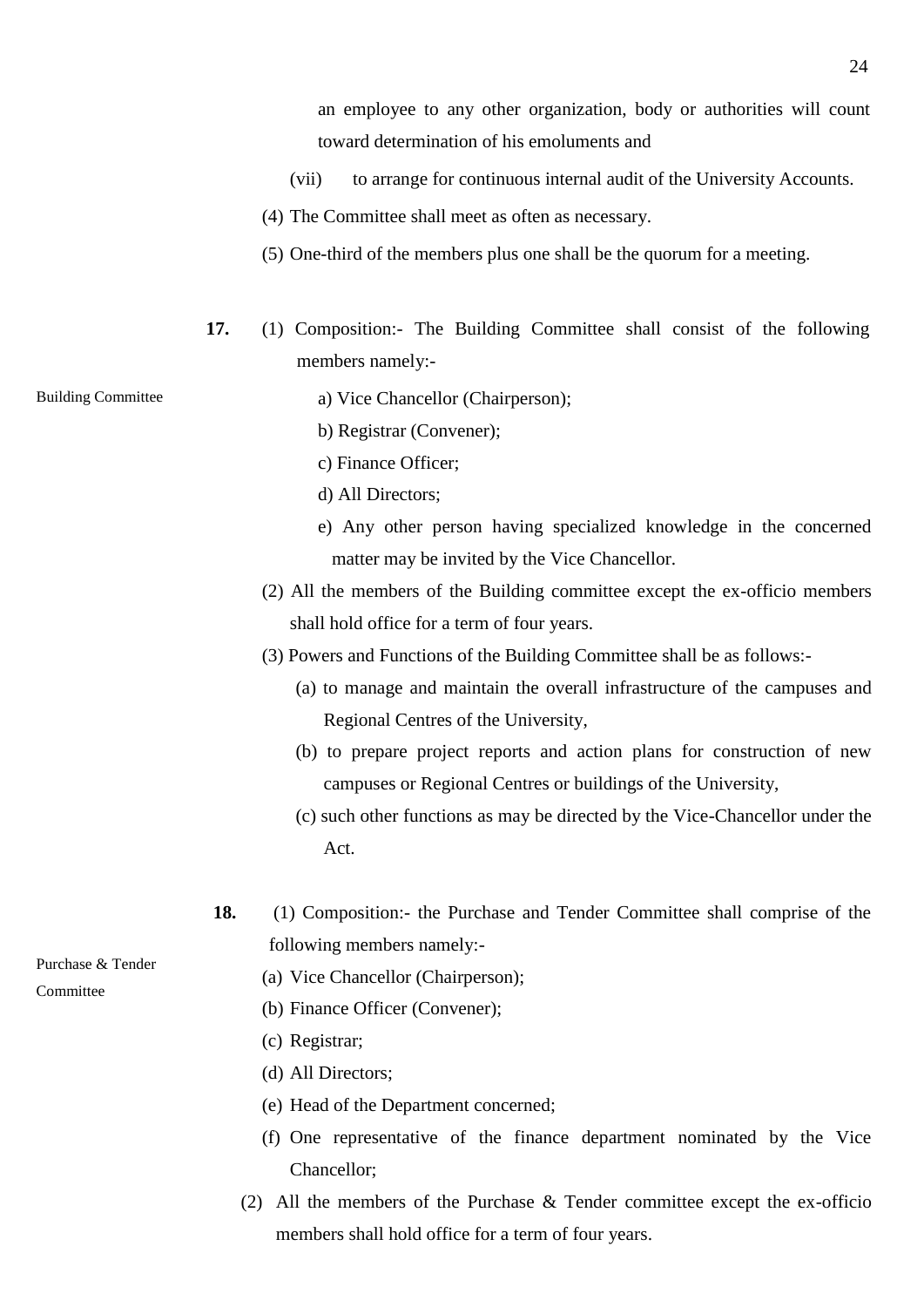- (3) Powers and Functions of the Committee shall be as follows:-
	- (a) to maintain the register of purchase of various materials, equipments of the University and its Regional Centers, Schools, Libraries etc;
	- (b) to prepare inventories of the materials and goods of the University and its Regional Centers, Schools, etc;
	- (c) Such other functions as may be decided by the Vice Chancellor under the Act.
- **19.** (1) Composition:- The Research Advisory Committee shall consists of the following members namely:-
	- (a) Vice Chancellor (Chairperson),
	- (b) Registrar (Convener),
		- (c) Directors of Schools of Studies,
		- (d) All Professors,
		- (e) three academicians not below the rank of Professor with high repute and excellence in the field of Higher Education nominated by the Vice Chancellor.
	- (2) All the members of the Research Advisory Committee except the ex-officio members shall hold office for a term of four years.
	- (3) The decisions of the Research Advisory Committee will be reported to the Academic Council in its next meeting.
	- (4) The Powers and Functions of the Research Advisory Committee shall be as follows:-
		- (a) to suggest the University various Research plans under the University,
		- (b) to prepare project relating to research in the University,
		- (c) such other functions as may be decided by the Vice Chancellor.
- **20. (1)** Composition of the Admission Committee:- There shall be an Admission Committee of the University with the following members namely:-
	- (i) Vice Chancellor- Chairperson,
	- (ii) Directors of all Schools of Studies,
	- (iii) Director of Study Centres,
	- (iv) at least two faculties from each School nominated by the Vice Chancellor,
	- (v) The Registrar Convener.
	- (2) All the members of the Admission Committee except the ex-officio members shall hold office for a term of four years.

Research Advisory

**Committee** 

Admission Committee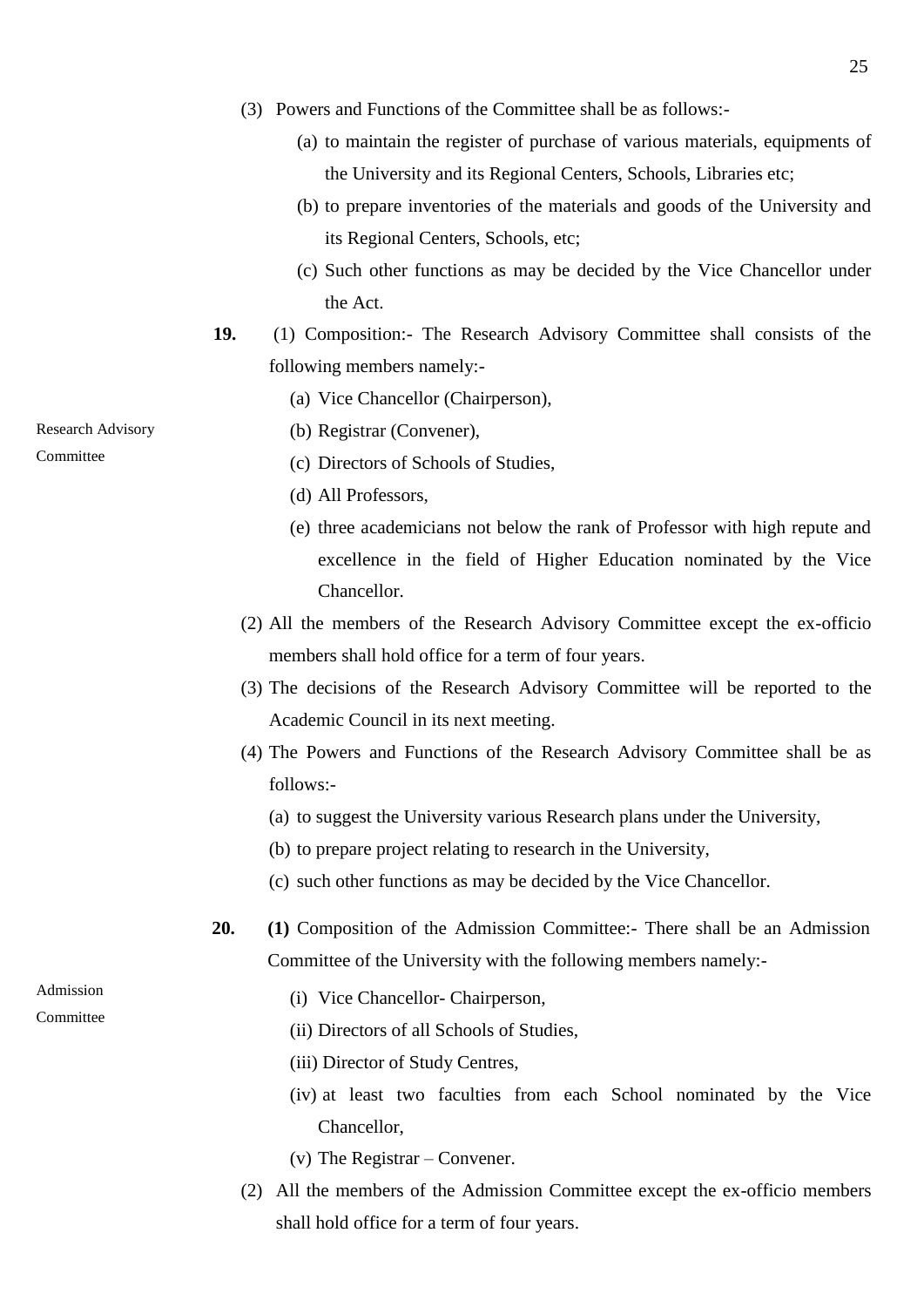- (3) Powers and Duties of the Admission Committee :
	- (a) prescribing norms for selection of candidates for admission;
	- (b) determination of intake for each course of study;
	- (c) such other matter as may be referred to it by the Executive Council and
	- (d) arrangement of written tests and/or viva-voce, if necessary, for selection of candidates for admission to any course/programme.
- (4) The Committee shall meet as often as necessary. One third of the members plus one shall be the quorum for a meeting of the Committee.
- **21.** (1) Composition of the Library Committee :- There shall be a Library Committee of the University' with the following members:
	- (i) Vice-Chancellor :Chairperson;
	- (ii) Directors of the Schools of Studies;
	- (iii) Registrar;
	- (iv) two members nominated by the Vice Chancellor of whom one shall be an expert in the field of Library Science/ Information Technology;
	- (v) Director, Study Centre;
	- (vi)Finance Officer;
	- (vii) Director, all Regional Centres; and
	- (viii) The Librarian / Deputy Librarian- Member Secretary.
	- (2) All the members of the Library Committee except the ex-officio members shall hold office for a term of four years.
	- (3) Powers and Functions of the Library Committee :
		- (i) to consider all proposals for improvement and expansion of the University Library Services and submit its recommendations to the Academic Council;
		- (ii) to allocate the available funds amongst the Schools of Studies for purchase of books, periodicals, documents and audio-visual materials;
		- (iii)to consider periodic and annual reports of the Librarian on the functioning of the University Library and submit the same to the Executive Council; and
		- (iv)to consider and take appropriate measures for development and functioning of Libraries of Regional Centres and submit the same to be Executive Council;

#### Library Committee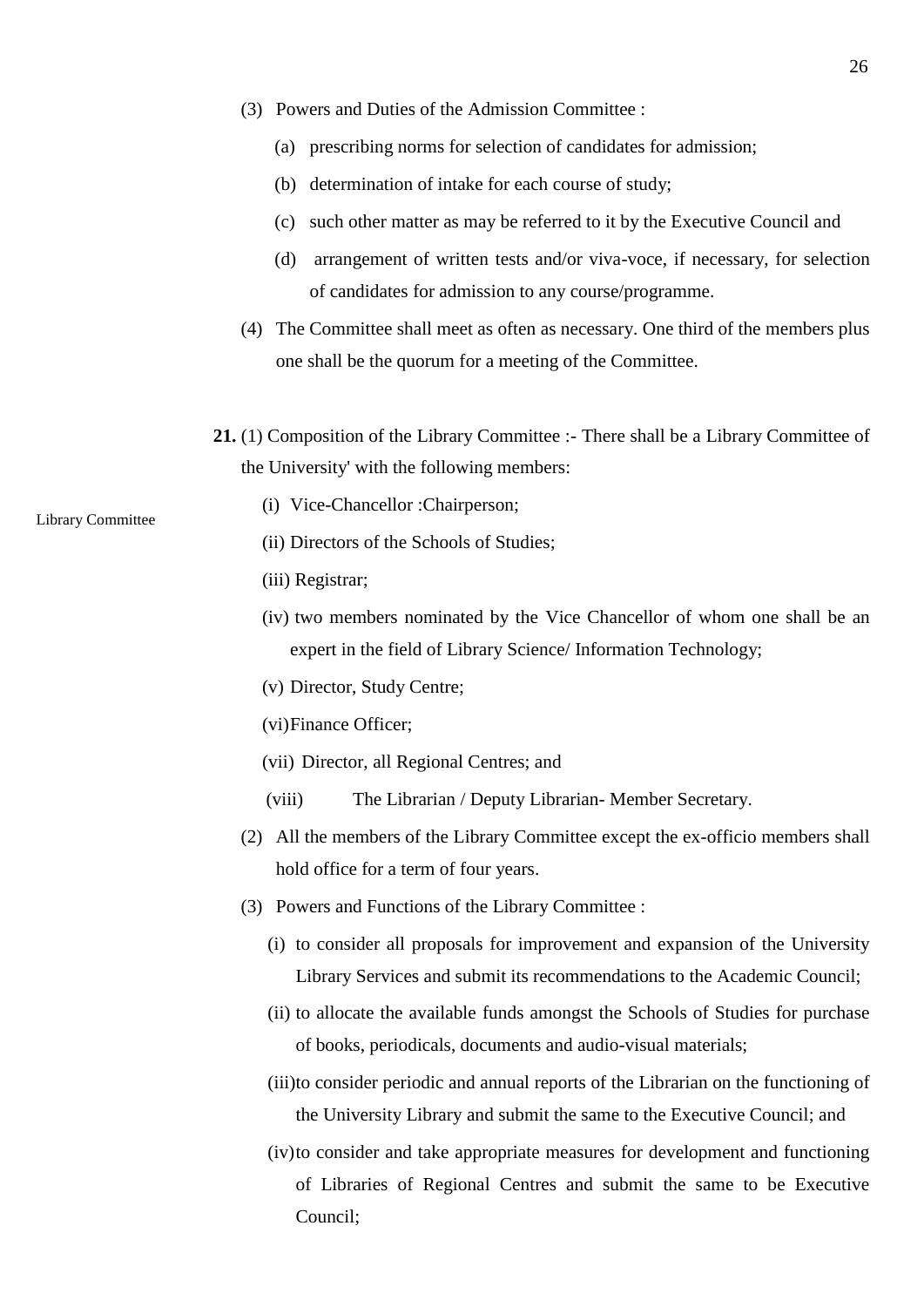- (v) the Committee shall meet as often as necessary;
- (vi)one third of the total number of members plus one shall be the quorum for a meeting of the Committee.
- **22.** (1) A University Professor or a University Associate Professor or a University Assistant Professor shall be appointed by the Vice-Chancellor, on the recommendation of a Selection Committee, and the constitution of such Selection Committee as well as the procedure for holding its meetings shall be in consonance with the University Grants Commission Regulations and Recruitment Rules framed by the State Government from time to time.
	- (2) Notwithstanding anything contrary to the provisions of University Grants Commission Regulations, the nominee of the Vice-Chancellor shall be the head of the Selection Committee, which shall send its recommendations in writing to the Vice-Chancellor along with reasoned record of assessment of the persons appeared before it for selection.
	- (3) Procedure of holding meeting of the Selection Committee:
		- (i) at least four members, including two outside subject experts, shall constitute the quorum for a meeting of the Selection Committee.
		- (ii) if the Vice-Chancellor does not accept the recommendation of a Selection Committee, it shall refer the recommendation back to the Selection Committee with reasons for reconsideration and if the Vice-Chancellor does not accept the reconsidered views of the Selection Committee, the matter shall be referred to the Chancellor with reason and the decision of the Chancellor shall be final.
	- **23.** (1) There shall be a Standing Committee **each** for selection of officers and nonteaching employees.
		- (2) For selection to the posts of officers of the University other than those of Registrar and Finance Officer the Standing Committee for the selection shall consist of the following, namely :—
			- (i) Vice-Chancellor, as the Chairperson;
			- (ii) two persons, not holding any office of profit under the University, nominated by the Executive Council;

(iii)two persons specialized in the areas for which selection to the post of

Standing Committee for Selection of Officers and Employees

Selection Committee for Teaching Posts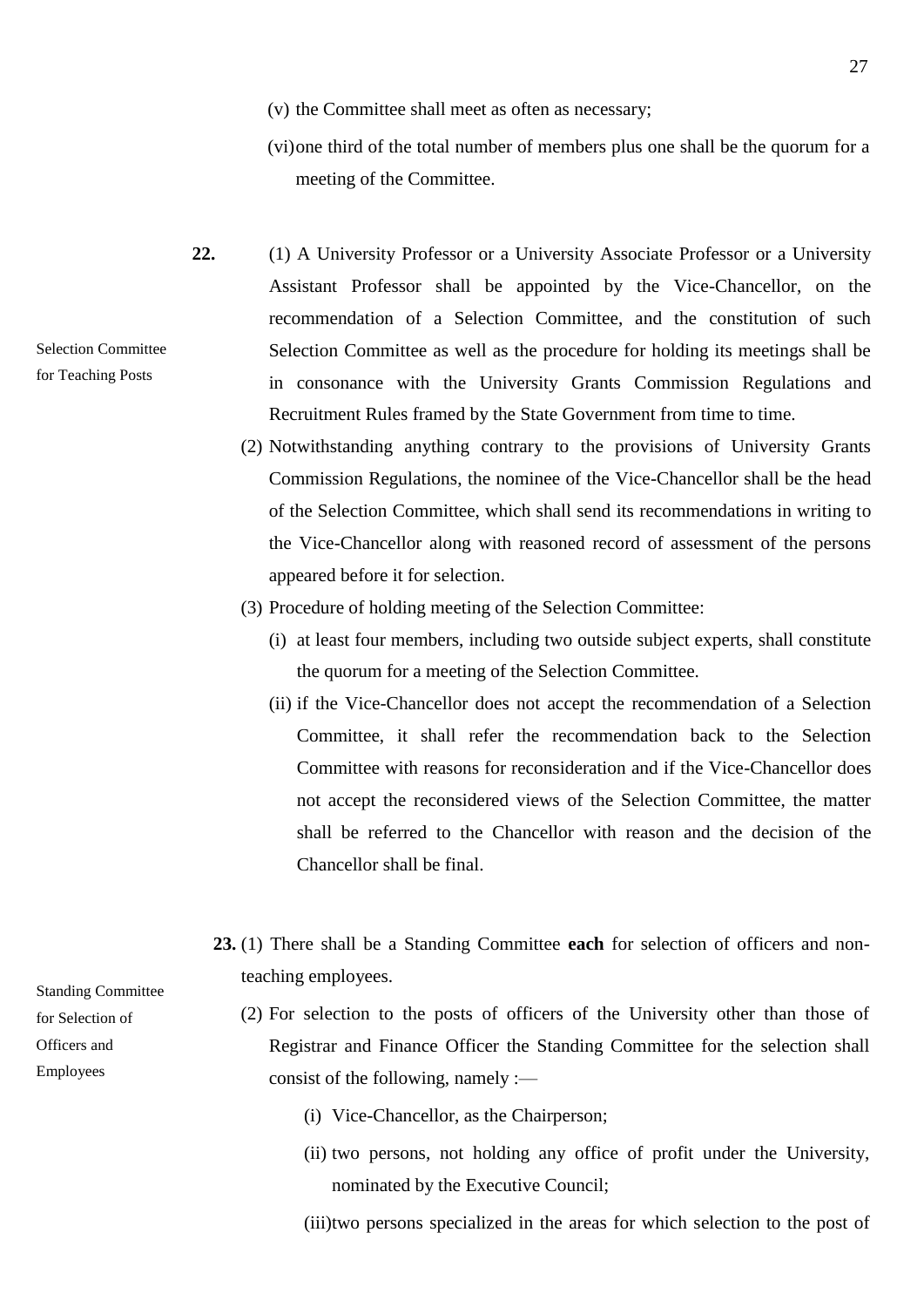officer is to be made, to be nominated by the Vice-Chancellor,

- (iv)one nominee of the State Government in the Higher Education Department and
- (v) Registrar Member Secretary.
- (3) Three members of whom at least one shall be an expert, shall form the quorum for a meeting of the Standing Committee.
- (4) Standing Committee for Selection of Non-teaching employees:

All non-teaching employees, including officers, shall be appointed by the Executive Council on the recommendation of the Standing Committee consisting of the following, namely :—

- (i) Vice Chancellor Chairperson ;
- (ii) two persons, not holding any office of profit under the University, to be nominated by the Executive Council;
- (iii) one expert having specialized knowledge in the field in which the appointment is to be made to be nominated by the Vice-Chancellor;
- (iv) one nominee of the State Government in the Higher Education Department;
- (v) Registrar Member-Secretary.
- (5) Three members, of whom at least one should be the expert, shall form the quorum for a meeting of the Standing Committee.

### **CHAPTER IV**

**24.** (1) Consistent with the University's objective to expand access of the people to higher education using various means of learning (including open and distance mode of learning) the University will recognize and support Study Centres and establish and maintain Regional Centres. The number of such Study Centres and Regional Centres at any point of time will be determined by the Executive Council.

> (2) Director of Study Centers: - There shall be a Director of Study Centers to be appointed by the University. He will be responsible for the overall supervision and control over the administrative, academic and financial affairs of the Study Centers as well as Regional Centres, make recommendations for their improved functioning and shall be directly accountable to the Vice-Chancellor.

Study Centres and Regional Centres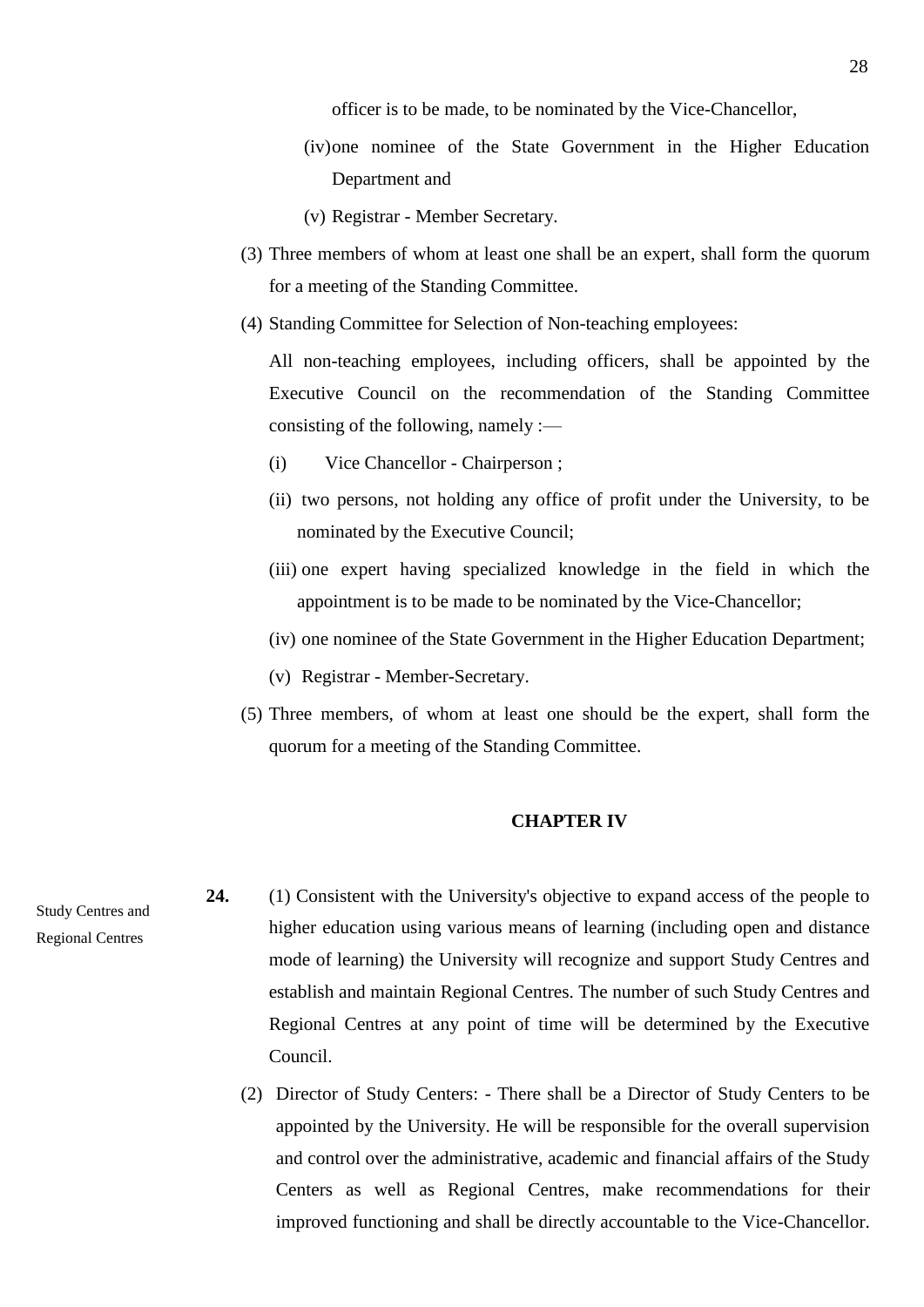The Director shall be the convener of all meetings related to the Study Centers.

- (3) Location of Study Centers:- Except where the University decides to accommodate a Study Centre in its own premises, study centers will be set up by any educational institution of whatever name it be called or any establishment which may be approved by the Academic Council or as may be provided for by the Regulations. For conducting Degree courses the respective Study centre should have provisions for running Degree courses approved by the State Government or any other University recognised by the UGC. Such institution or organization shall be called the Host Institution.
- (4) Facilities required of Study Centres:- A Study Centre must be housed in a well ventilated pucca building with adequate provision of water supply, power connection, telephone & internet connection, public conveniences etc. for both men and women and easily accessible by public transport.
- (5) Administrative set-up of study centers:-
	- (a) The Head of the host institution hereafter called 'Host head' shall sign the Memorandum of Understanding (MOU) with the University. Each study centre will have one Coordinator who will coordinate the activities of the centre. The Host Head shall be in overall control of the study centre and shall extend all necessary facilities for its smooth functioning in consultation with the Coordinator of the Study Centre.
	- (b) The Host Head jointly with the Coordinator shall act as the drawing and disbursing officer relating to the study centre and shall be the custodian of all assets created by or out of the funds provided by the University. The Host Head shall accept full financial accountability in respect of all receipts and expenditures of the study centre.
	- (c) The Host Head, along with the Coordinator, shall be responsible for providing student support services in respect of counseling, distribution of study materials, assignments, examination, library services and dissemination of information.
	- (6) Coordinator of Study Centre:-
		- (a) Each study centre will engage, with the intimation to the University, a Coordinator, preferably from among the senior teachers of the Host Institution in the substantive category where such post(s) is/are available and in all other cases the Coordinator should be a senior teacher appointed on whole time basis in the Host Institution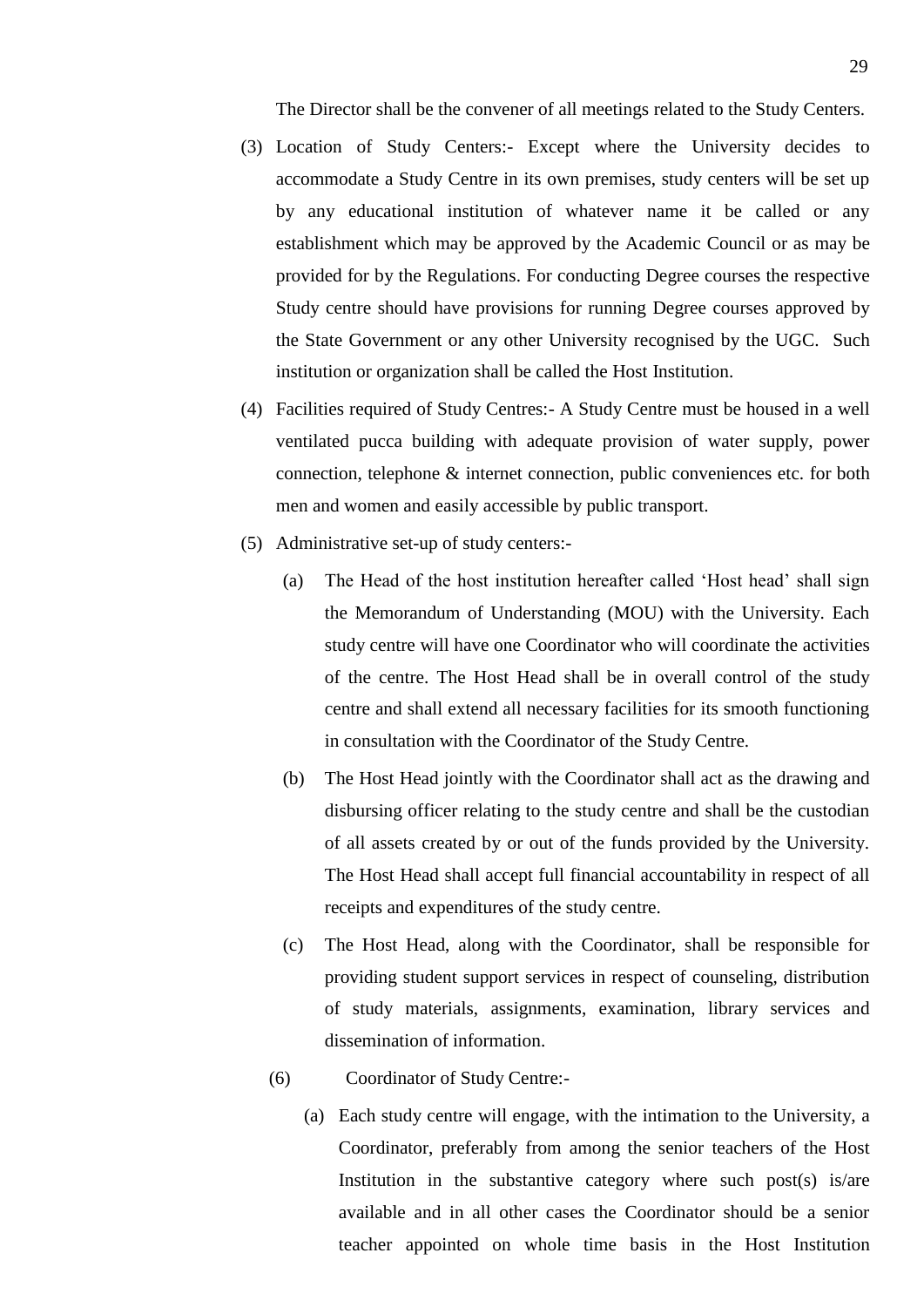concerned. The engagement will initially be for a period of two years, with the possibility of further renewal subject to satisfactory performance. The Coordinator shall work as a liaison person between the study centre and the University.

- (b) The Coordinator along with other supporting staff will be engaged by the study centre with proper intimation to the Director, Study Centres, through the Director of the respective Regional Centre (if any), and they will work on part-time basis. They will not be recognized as staff of any category belonging to the University.
- (c) There will be counseling sessions for the learners. Each Study Centre will engage counselors following guidelines made by the Vice Chancellor from time to time, and also the Regulations of the University.
- (7) Financial Accountability:-
	- (a) The Host Head will be authorized by the University to open a bank account in a nationalized bank in the name of NSOU <Name of the Host Institution> Study Centre. The said account will be jointly operated by the Host Head and the Coordinator.
	- (b) The mode of running the study centers in terms of release of grants-inaid, or any other fund, will be determined from time to time by the relevant Regulations of the University.
	- (c) Each study centre is mandated to send regular utilization certificates and audit reports of the funds received from the University to Director, Study Centres, through the Director of the respective Regional Centre (if any). Subject to the provisions of the Act, Statute and Regulations, the accounts of the study centers will be open to such audit as will be determined by the University from time to time.
- (8) Inspection and Review Activities:
	- i) the University may at any time hold or cause to hold inspection and/or review of activities of the Study Centres;
	- ii) apart from regular inspection arranged by the Director, Study Centres visiting team may be constituted by the Vice Chancellor suo-moto or at the request of the Academic Council to enquire into the working of any particular Study Centre, should such a necessity arise;
	- iii) in addition, the Academic Council may, if it deems necessary, set up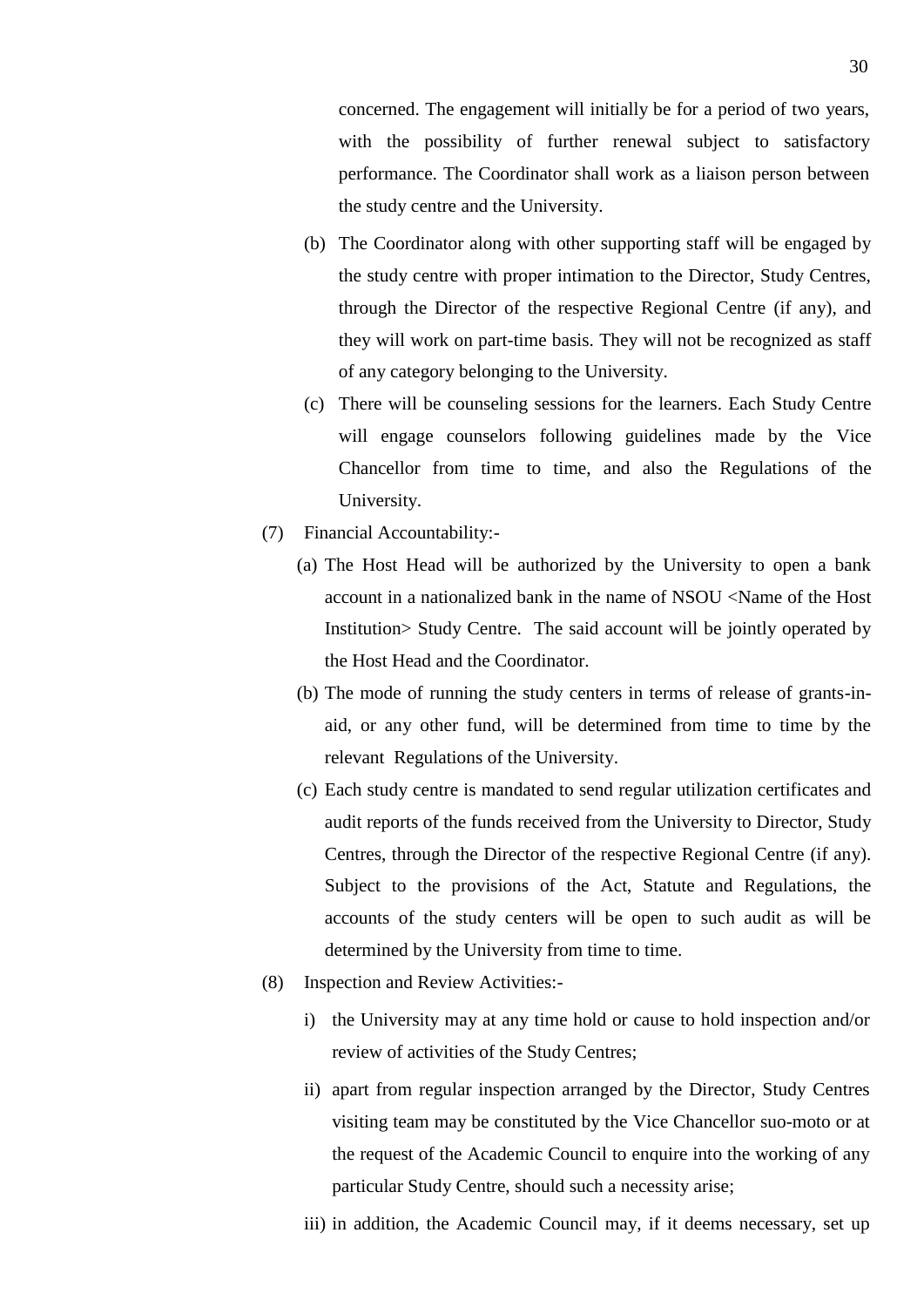review committee(s) to go into relevant aspects of the Study Centre system as a whole and suggest necessary changes;

- iv) the Vice Chancellor may also authorize the Registrar or any Director of School of Study or the Finance Officer or the Controller of Examinations to visit/inspect any Study Centre on any of the matters as may be decided by the University.
- (9) Recognized Programme-Specific Centres for Vocational Courses:**-** Where the concerned University authorities that is the Academic Council and Schools of Studies are satisfied that specialized courses of study in great demand are being imparted by an Institution of sufficient repute, the Executive Council may consider of extending the status of Recognized Study Centre to such Institutions:

provided that,

- (a) the management of such institutions have expressed their willingness to be so associated with the University and shall sign a Memorandum of Understanding regarding all the major aspects of running the Study Centre such as the University may deem necessary to incorporate in the Memorandum;
- (b) the specialized Courses of Study to be offered by these Centres shall have prior approval of the Academic Council;
- (c) the examination of students in the specialized subjects shall be conducted according to the rules and regulations of the University; and
- (d) Working of such Study Centre shall be reviewed from time to time by the University to decide about renewal or revocation of the MOU. Such Study Centres shall be designated as the Recognized Study Centre.
- (e) The Director/ Officer-in-Charge of the School of Vocational Studies will be entrusted to liaise with these centers in consultation with the Registrar and/or Director, Study Centre
- (10) The competent authority of the University, may on the basis of reports on improper functioning, malafide activities and such other derogatory acts by any Host Institution, revoke the recognition of the institution concerned as will be delineated in the relevant Regulations of the University.
- (11) Regional Centres: At such point of time when, with the expansion of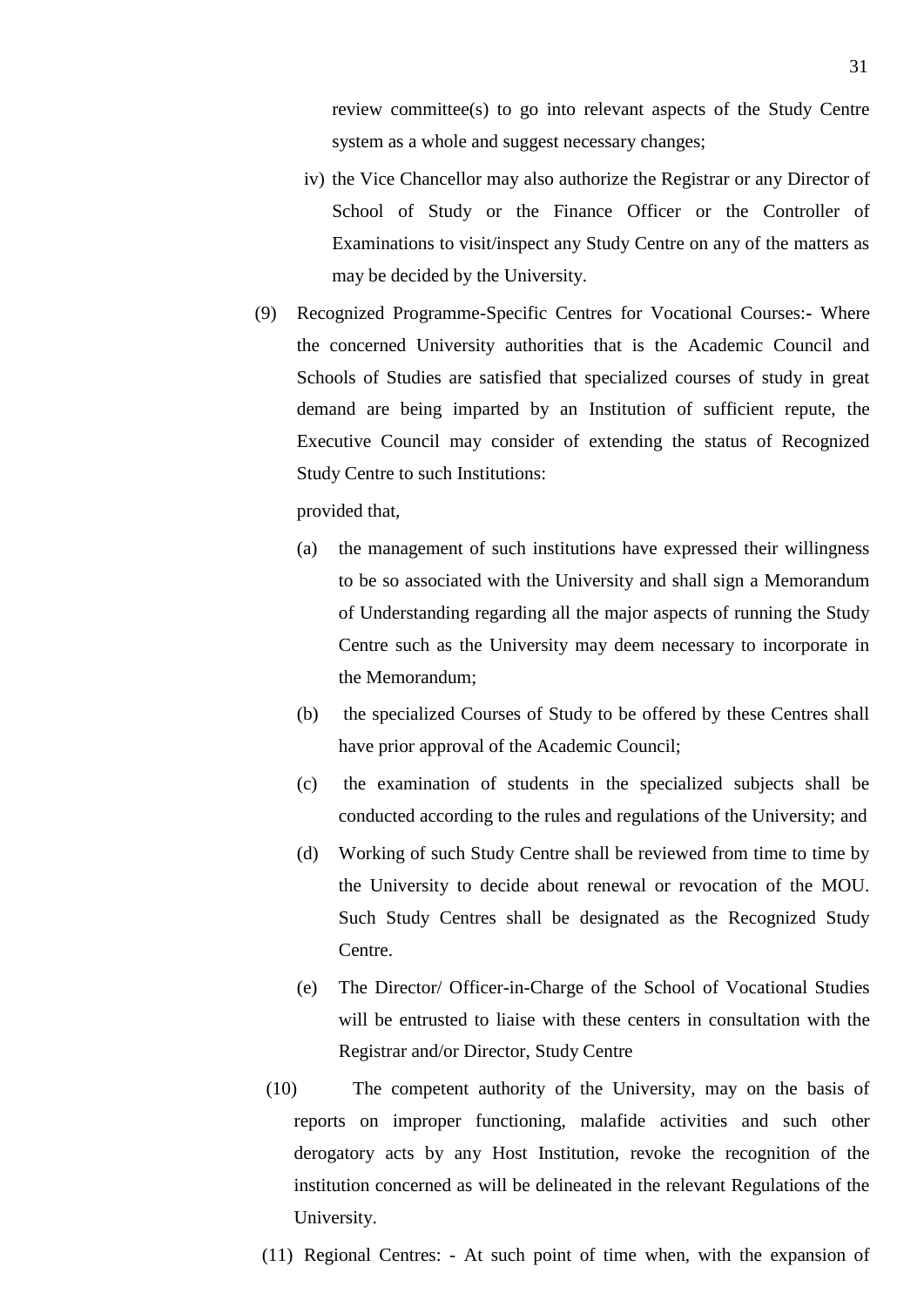Study Centres both in number and in territorial spread, it becomes imperative to decentralize the regulatory functions of the University vis-avis the Study Centres, the Executive Council may, recommend for setting up Regional Centres at such places and with such staff pattern as may be deemed necessary.

- (12) Functions of the Regional Centres:-
	- (a) The Regional Centres will maintain records regarding enrolments of students, dispatch of study materials to the respective study centers, make arrangement for holding personal contact programmes (PCP) and counseling sessions at the study centers, and deal with other allied matters as assigned to these centers from time to time.
	- (b) Each Regional Centre will be headed by a Director, Regional Centre (name of the concerned centre), who will act under the overall guidance and supervision of the Vice-Chancellor, through Director Study Centres.
	- (c) The financial procedure to be followed by the Director, Regional Centre will be such as may be provided for by the Regulations.
	- **25** (1) Qualifications for the post of Director, Regional Centre, shall be as follows:-
		- (A) Essential:-
			- (i) uniformly good academic record with a B+ Masters' degree,
			- (ii) at least 15 years' experience in teaching/administration in institutions of higher learning, of which at least 5 years in the position of Associate Professor or equivalent,
			- (iii) age preferably not less than 40 years,
			- (iv) Adequate knowledge of higher education system in West Bengal.
			- (B) Desirable:-
				- (i) Doctorate in any discipline,
				- (ii) MBA or equivalent degree,
				- (iii) Familiarity with the system of distance education.

Emoluments: Director, Regional Centre may be placed either in Pay Band and Grade Pay equivalent to those of Professor or of Associate Professor as may be recommended on case to case basis by the Selection Committee constituted for the purpose.

Director, Regional Centre, his appointment, Duty & Responsibilities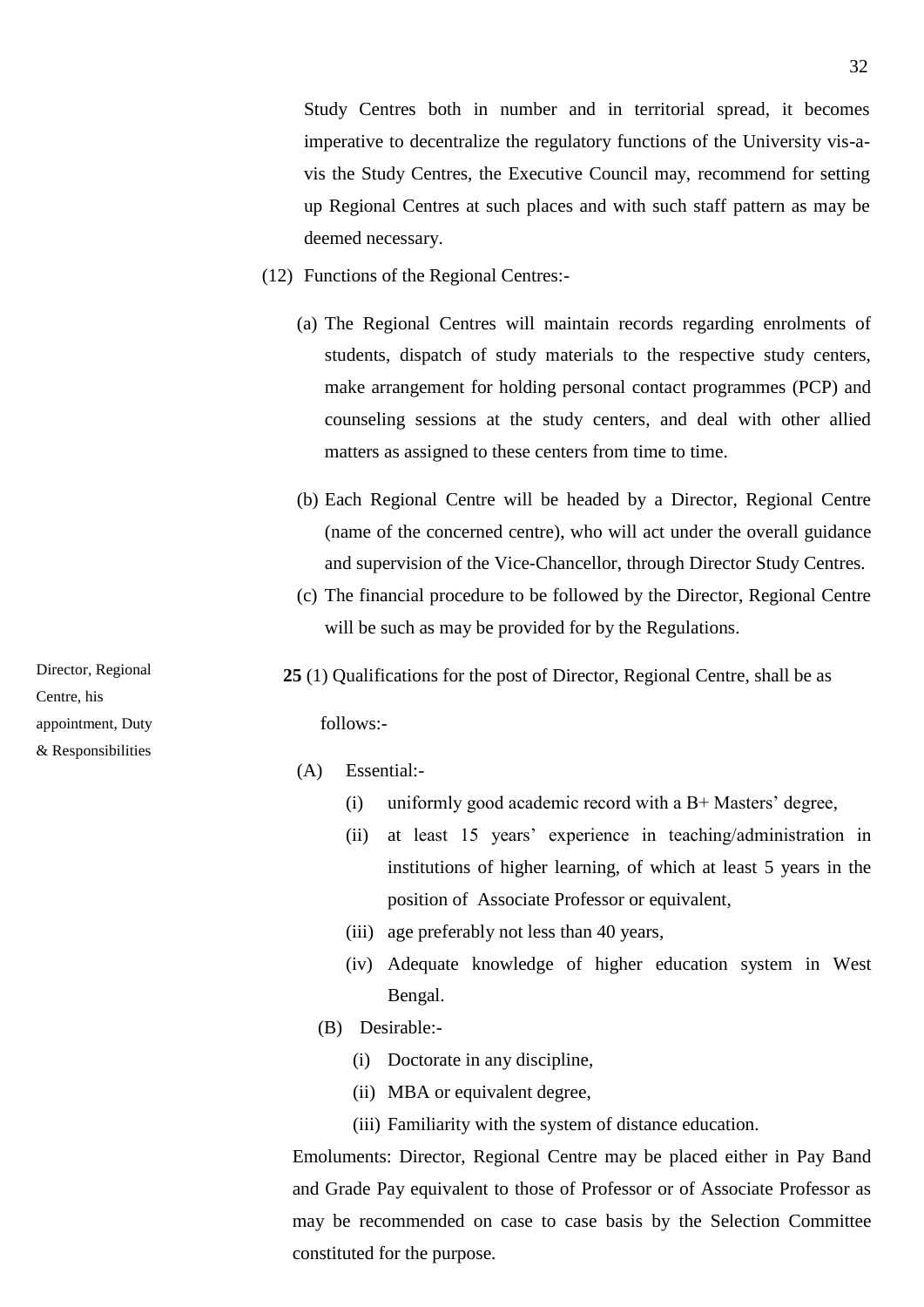(3) Duties and responsibilities of the of Director, Regional Centres:-

- (i) the Director, Regional Centers, will report to Director, Study Centres, in all matters relating to study centers under his jurisdiction and shall perform the following duties:
- (ii) the Director, Regional Centre, shall be responsible for overall supervision over the administrative, academic and financial affairs of all the study centers falling under his jurisdiction;
- (iii) he shall convene all meetings to be held at his regional centre, pertaining to the study centers falling under his jurisdiction;
- (iv) he shall be responsible for providing student support services including admission, distribution of study materials and periodic counseling and give necessary instructions in this regard to the Coordinators of the study centers falling under his jurisdiction;
- (v) he will scrutinize and approve the list of counselors duly endorsed by the Host Head of the Study Centre according to the norms to be specified by the authority of the University and forward the list of approved counselors to Director, Study centers, for necessary action;
- (vi) he shall receive and examine all reports of activities, financial statements, complaints and suggestions from the Coordinator and/or Host Head of the study centers, as the case may be , and take necessary steps after consultation with the Director, Study Centres;
- (vii) he shall conduct regular inspection of the study centers falling under his jurisdiction and send inspection reports to the Vice-Chancellor through Director, Study Centres.
- (viii) he shall act in close collaboration with the Controller of Examinations so as to ensure student evaluation, preparation of assignments and holding of examinations according to prescribed schedule concerning his centers;
- (ix) he shall bring to the notice of the Vice-Chancellor, through Director, Study Centres, any irregularities observed in the functioning of the study centers under his jurisdiction.
- (x) in absence of Director Regional Centre, Director Study Centre or any other person not below the rank of Associate Professor or equivalent will act as Director, Regional Centre (Acting) as may be nominated by the Vice Chancellor.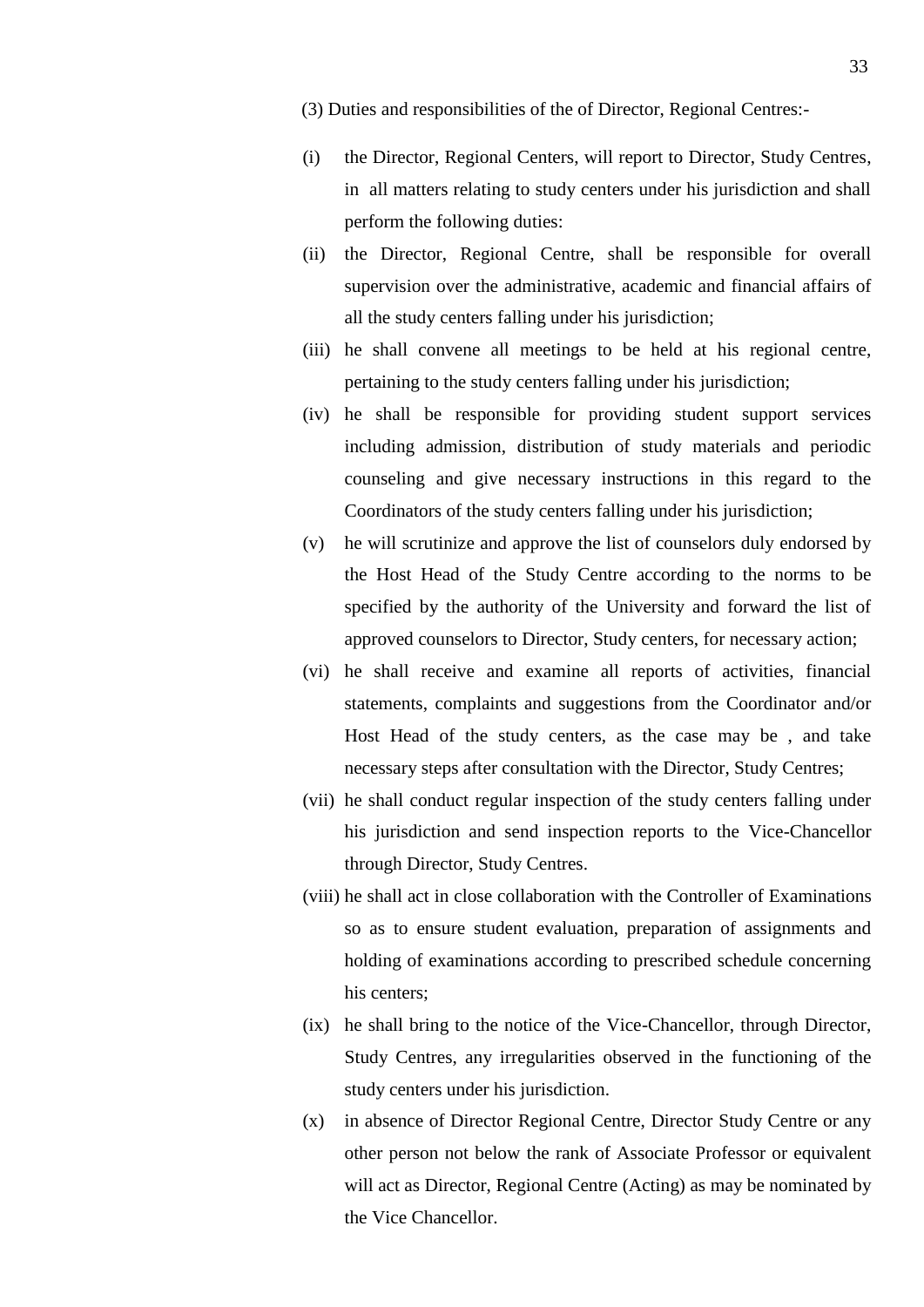#### **CHAPTER V**

**26(1**)Electoral College:-

All the whole time permanent teachers or the non-teaching employees as the case may be, of the University against posts, duly approved by the State Government shall constitute electoral college for the purpose of election of teacher members or non-teaching employee member to the Executive Council.

For this purpose the Vice-Chancellor shall appoint a date on which the Electoral College will be published.

(2) Returning Officer:-

The Registrar of the University under orders of the Vice-Chancellor shall be the Returning Officer for conducting election(s) of the University. The Returning Officer shall publish the list containing names of electors separately for each constituency immediately after the date(s) for such meeting of the electors of each of the electoral colleges is fixed under order of the Vice-Chancellor. At least fifteen days' notice shall be given for an election meeting.

(3) Election Schedule:-

(A) For the purpose of an election for any of the constituencies, the Vice-Chancellor shall, immediately after the publication of the electoral college(s), by an order in writing, fix a date or dates for convening meeting of the respective electoral college.

(B) The Vice- Chancellor shall also fix date or dates:

- (i) on or before which nominations for election shall be submitted, which shall not be earlier than seven days from the date of the order;
- (ii) on which scrutiny of nominations shall be made, which shall not be earlier than second day from the last date for submission of nomination fixed under clause (i);
- (iii) on or before which application for withdrawal of candidature, if any, shall be submitted which shall not be later than the second day fixed under clause (ii).

(C) The Returning Officer shall then issue notification inviting nominations from the members of the electoral colleges in a manner as may be directed by the Vice-Chancellor.

(D) The Returning Officer shall also publish the list of names of eligible candidates for elections to the Executive Council immediately after the date of

Election of members and authorities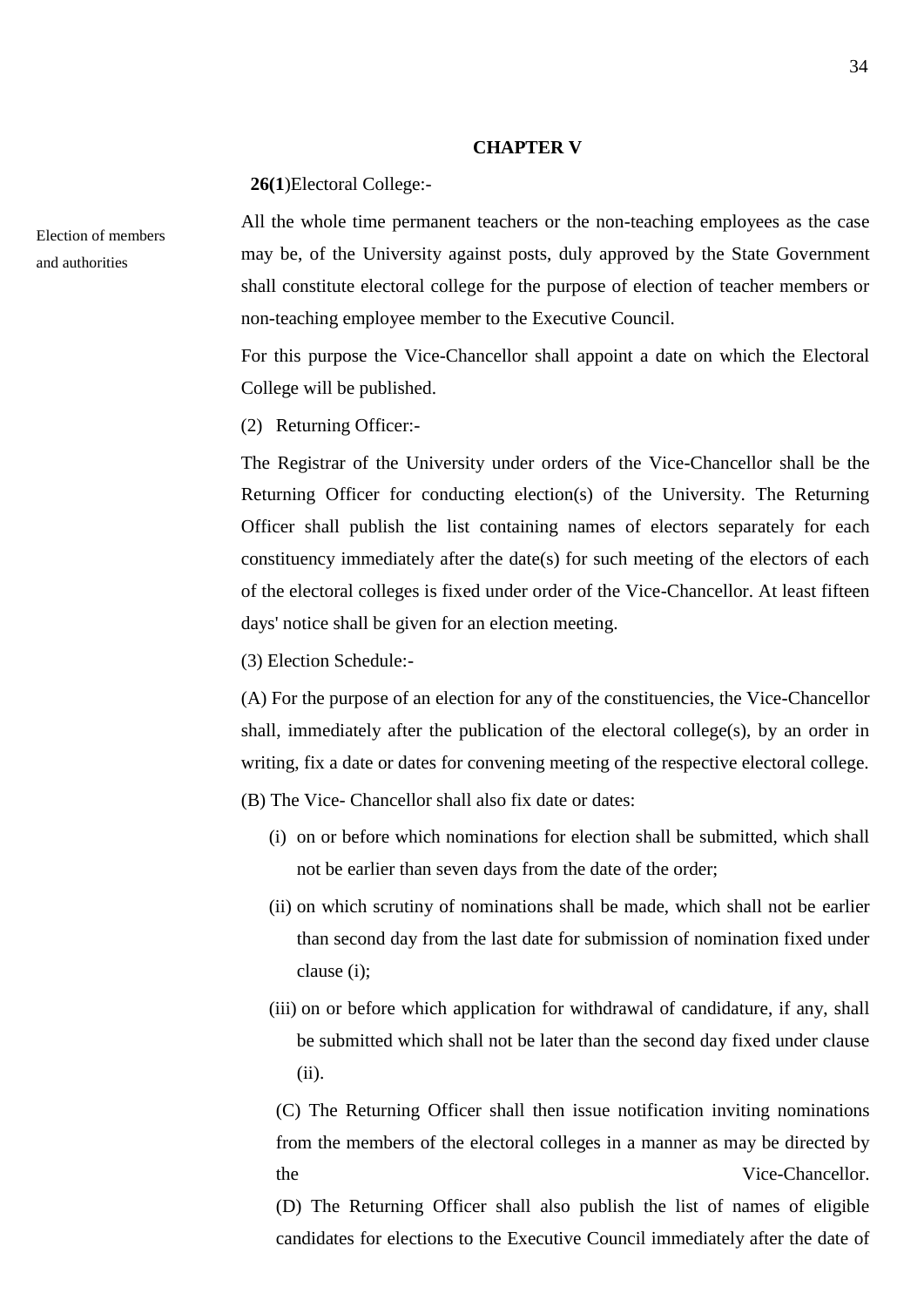withdraw all of candidature.

(E) At the meeting fixed for the purpose of election, the Returning Officer shall supply or cause to be supplied to each elector present at the meeting a ballot paper in a form approved by the Vice-Chancellor.

(F) 50 per cent of the total number of elector- members present shall form a quorum for the election meeting.

- (4) Voting Procedure:-
	- (i) the electors shall then record their vote in accordance with the instructions contained in the ballot paper and drop the same in the ballot box kept on the table of the Chairperson;
	- (ii) if the number of candidates is equal to the number of persons to be elected, the Chairperson shall declare all such candidates duly elected at the meeting so convened for the purpose;
	- (iii) if the number of the candidates to be elected is more than the number of member to be elected, then the election will be held according to the Statutes;
	- (iv) if an elector is unable to record his vote on the ballot paper because of his physical incapacity such as blindness etc., he shall be permitted to record his vote by a person duly authorised by him but such vote shall be recorded in presence of the Chairman of the meeting and the elector himself;
	- (v) no person whose name does not appear in the list of electoral college(s) shall be entitled to vote in that constituency;
	- (vi) a person shall be entitled to be nominated or to vote in one constituency only and in no other;
	- (vii) no person shall be qualified for election or nomination as a member of any authority or body of the University or shall continue as such member if he is of unsound mind or a deaf-mute or an undischarged insolvent or has been convicted by a court of law for an offence involving moral turpitude;
	- (viii) every elector shall have as many votes as there are persons to be elected in the constituency but shall not record vote in more than one in favour of any one candidate.
- (5) Validity of Ballot Papers :- A polled ballot paper shall be invalid if,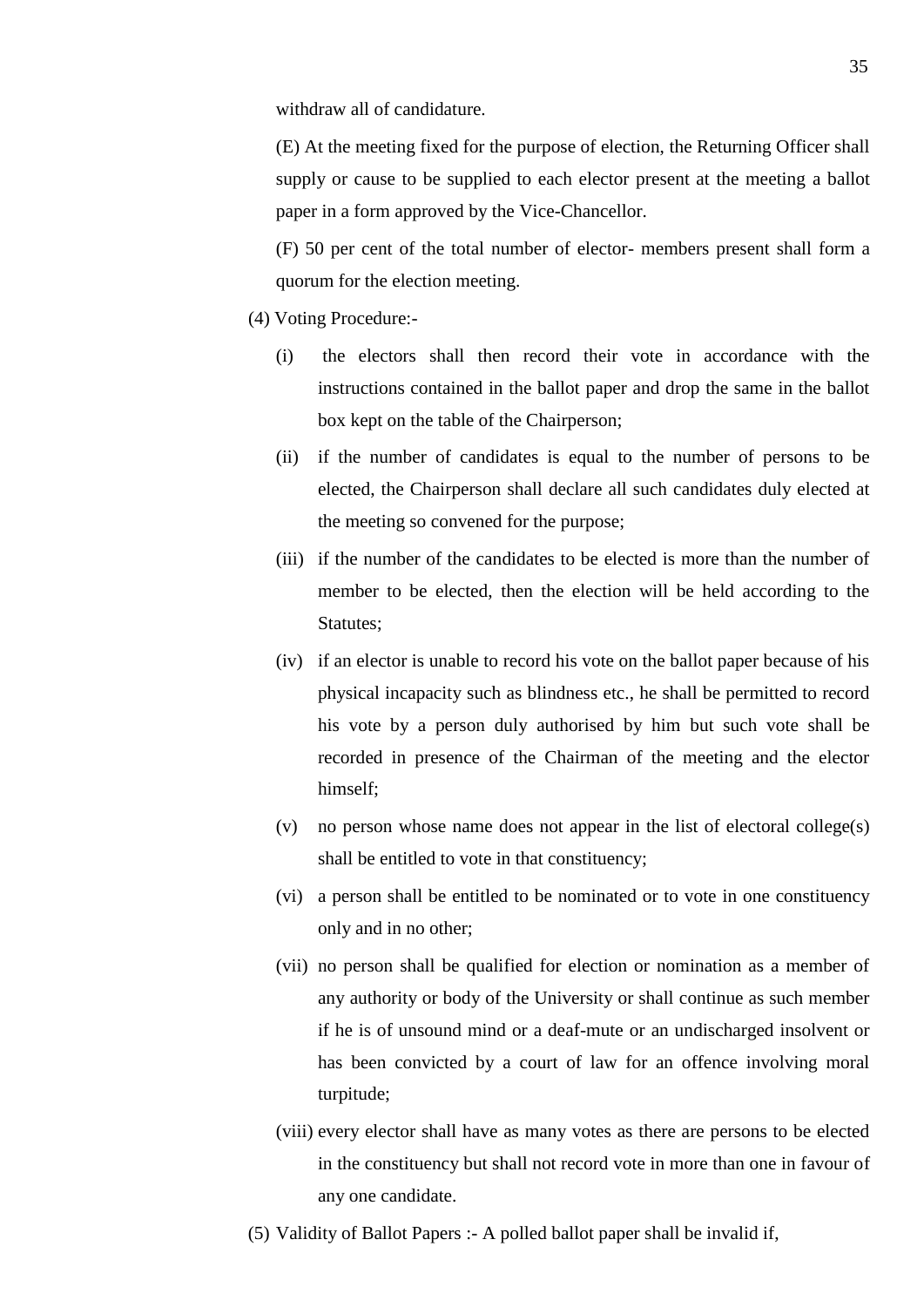(a)it is not duly marked, or

(b) it contains no record of voting, or

(c)more than one mark is placed on it against any candidate, or

(d) the identity of the voter is disclosed, or

(e)the number of votes recorded therein exceeds the number of seats to be filled, or

(f)the mark does not clearly indicate as to which candidate the vote has been given, or

(g) there is an erasure of voting mark of such a nature that the intention of the candidate is not clear.

(6) Announcement of Results:-

- (a) As soon as the counting of votes is completed, the Chairperson shall forthwith declare the candidate or candidates to whom the largest numbers of valid votes have been given, duly elected.
- (b) when two or more candidates received equal number of votes and they cannot be declared elected, the final decision shall be taken by the Returing Officer by drawing lots and the result shall be declared by the Returing Officer at the same meeting. The Chairperson will then declare the meeting closed.

(7) Retention of Election Records: -

 The Returing Officer shall, after the meeting is over, keep the valid and invalid ballot papers in

 safe custody in sealed covers for a period of one month from the date on which the elections is

over or if any dispute arises regarding an election, until the dispute is disposed of.

(8) Disposed of dispute is the matter of election:-

Chancellor's power relating to disposal of any dispute in the matter of election of members of authorities shall be as follows :—

- (a) if any question arises whether any person is eligible for election or has been duly elected the question shall be referred to the Chancellor, whose decision thereon shall be final:
- (b) if during the progress of any election of members to any authority or body of the University, the Chancellor is satisfied that such election is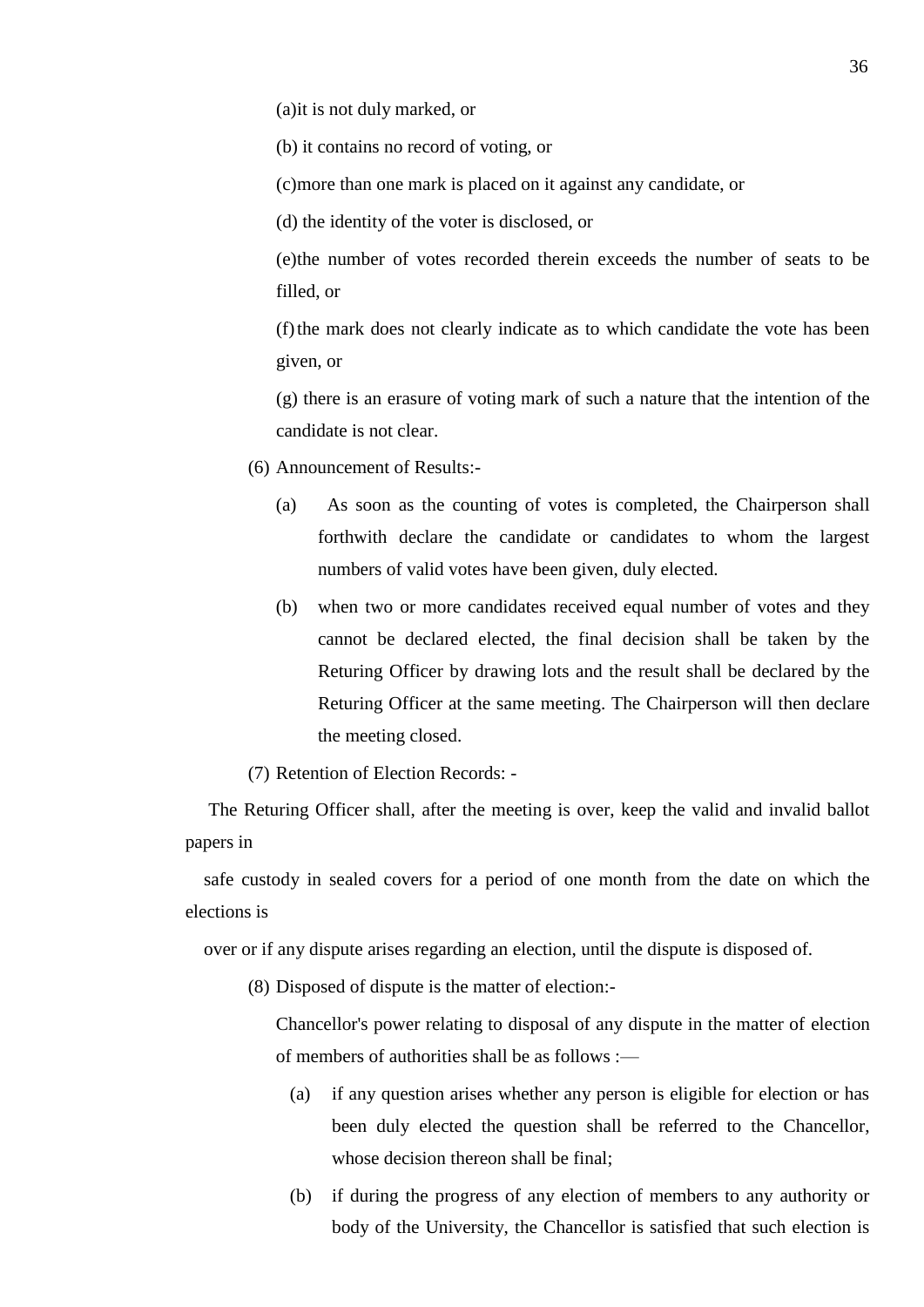vitiated by fraud or corrupt practice or otherwise, the Chancellor may make an order annulling the proceedings in respect of such election or any part thereof and directing fresh proceedings to be started, in accordance with the provisions of the Act and the Statutes;

(c) the Ordinances and the Regulations from such stage as may be specified in the order and such order of the Chancellor shall be final.

# **CHAPTER VI**

#### **CONVOCATION**

**27.** (1) Holding of Convocations:-

Conferment of

Degrees and Award

of Medals,

Diplomas and

**Certificates** 

(a) Convocations of the University shall be held for the purposes specified herein under on such date and at such time and place as the Vice-Chancellor with the approval of Chancellor may fix in this behalf:

 *Provided that ordinarily at least one such Convocation shall be held every year.*

(b) Degrees of the University including Honorary Degrees shall be conferred and such medals and diplomas and certificates as may be specified in this behalf by the Executive Council shall be awarded at a Convocation of the University:

 *Provided that degrees may be conferred and medals, diplomas and certificates awarded in absentia.*

(c) Not less than fourteen days' notice shall be given for the holding of a Convocation.

 *Provided that Convocations held for the purpose of any Honorary Degree may be held at such shorter notice as the Vice-Chancellor may consider fit and proper.*

- (d) The conferment of degrees etc will be generally in the following order;
	- (i) honorary degrees in the order determined by the Vice-Chancellor;
	- (ii) special medals in the order determined by the Vice-Chancellor;
	- (iii) doctoral degrees in the order of Schools of Studies as enumerated in Statute 15;
	- (iv) all degrees, post-graduate diplomas and certificates lower than M.Phil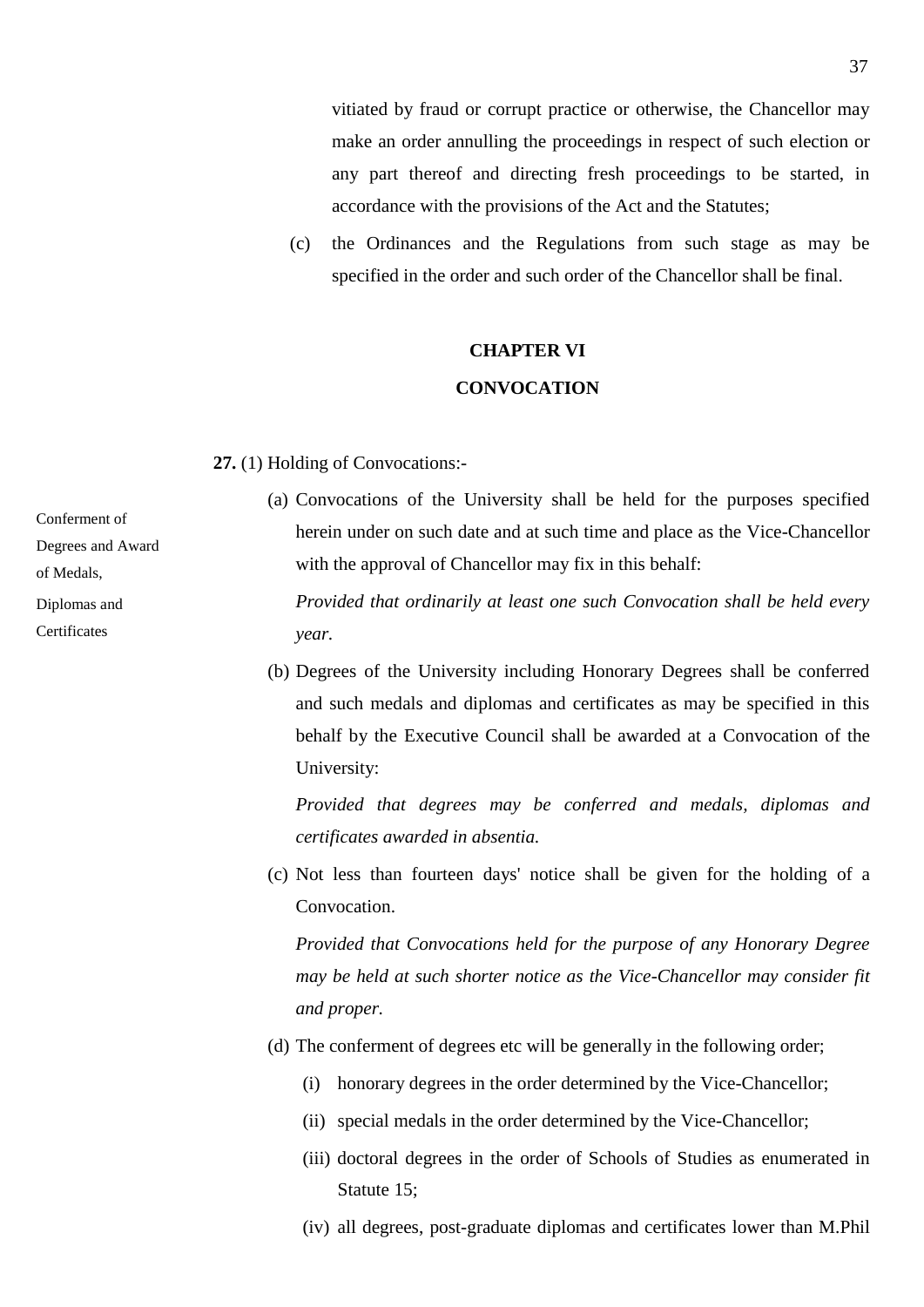degree may be conferred in absentia, in the order of Schools of Studies as enumerated in Statute 15;

- (v) medals and other special medals, specified as such by the Executive Council, in the order as may be decided by the Vice-Chancellor.
- (2) Honorary Degrees:-
	- (a) all proposals for conferment of honorary degree shall be recommended by the Executive Council;
	- (b) for the purpose of the conferment of Honorary degrees, the recipients of such degrees shall be presented by the Vice-Chancellor to the Chancellor or in the absence of the Chancellor, by the senior most Director of the Schools of Studies to the Vice-Chancellor;
	- (c) the officer so presenting the recipient of an Honorary degree shall address the Chair and say :

*Sir, I am privileged to present to you……………………………….….for the conferment of the degree of………………………………………..honoris causa which has been recommended by the Executive Council and confirmed by the Chancellor, and may add such remarks regarding the achievements of the recipient which have led to his being chosen for the high honour as will be drafted by the Academic Council and approved by the Executive Council in their discretion.*

- (d) the Chancellor or the Vice-Chancellor, as the case may be shall thereupon say. *"The Netaji Subhas Open University is pleased to confer upon you the degree of……………………………………………………………….honoris causa* and may, in his discretion, add such remarks as lie may think fit for the occasion.
- (3)Special Medals:-
- (a) following the Conferment of Honorary Degrees, special medals shall be awarded by the Vice-Chancellor, on presentation by the senior most Director of School of Studies, of those to be thus honoured;
- (b) for each such awardee the officer presenting the awardees shall briefly indicate the basis of the award in appropriate terms. The recipient shall thereupon proceed to the Vice-Chancellor to receive the medal from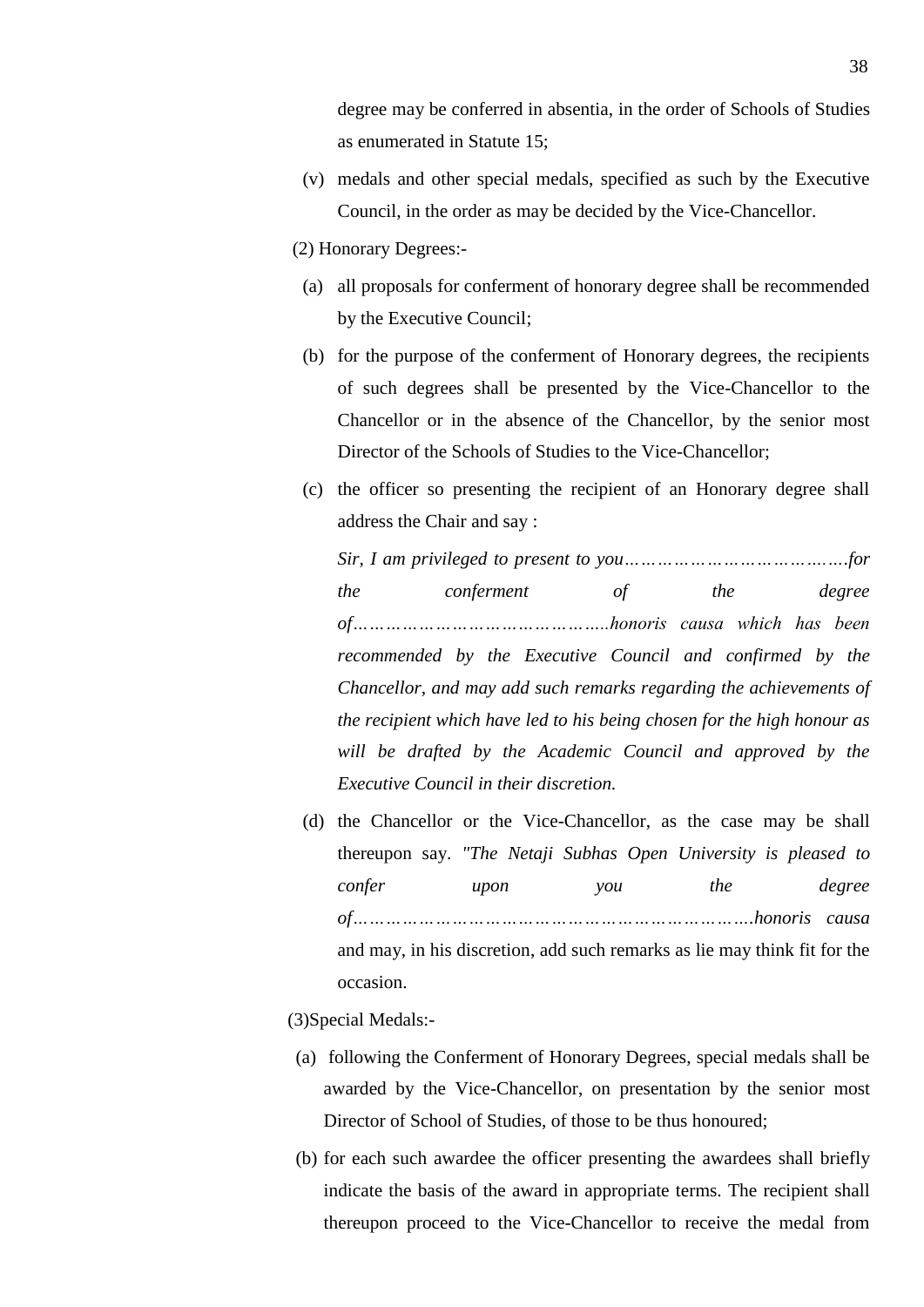him.

- (4)Presentation of Candidates for the Degrees etc, to be conferred on the Results of Examination**.**
- (5)After the conferment of honorary degrees and award of special medals, the

Vice-Chancellor shall announce:

*Mr. Chancellor Distinguished Guests. Members of the Academic Fraternity. Ladies and Gentlemen, we now come to the ceremony of conferring degrees and awarding post-graduate diplomas and certificates to those students who have been examined and found qualified to receive them. All the degrees, diplomas and certificates have been recommended by the appropriate academic authority. The candidates for the Doctors' and Masters' degrees and post-graduate diplomas and certificates will be presented by the designated Directors of Schools of Studies in the order as enumerated in Statute 15.*

(6)In the presentation of the candidates the designated Director of respective

Schools of Studies shall request each candidate to stand up and say:

*"remain standing till the conferment is over:"*

He will then say to the Vice-Chancellor:

*"Sir, I present to you the candidates for………………… (Degree) and I pray that the degrees/ diplomas/certificates for which they have been recommended may be conferred /awarded on them."* 

(7)After all the candidates have been so presented the Vice-Chancellor shall announce:

*"The Executive Council of the Netaji Subhas Open University is pleased to confer upon you the degree for which you have been recommended and admit you to all the rights and privileges respectively pertaining thereto and I, by virtue of the authority vested in me as Vice-Chancellor of the University, charge you that ever in your life and conversation you show yourselves worthy of the same. Please be seated."*

### (8)Medals:-

After the conferment of degrees and the award of the post-graduate diplomas and certificates, the Registrar of the University shall call the names of recipients of medals to be awarded on the results of examinations and other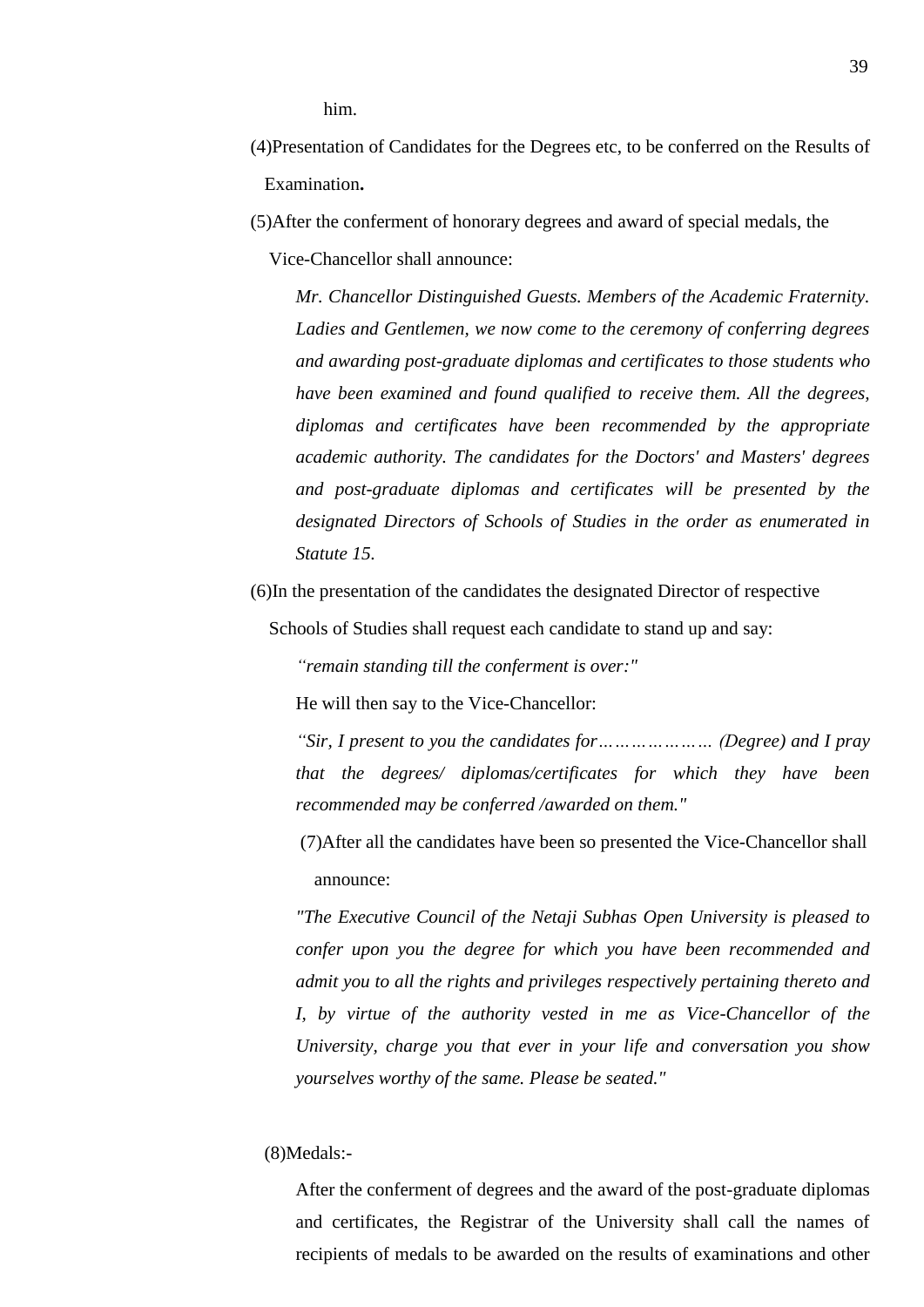competitions whereupon each candidate whose name is so called, shall proceed to the Vice-Chancellor to receive his medals from him.

 (9)In the absence of the specified presenting officer from a session of the Convocation, the functions of such Officer shall be performed by the Registrar.

 **28. (**1) There shall be an Academic Procession which shall include the following personnel,in the order specified below:

- (a) the Registrar,
- (b) the Chancellor,
- (c) the Vice-Chancellor,
- (d) the Guest-Speaker, if any,
- (e) the recipients of *Honoris Causa*, if any,
- (f) the immediately preceding Vice-Chancellor,
- (g) the Directors of Schools of Studies,
- (h) the Director of Study Centres and
- (i) Members of the Executive Council and Academic Council (in pairs).

 (2)Members of the Academic Procession who have degrees from any other University.Indian or foreign, may, if they so desire, wear dresses, if any, appropriate to such degrees.

(3)Members of the Academic Procession shall, at the commencement of a session of

 Convocation, proceed to the dais in the order referred to in Paragraph (I) and to take seats reserved for them. At the end of a session of a Convocation, whether on adjournment or on conclusion, the members of the Academic Procession shall leave the dais in the same order.

(4)When the Academic Procession enters or leaves the venue, as the case may be at the

 beginning or end of a session of a Convocation, all members of the audience shall rise in their seats and remain standing until the members of the Academic Procession have taken their seats on the dais or until the procession has left the venue, as the case may be.

Opening and Closing of Convocation **29.**(1) The Chancellor or in his absence, the Vice-Chancellor shall preside at a Convocation. The Chancellor or the Vice-Chancellor, as the case may be, presiding at Convocation. shall, for the purpose of opening the Convocation, say, when all the participants of the Convocation are properly seated, "I declare the Convocation open."

40

Academic Procession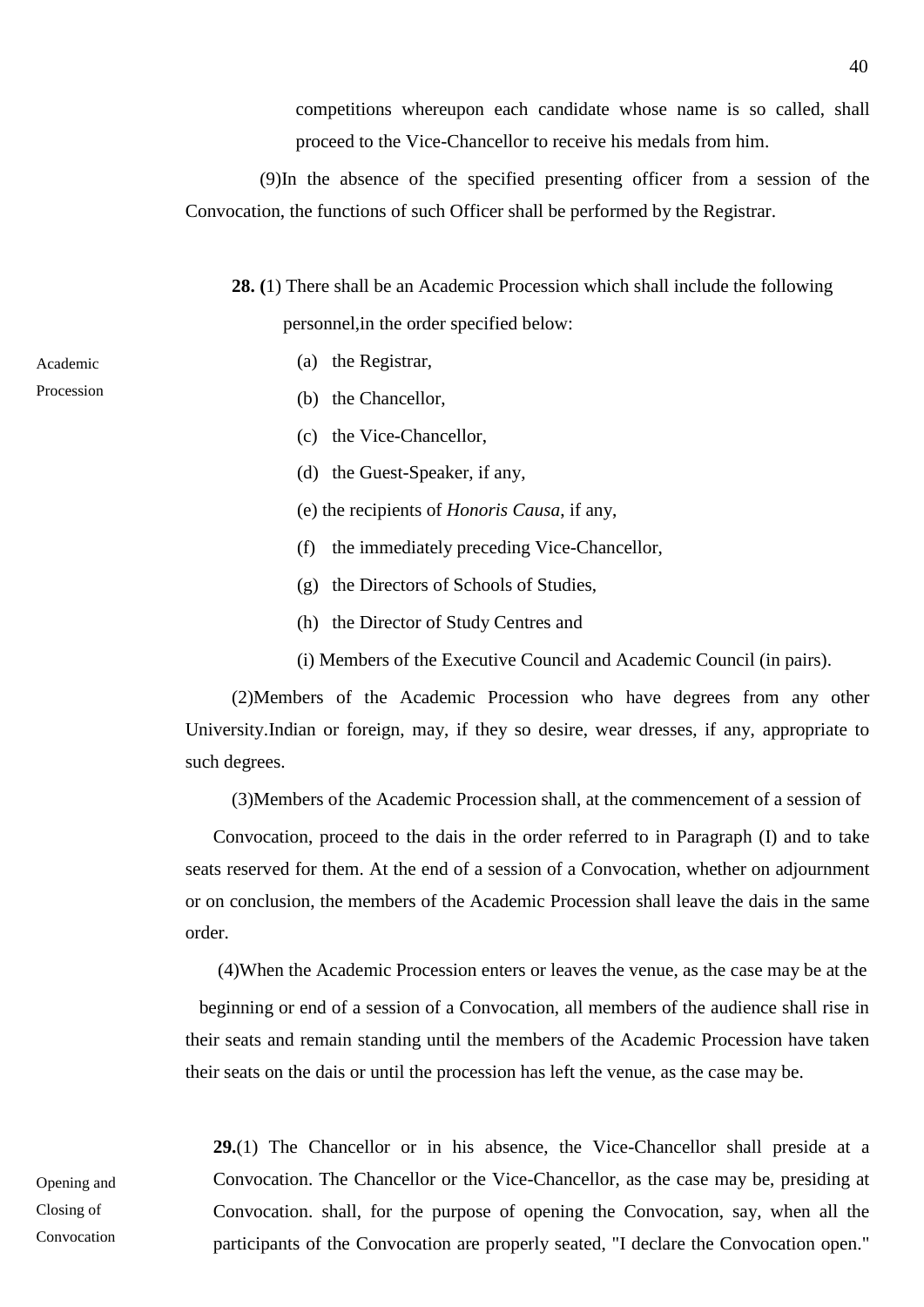and for the purpose of closing the Convocation, say, at the conclusion thereof, *"I declare the Convocation closed."*

(2)If a Convocation extends for more than one session, the Chancellor or the Vice-

 Chancellor, as the case may be, presiding there at, shall say, at the end of each session other than the final session, *"I declare this Convocation adjourned until…………………………………………………………………………"*

**30.**(1) The Vice-Chancellor may invite a Guest-Speaker at Convocation.

(2)When a Guest-Speaker is invited at Convocation under Paragraph (1) the Vice-

 Chancellor shall present the Guest-Speaker and shall introduce him in appropriate words befitting the occasion.

 (3)The address at Convocation by the Guest-Speaker and by the Vice-Chancellor, if he so chooses, shall be at such stages the Vice-Chancellor may deem fit.

 (4)Save as the Chancellor may otherwise decide, the address or remarks of the Chancellor, if any, shall be made immediately before the conclusion of Convocation.

**31**.No person shall be admitted to Convocation unless he has an invitation card or an "Admit" card issued to him by the Registrar.

#### **CHAPTER - VII**

#### **(GENERAL)**

 **32**.(1) Any matter, not expressly provided for in these Statutes, shall be decided under the direction of the Executive Council.

(2)The power of interpreting these Statues is reserved to the Executive Council.

 (3)Leave: **-** Leave of the employees of the University, which is a non-vacation institution, will be governed primarily by the relevant Government Order(s)/ Notifications as may be issued from time to time and adopted by the Executive Council *mutatis mutandis*.

 (4)Appointment, Career Advancement, Promotion, Retirement and such other service related matters including Provident Fund, Pension, Gratuity and other benefits of Teachers, Officers and other employees will be governed by the relevant orders issued by the State Government from time to time.

(5)The duties and responsibilities of the employees, other than stated herein above, will be guided by the Regulations.

General

Guest Speaker and Convocation

Address

Admission to

Convocation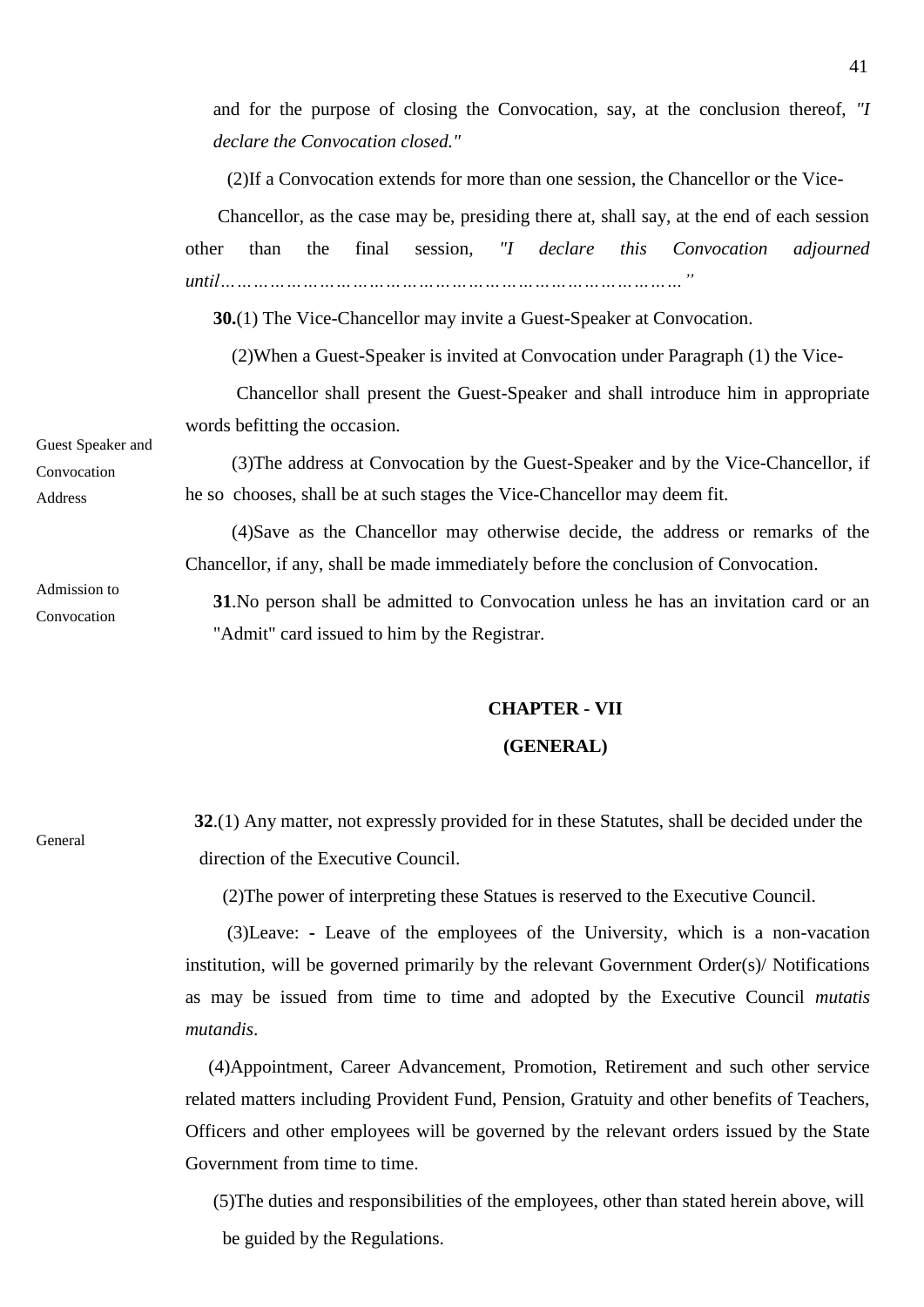Reemployment of teachers on attaining the age of superannuation

 **33**.Re-employment of teachers on attaining the age of superannuation:- The reemployment will be given only in exceptional cases where a highly talented teacher can not immediately be replaced or availability of his/her service is found to be indispensible for supervision and management of the existing research/ other academic programme(s) / administrative matters. The principles and procedures to be followed for extending such reemployment may be as follows:

- (a) the intending teacher should submit his application seeking re-employment to the Vice-Chancellor along with a self–assessment report indicating his research, other academic and administrative activities particularly during the last five years preceding the date of his superannuation, supported by relevant documents;
- (b) on receipt of such application the University may constitute a Screening Committee comprising of the Vice Chancellor (Chairperson), Director of the School of Studies concerned, Registrar (Non-Member Secretary), one expert in the field of specialization of the teacher concerned (to be nominated by the Chancellor) and two experts in the field of specialization and/ or expertise of the teacher concerned (to be nominated by the Vice Chancellor). The recommendation of this Committee shall be made on the basis of the relevant documents submitted by the teacher concerned along with the application, his service record and his performance in the matters of supervision and management of research, other academic programme(s) and/ or administrative job(s);
- (c) the tenure of re-employment, subject to the recommendation of the Screening Committee in the affirmative, shall not exceed a period of two years initially;
- (d) for a teacher seeking subsequent re-employment on expiry of his initial tenure of re-employment, the same procedures as delineated above, will be followed and the tenure of such subsequent re-employment shall not exceed a period of one year. In no case such re-employment can be given if the teacher concerned has attained the age of 65 (sixty five) years;
- (e) whenever a teacher is re-employed after the age of superannuation such reemployment shall be made only in an appropriate existing scale of pay on which the teacher concerned retired from service: